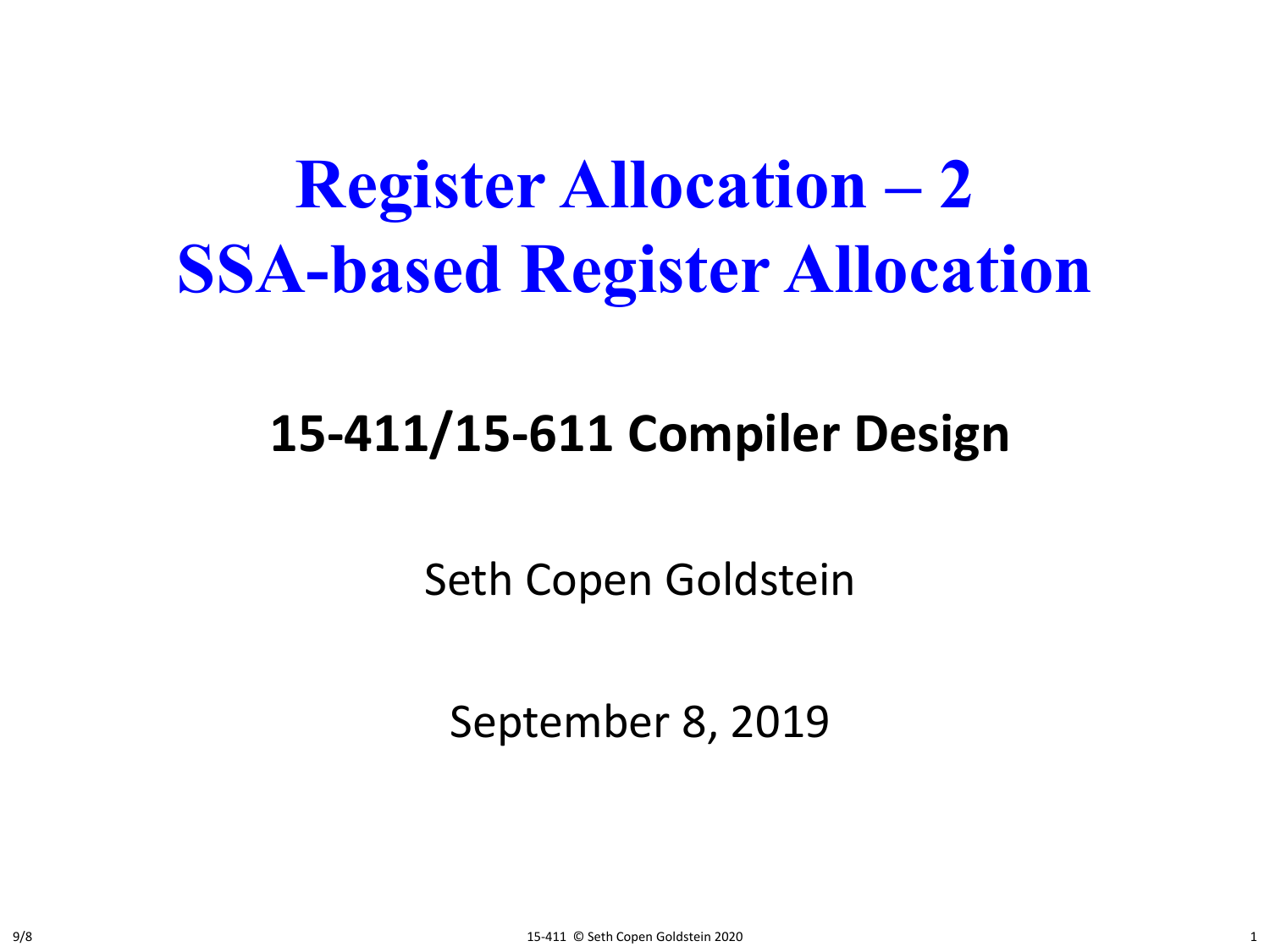# **Today**

- Iterated Register Allocation
	- Conservative Coalescing
	- Special registers
	- Implementation
- SSA-Based Register Allocation
	- SSA
	- φ-functions
	- Chordal Graphs
	- Perfect Elimination Order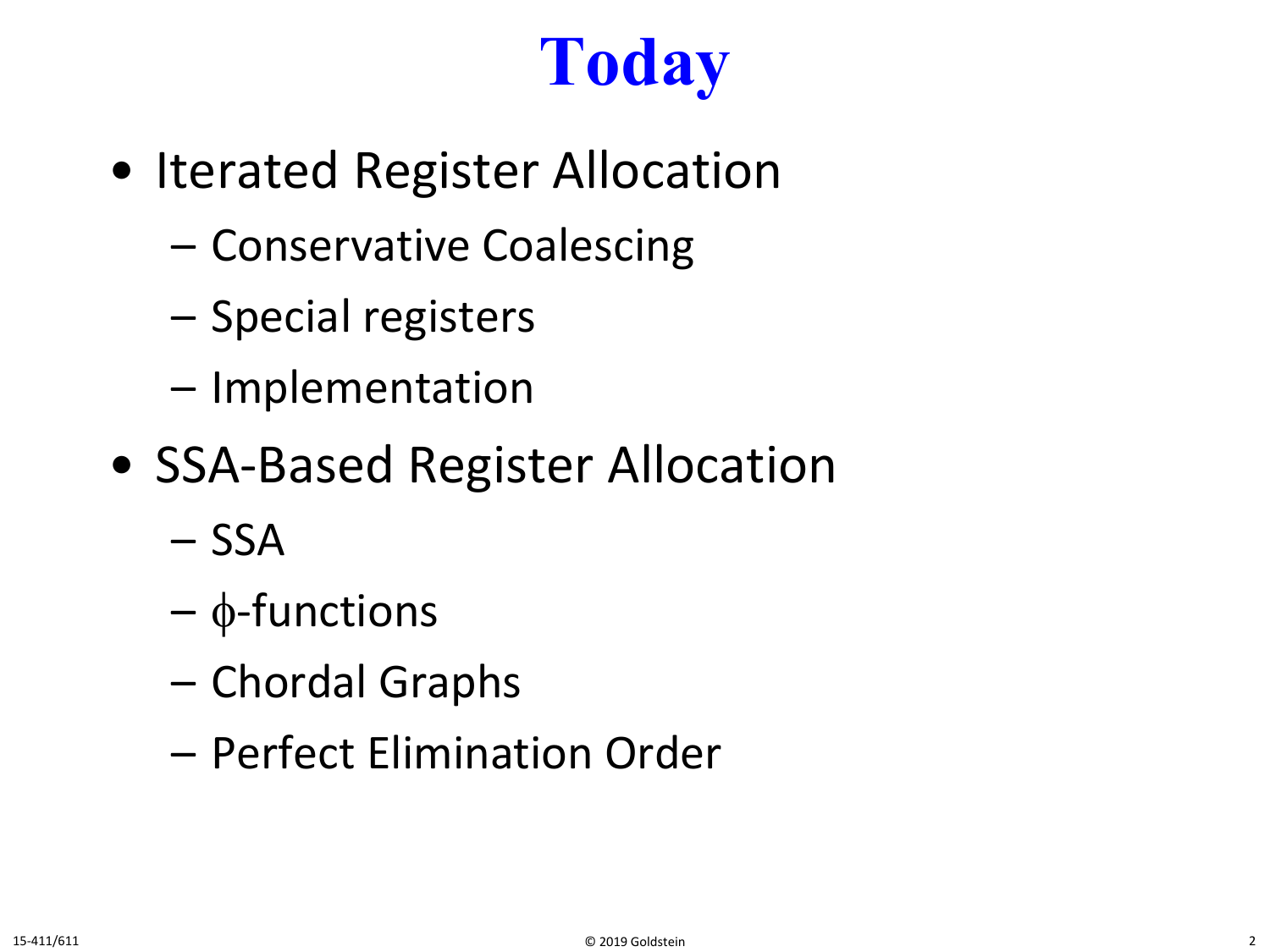#### **Chaitin's allocator**

- Build: construct the interference graph
- Simplify: node removal, a la Kempe
- Spill: if necessary, remove a degree≥K node, marking it as a potential spill
- Select: rebuild the graph, coloring as we go
	- if a potential spill can't be colored, mark it as an actual spill
- if there are actual spills

 $\rightarrow$  generate spill code and start over

• else, done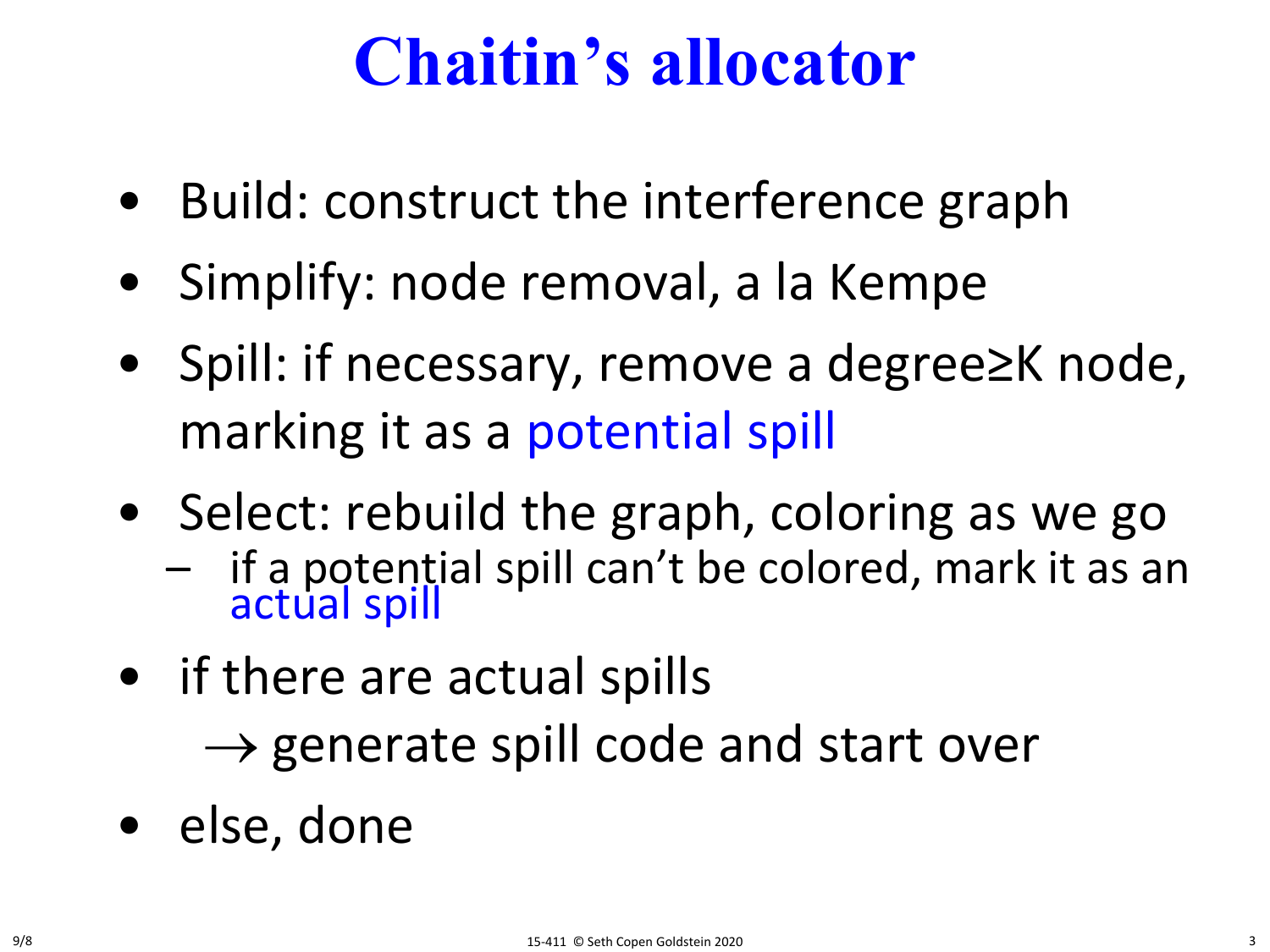#### **Where We Are**

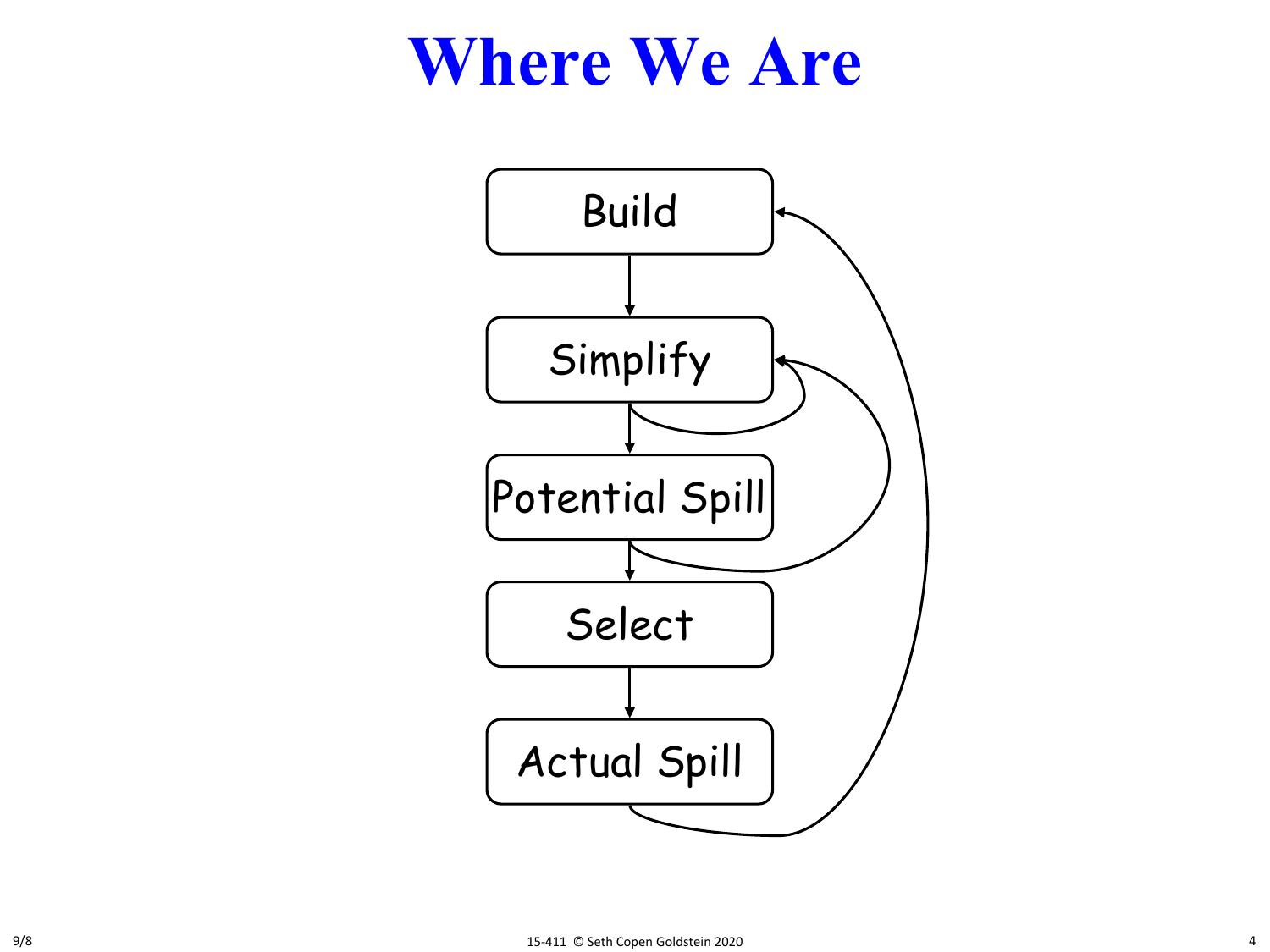# **Coalescing**

v  $\times$  ) ( w u t  $w'$ ) ( $w''$  $v \leftarrow 1$ **w** ← **v + 3 M[]** ← **w**  $w' \leftarrow M[$ **x** ← **w' + v u** ← **v t** ← **u + v w"** ← **M[]** ← **w" + x** ← **t** ← u Can U & V De Coalescea? V DE CI Can u & v be coalesced? Should u & v be coalesced?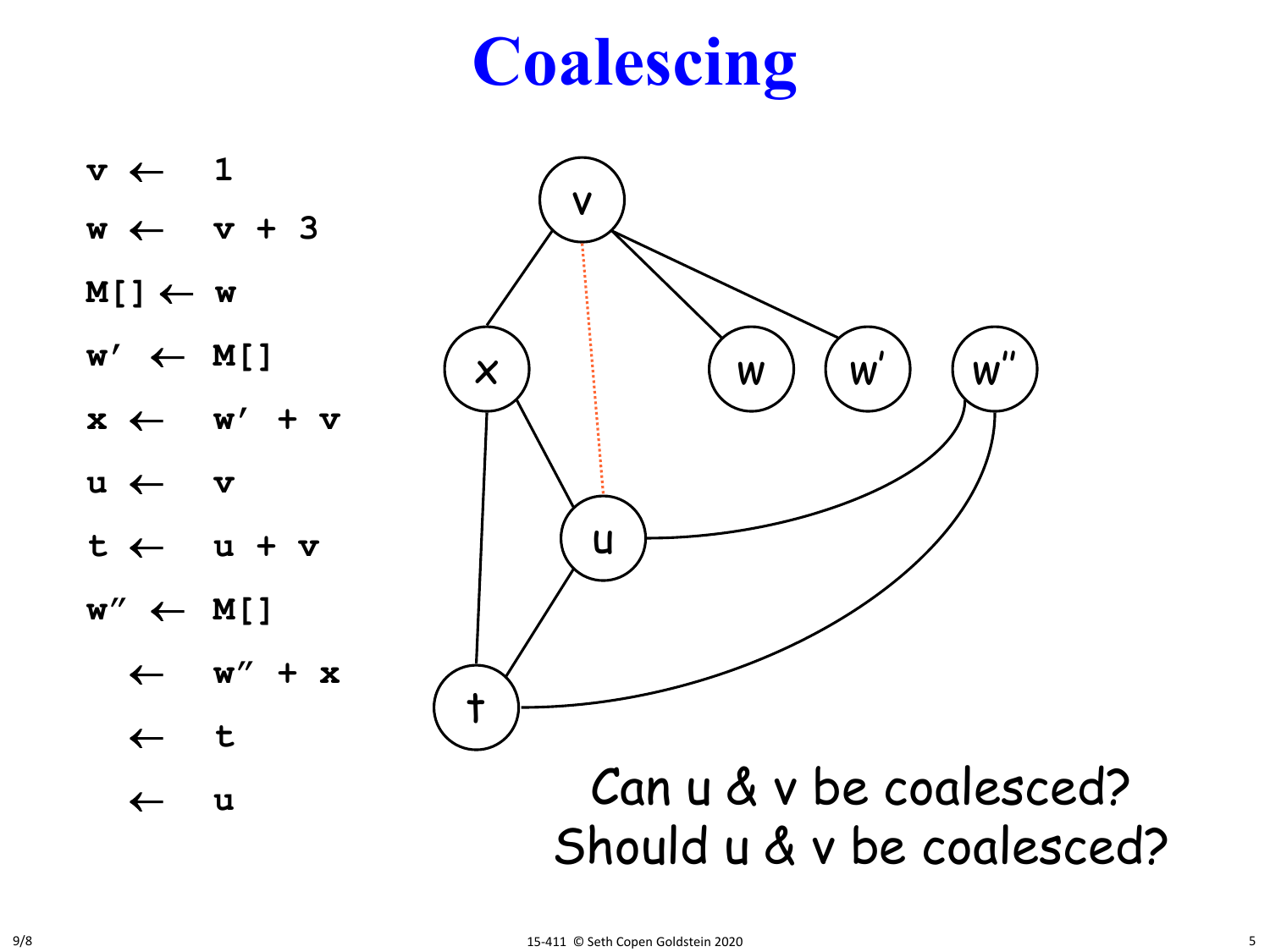#### **Where We Are**

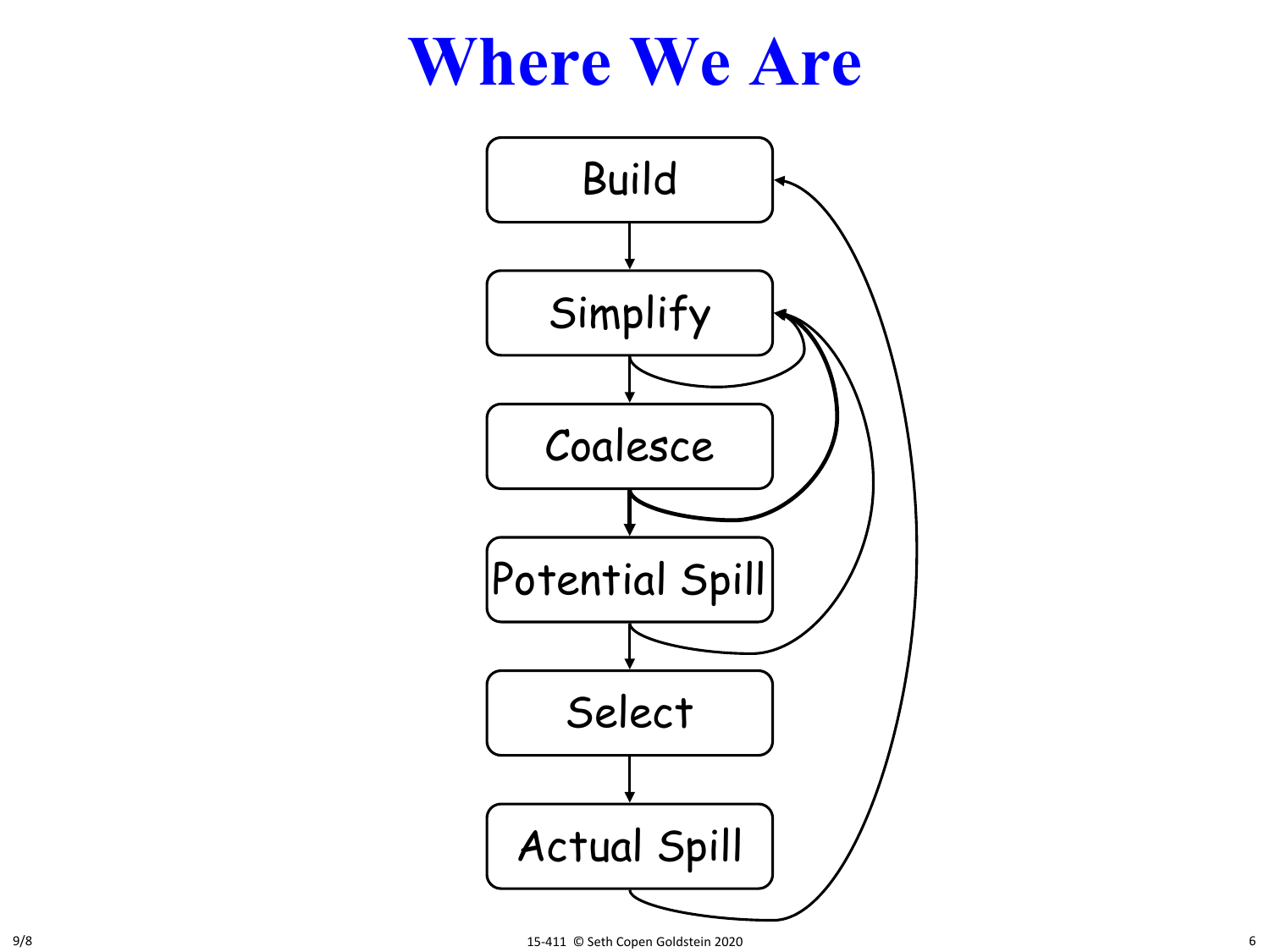# **Coalescing**

- Conservative or Aggressive?
- Aggressive:
	- coalesce even if potentially causes spill
	- Then, potentially undo
- Conservative:
	- coalesce if it won't make graph uncolorable
	- How to detect?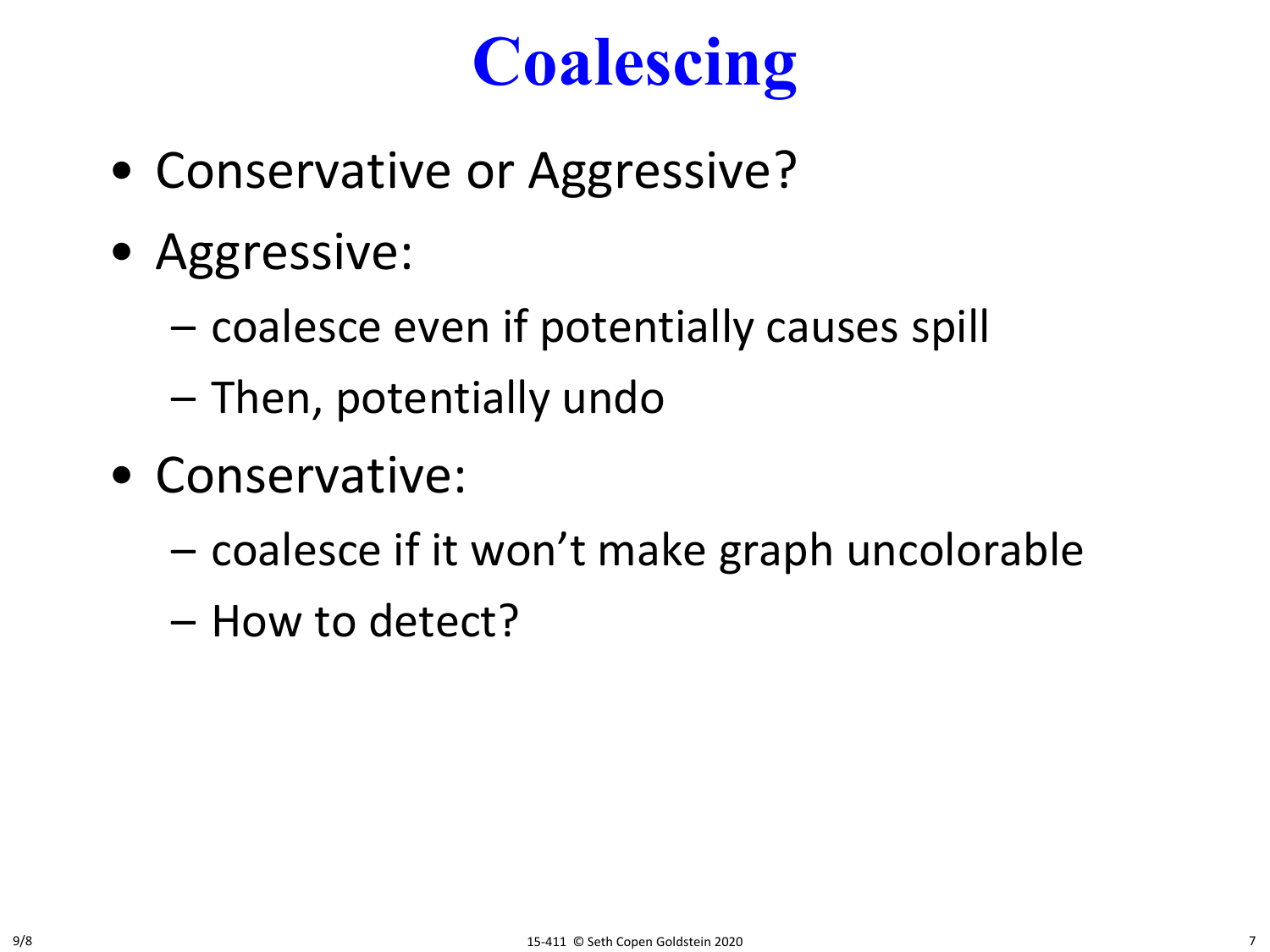# **Briggs**

- Can coalesce a and b if (# of neighbors of ab with degree  $< k$ ) < k
- Why?
	- Simplify removes all nodes with degree < k
	- # of remaining nodes < k
	- Thus, ab can be simplified

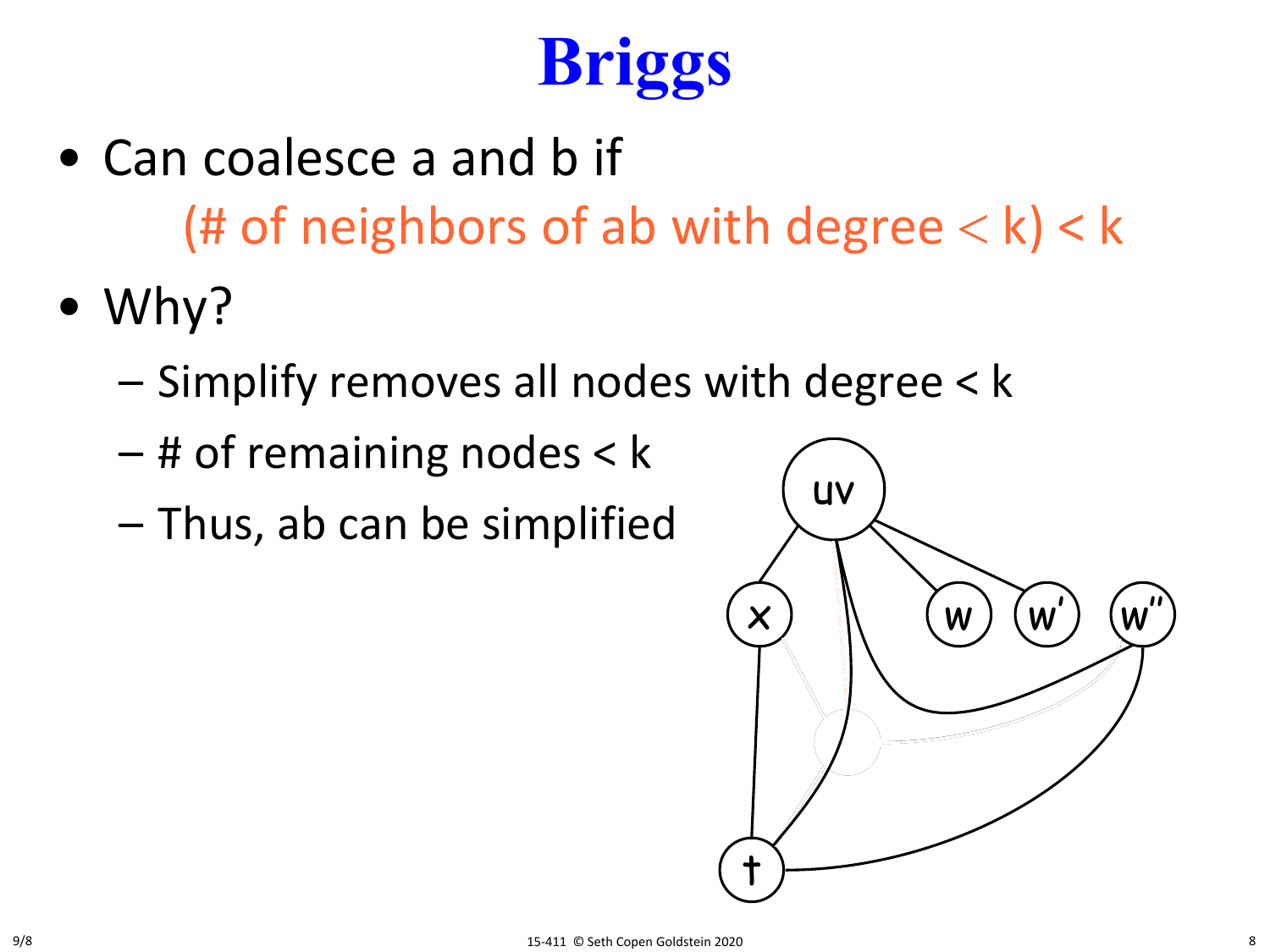#### **Preston**

- Can coalesce a and b if foreach neighbor t of a – t interferes with b, or, – degree of t < k
- Why?
	- let S be set of neighbors of a with degree < k
	- If no coalescing, simplify removes all nodes in S, call that graph  $G<sup>1</sup>$
	- If we coalesce we can still remove all nodes in S, call that graph  $G<sup>2</sup>$
	- $-$  G<sup>2</sup> is a subgraph of G<sup>1</sup>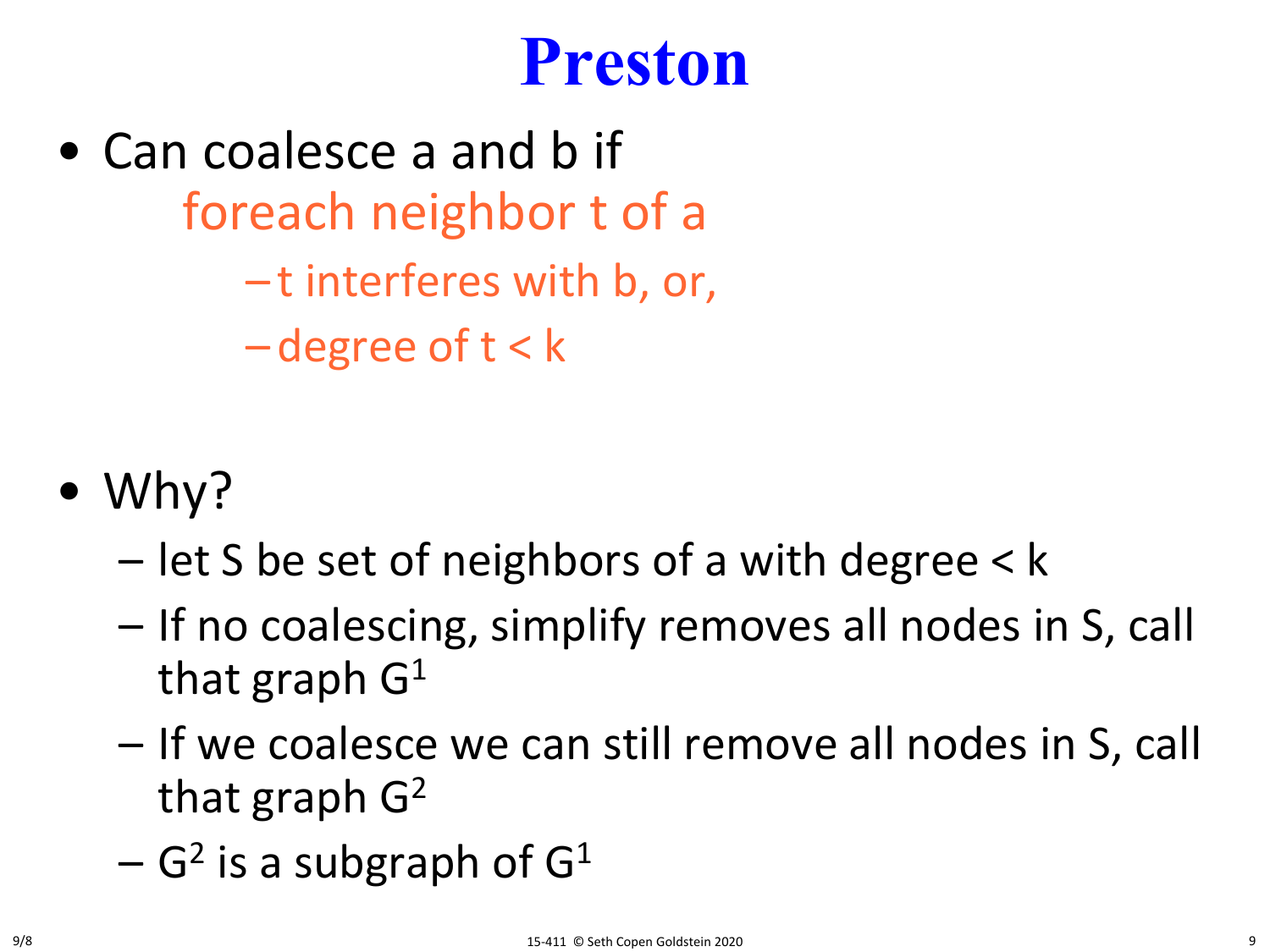#### **Preston**

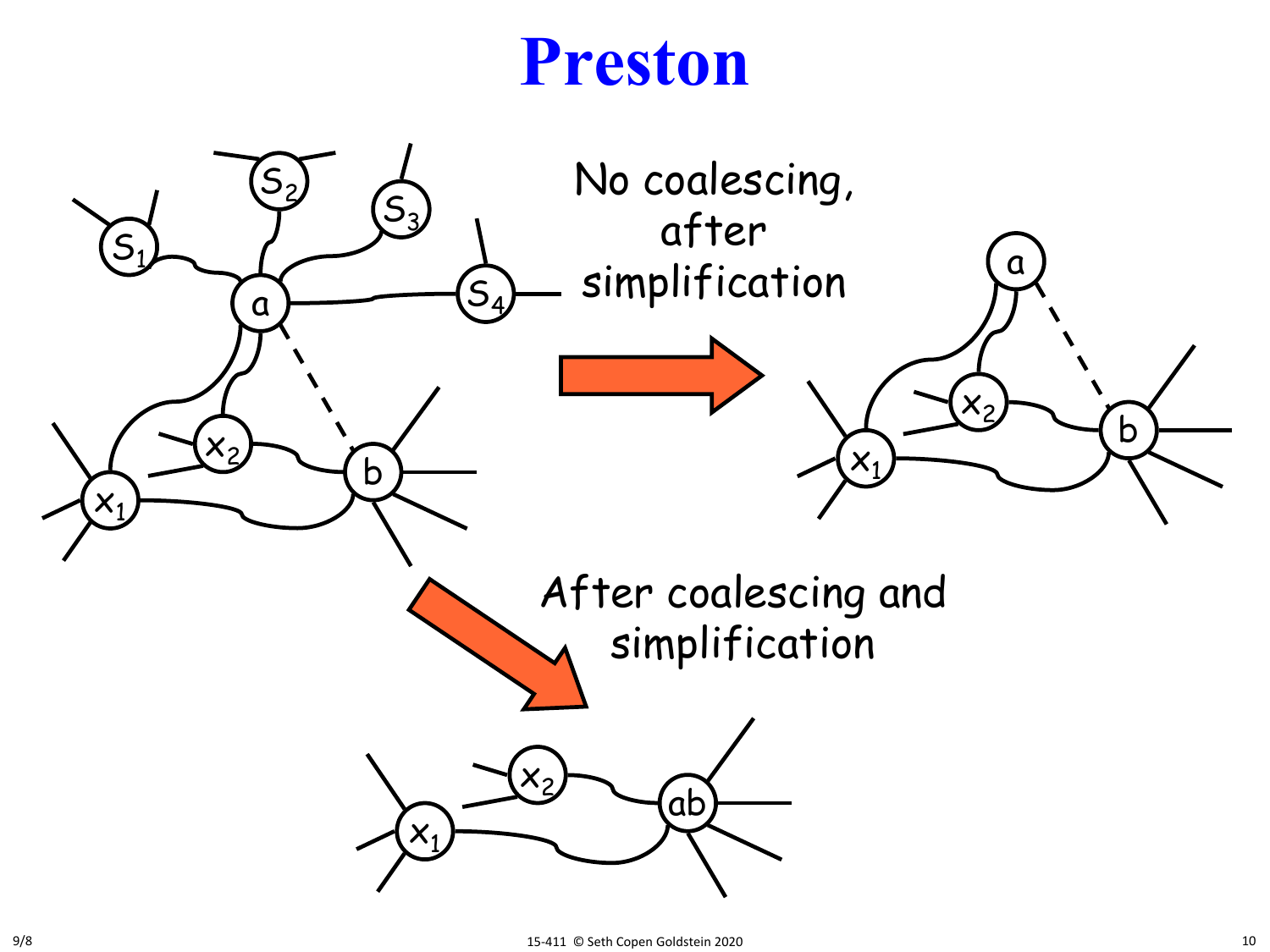# **Why Two Methods?**

- With Briggs one needs to look at: neighbors of **a & b**
- With Preston, only need to look at

neighbors of **a**.

- As we will see, we will need to insert "hard" registers into graph and they have LOTS of neighbors
	- RAX, RCX, RDI, …
	- Called hard registers
	- aka precolored nodes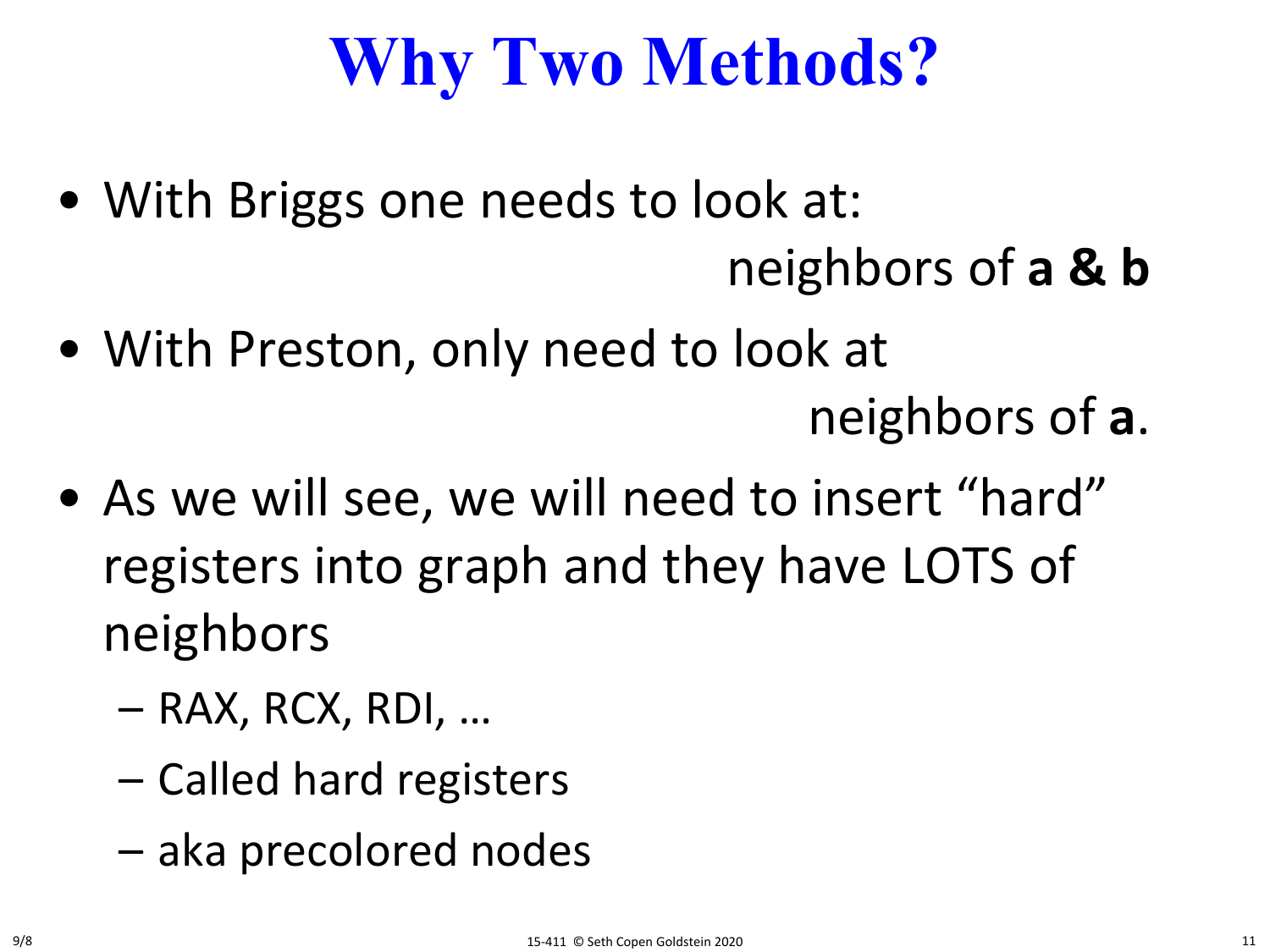# **Briggs and Preston**

- With Briggs one needs to look at: neighbors of **a & b**
- With Preston, only need to look at

neighbors of **a**.

• Briggs

Used when a and b are both temps

• Preston

Used when either a or b is precolored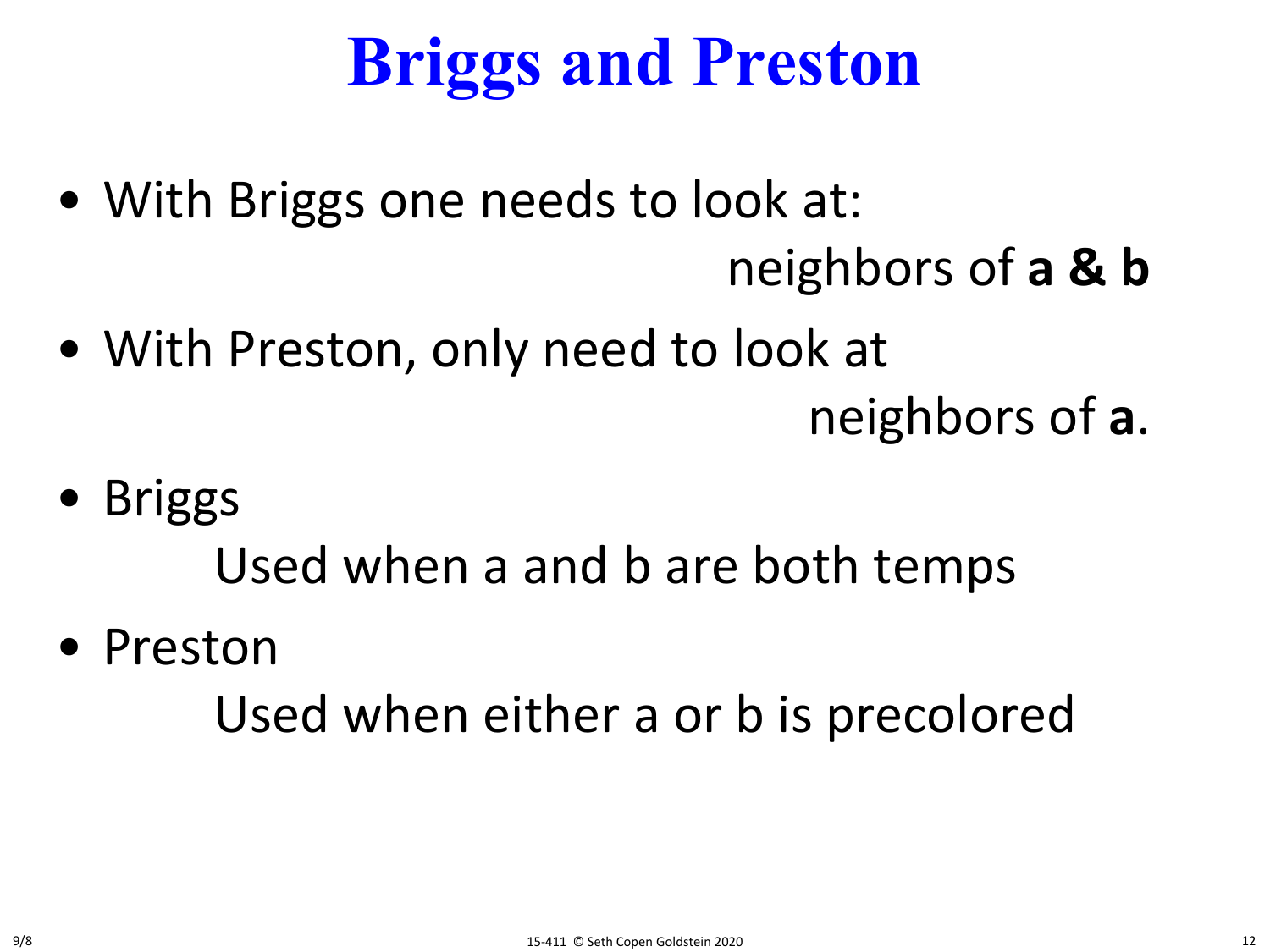

• What should we spill?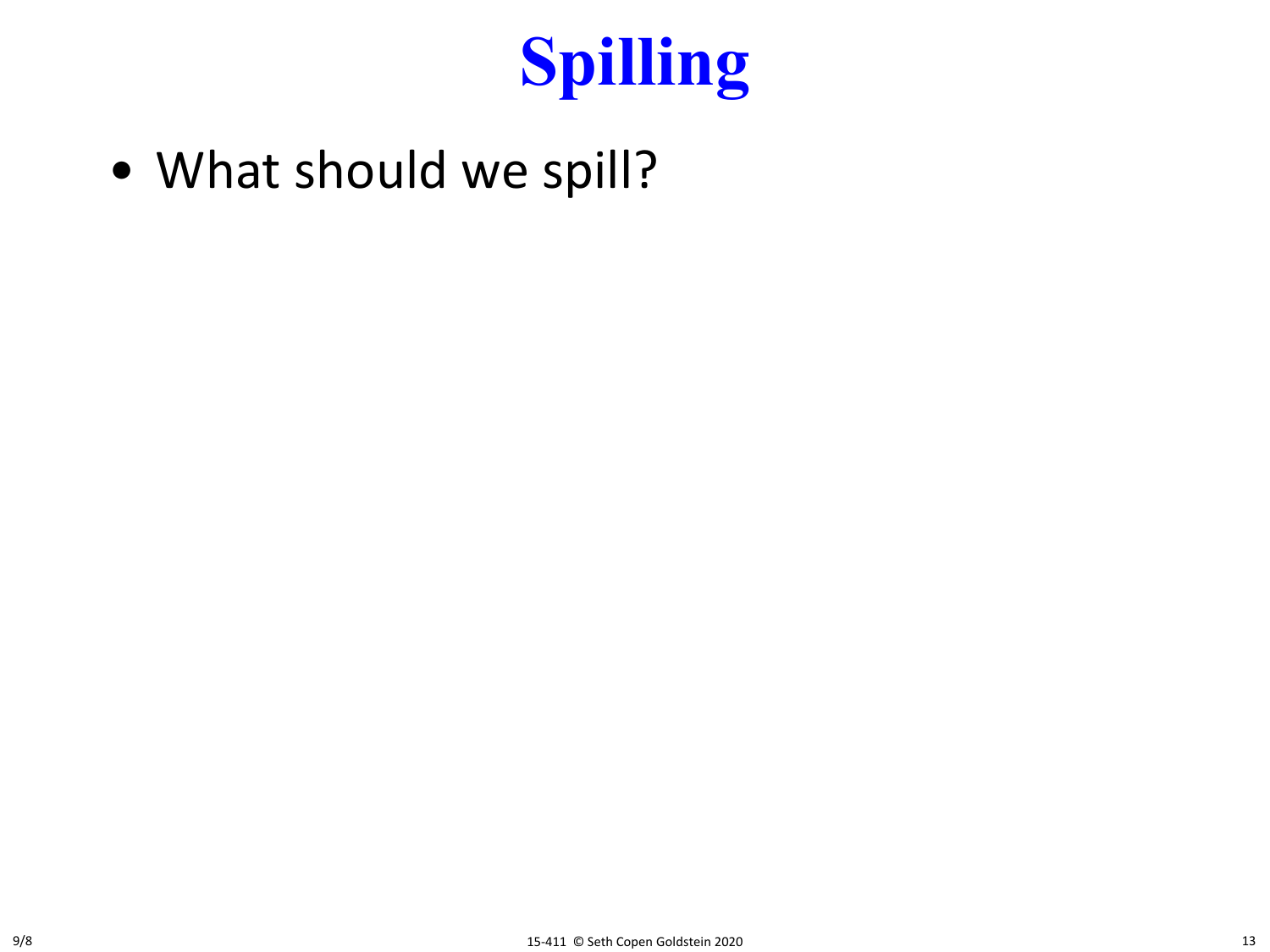# **Spilling**

- What should we spill?
	- Something that will eliminate a lot of interference edges
	- Something that is used infrequently
	- Something that is NOT used in loops
	- Maybe something that is live across a lot of calls?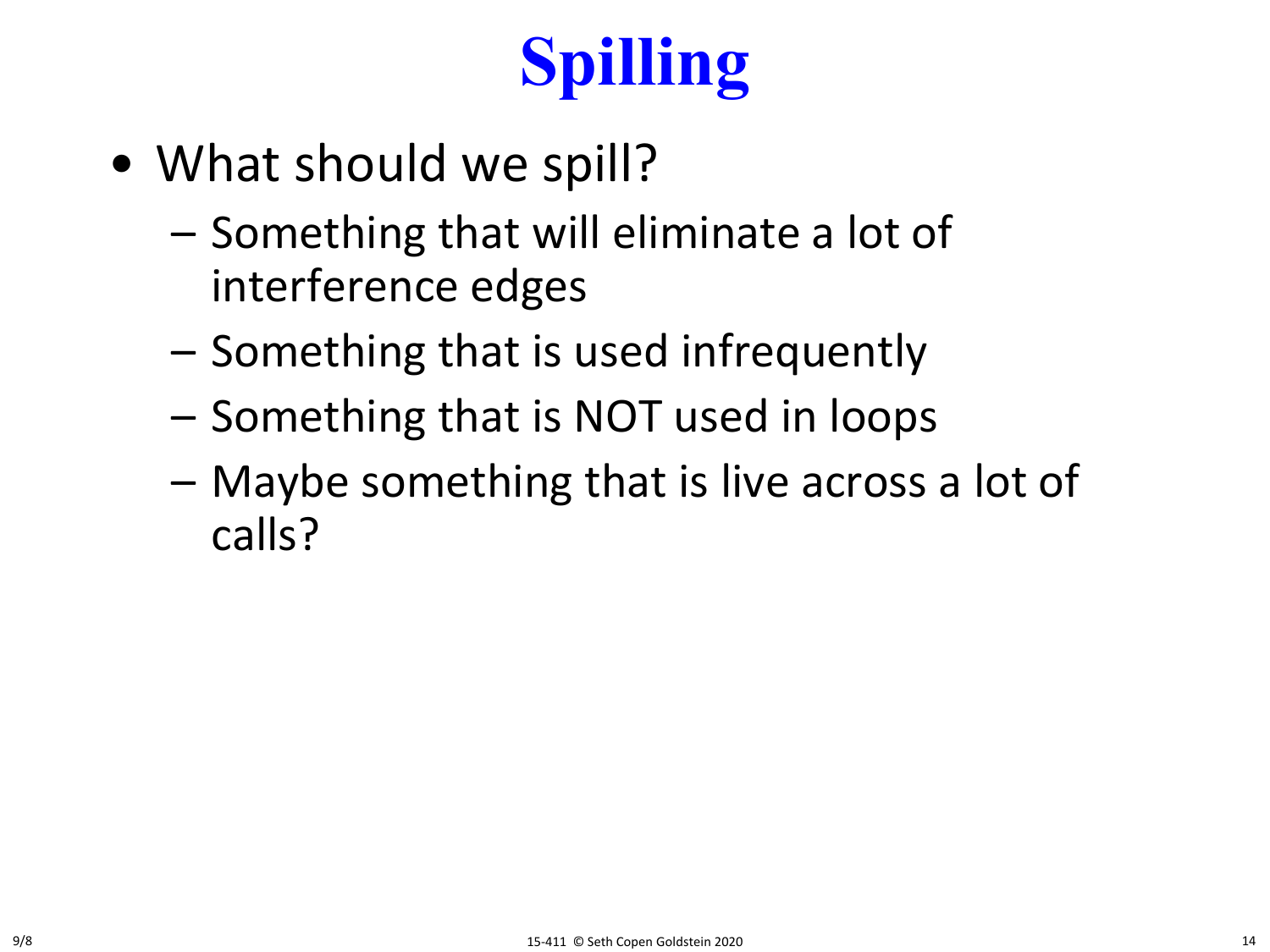# **Setting Up For Better Spills**

- We want temps not-live across procedures to be allocated to caller-save registers. Why?
- We want temps live across many procs to be in callee-save registers
- We prefer to use callee-save registers last.
- We want live ranges of precolored nodes to be short!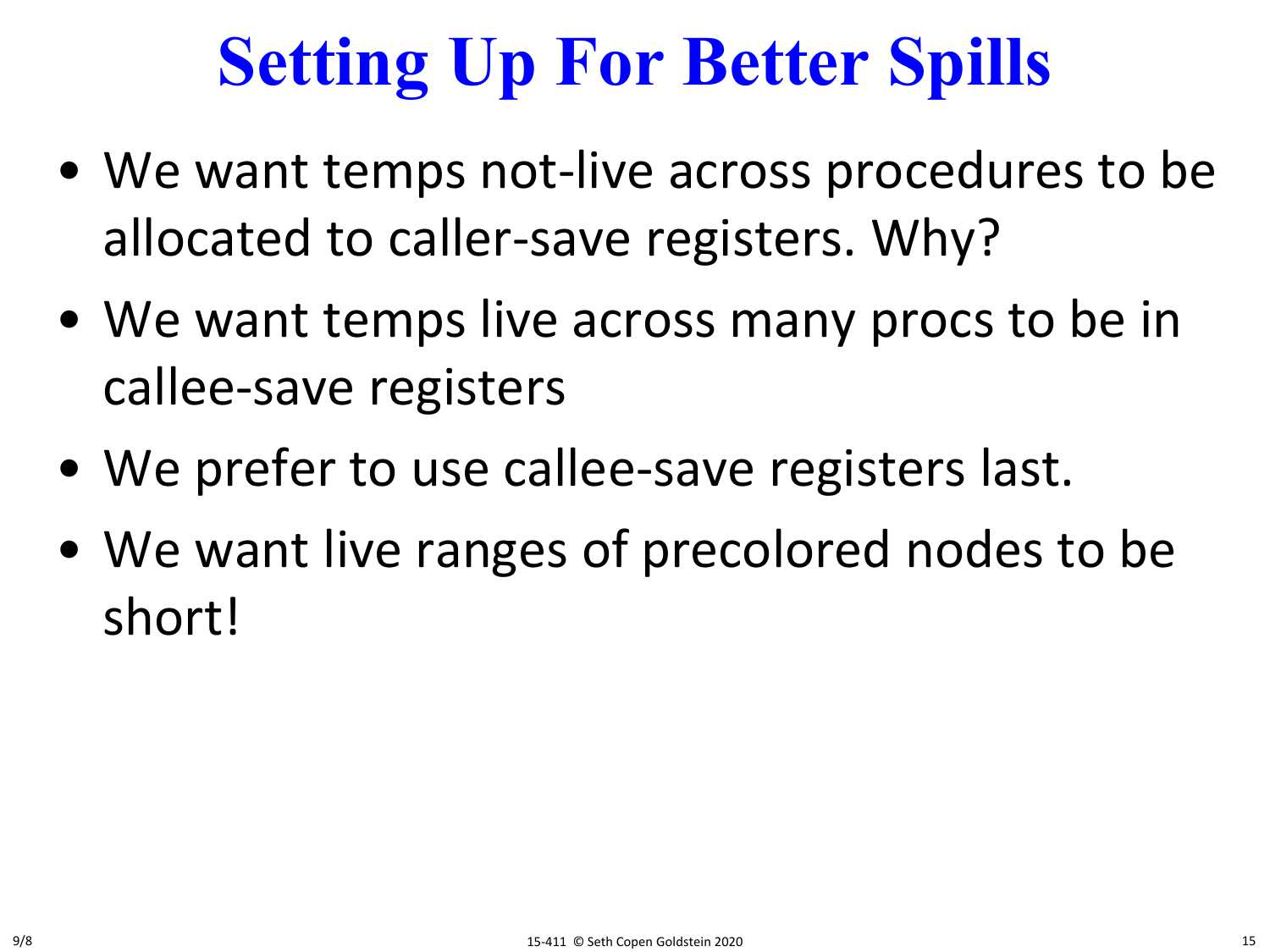• Instructions with register requirements

#### **d** ← **a \* b**

#### **ret x**

- Callee-save registers
	- x86-64: **RDI**, **RSI**, **RDX**, **RCX**, **R8**, **R9** must be saved by callee if callee wants to use them.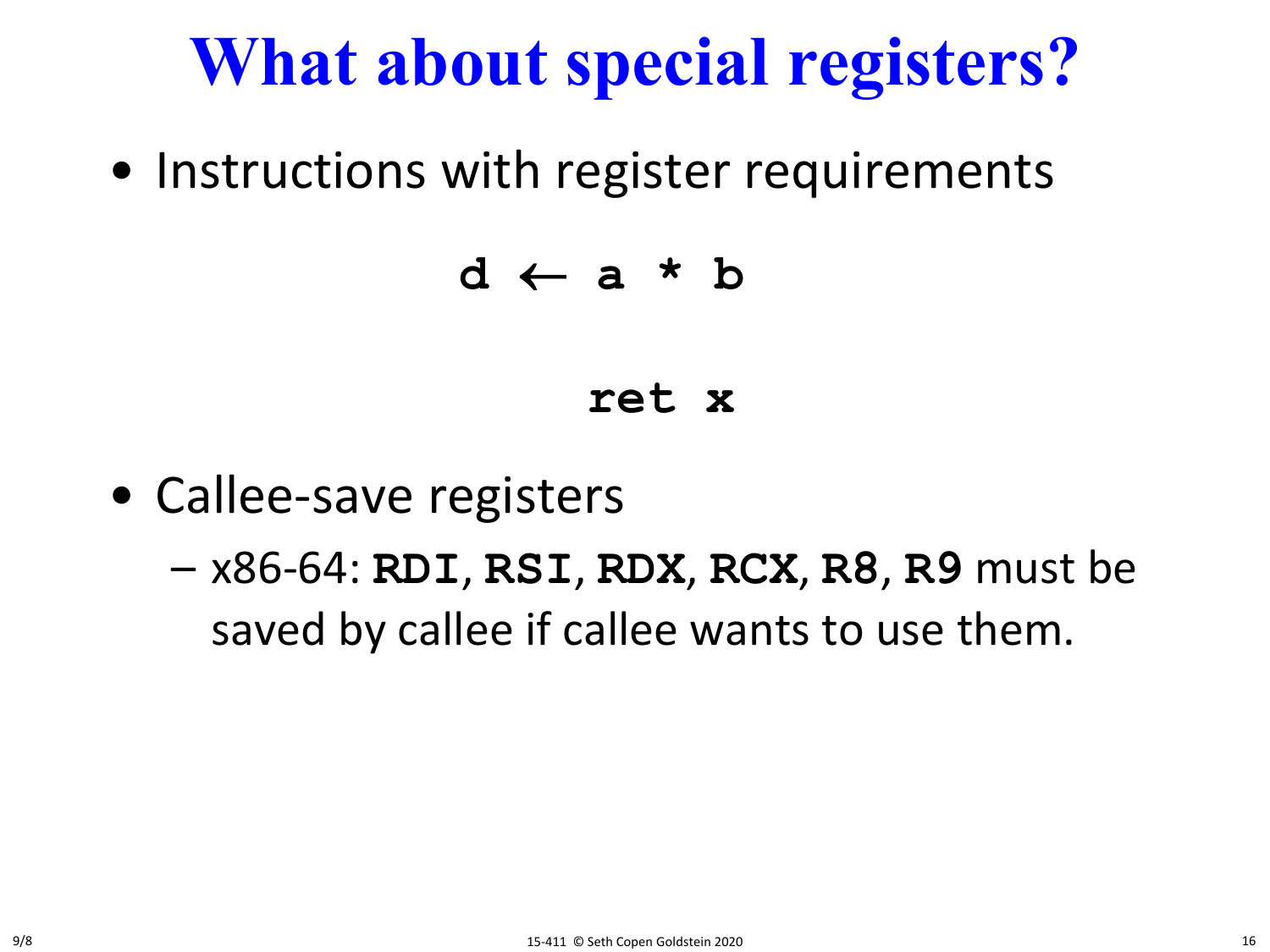• Instructions with register requirements

**d** ← **a \* b**

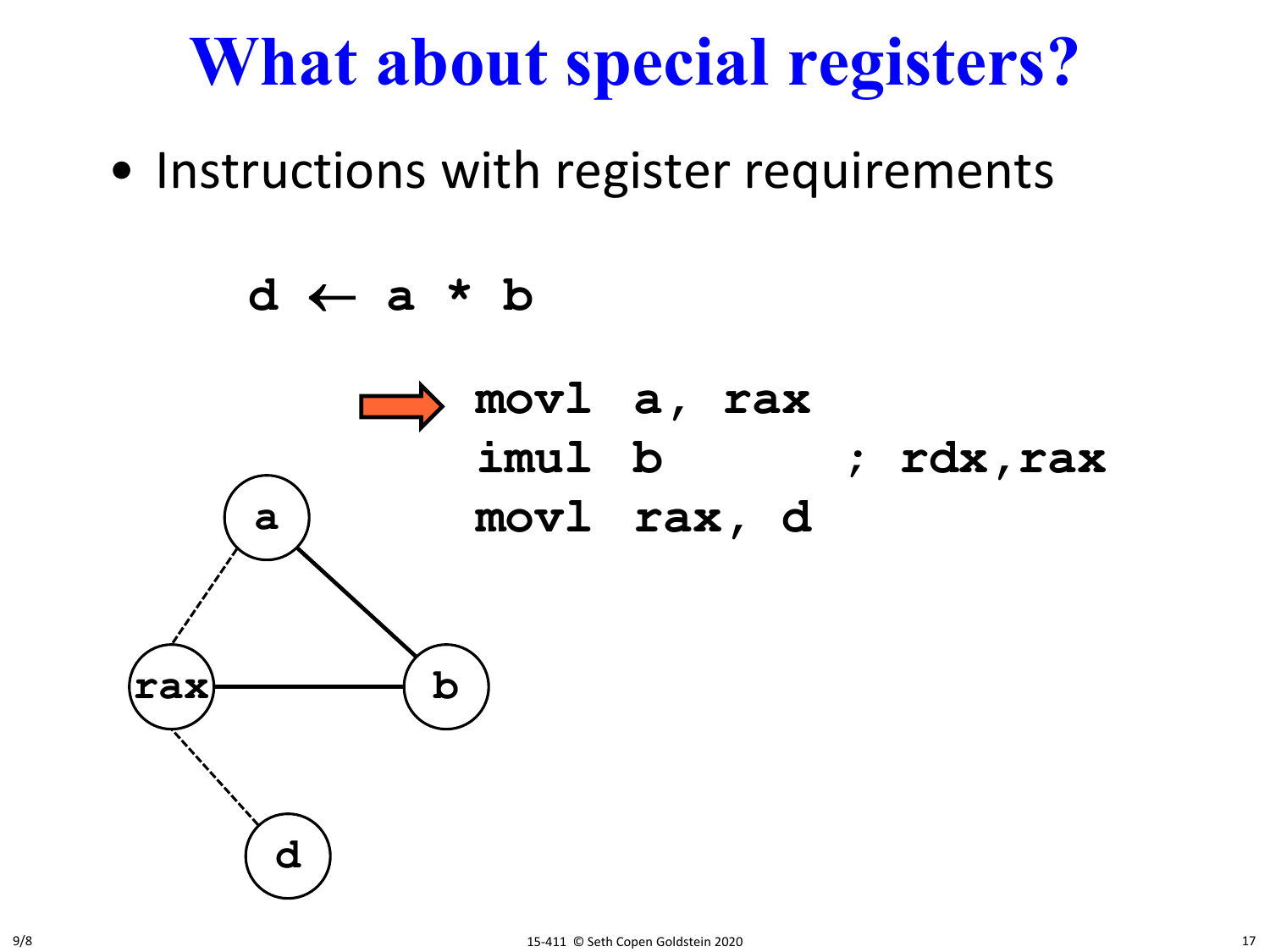• Instructions with register requirements

**d** ← **a \* b**

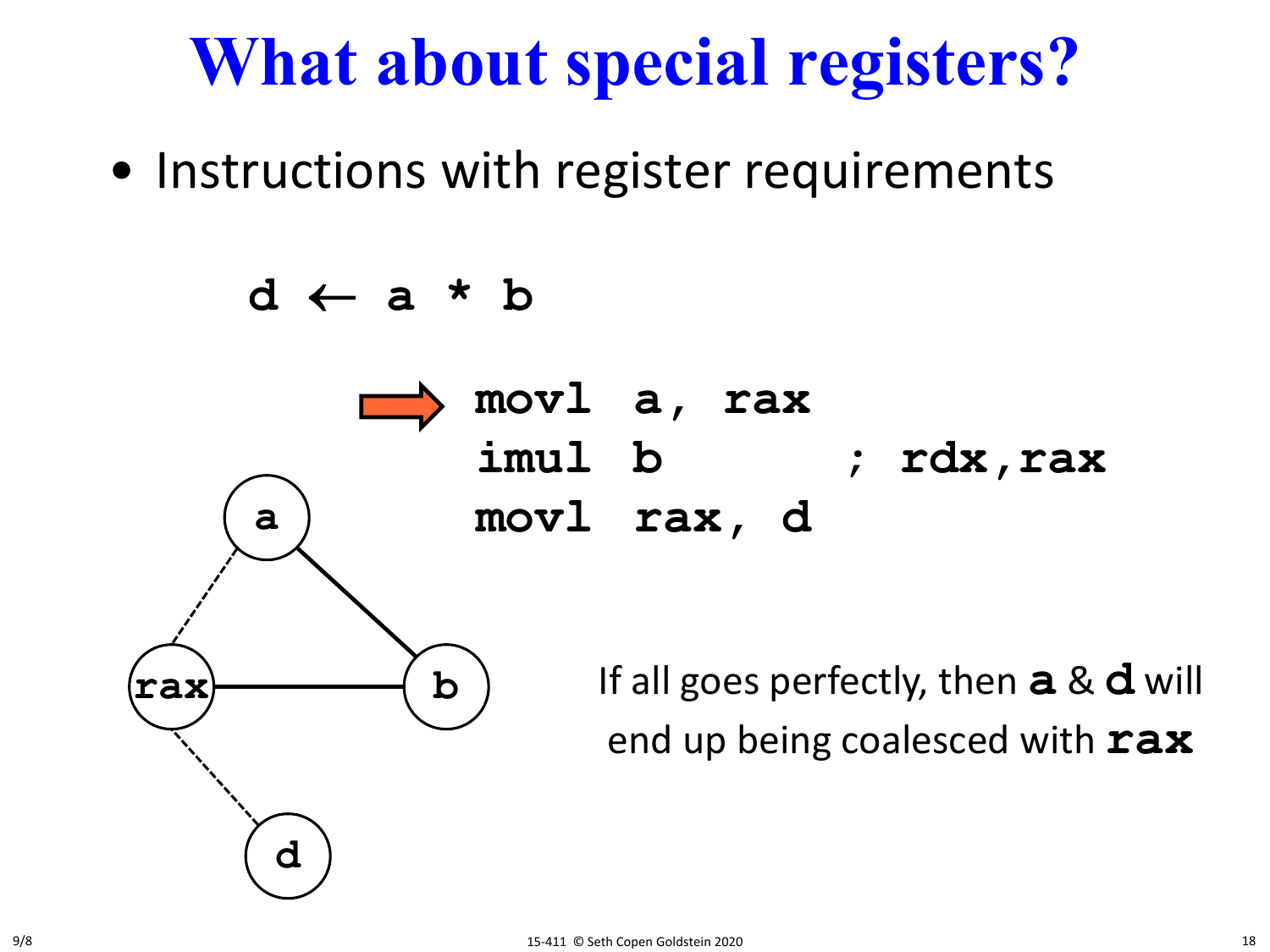• Instructions with register requirements

**d** ← **a \* b**



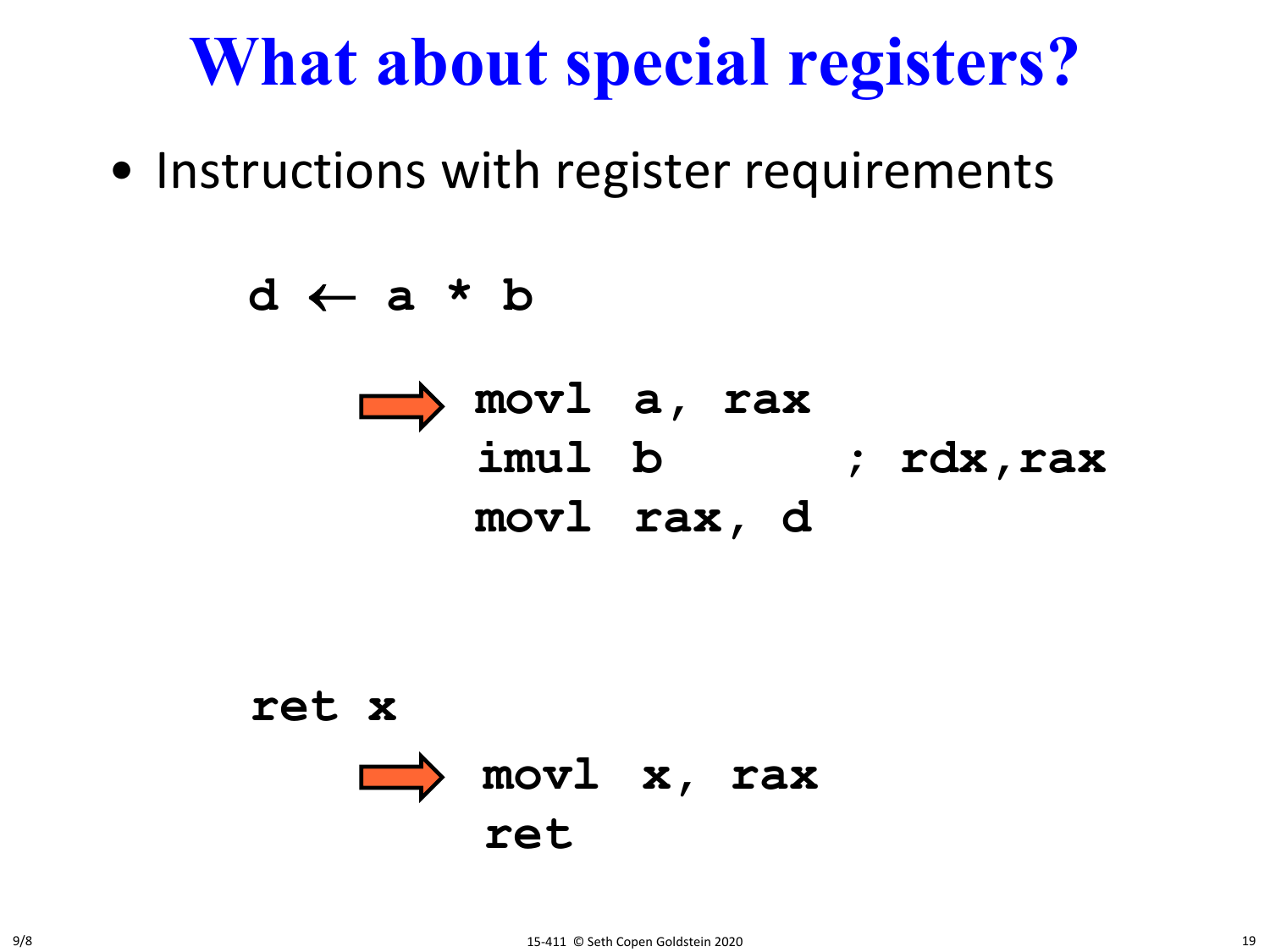## **Preserving Callee-registers**

- Move callee-reg to temp at start of proc
- Move it back at end of proc.
- What happens if there is no register pressure?
- What happens if there is a lot of register pressure?

```
prologue: define r
                t1 \leftarrow r…
epilogue: r \leftarrow \pm 1use r
```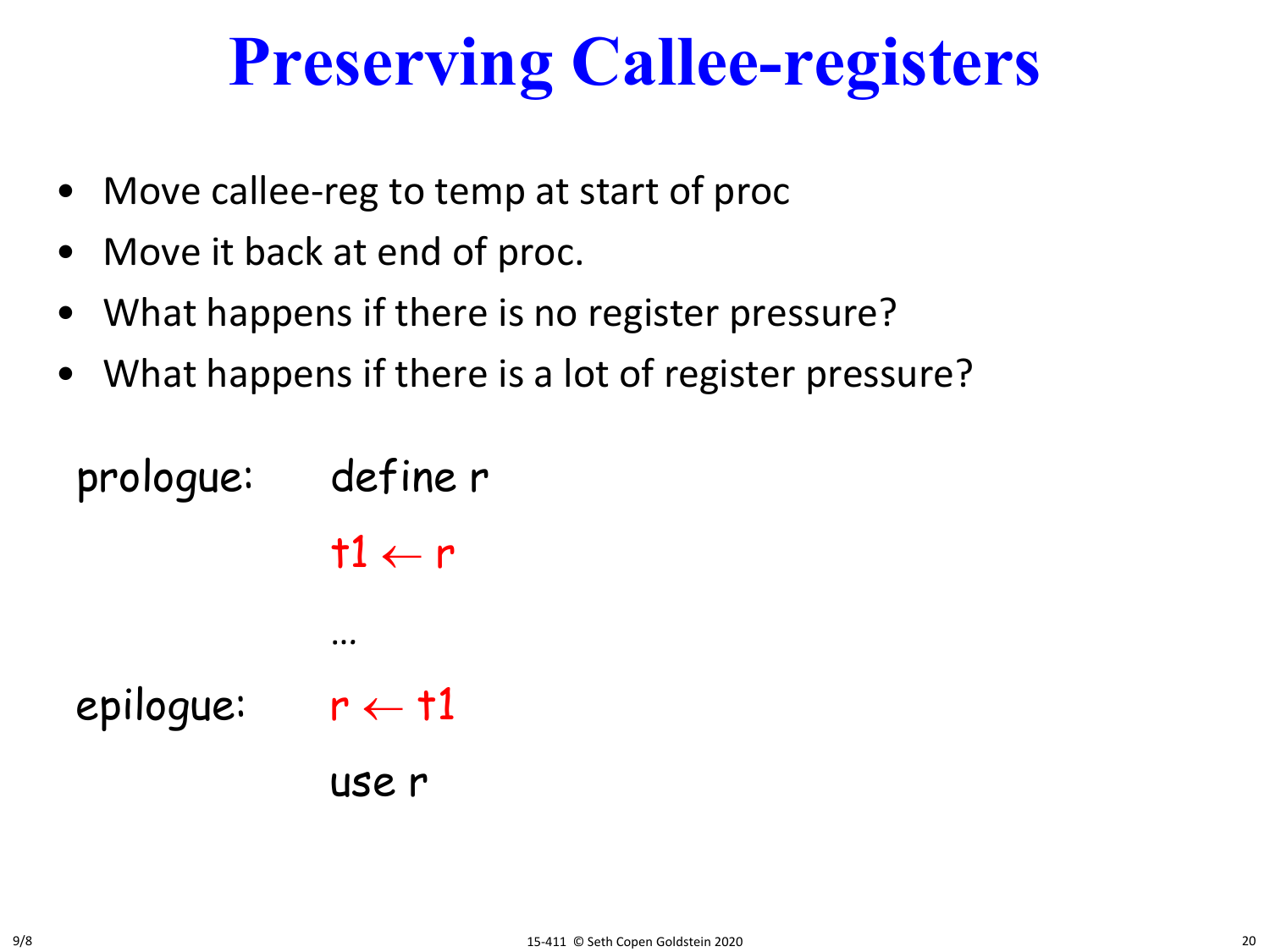## **Iterated Register Coloring**

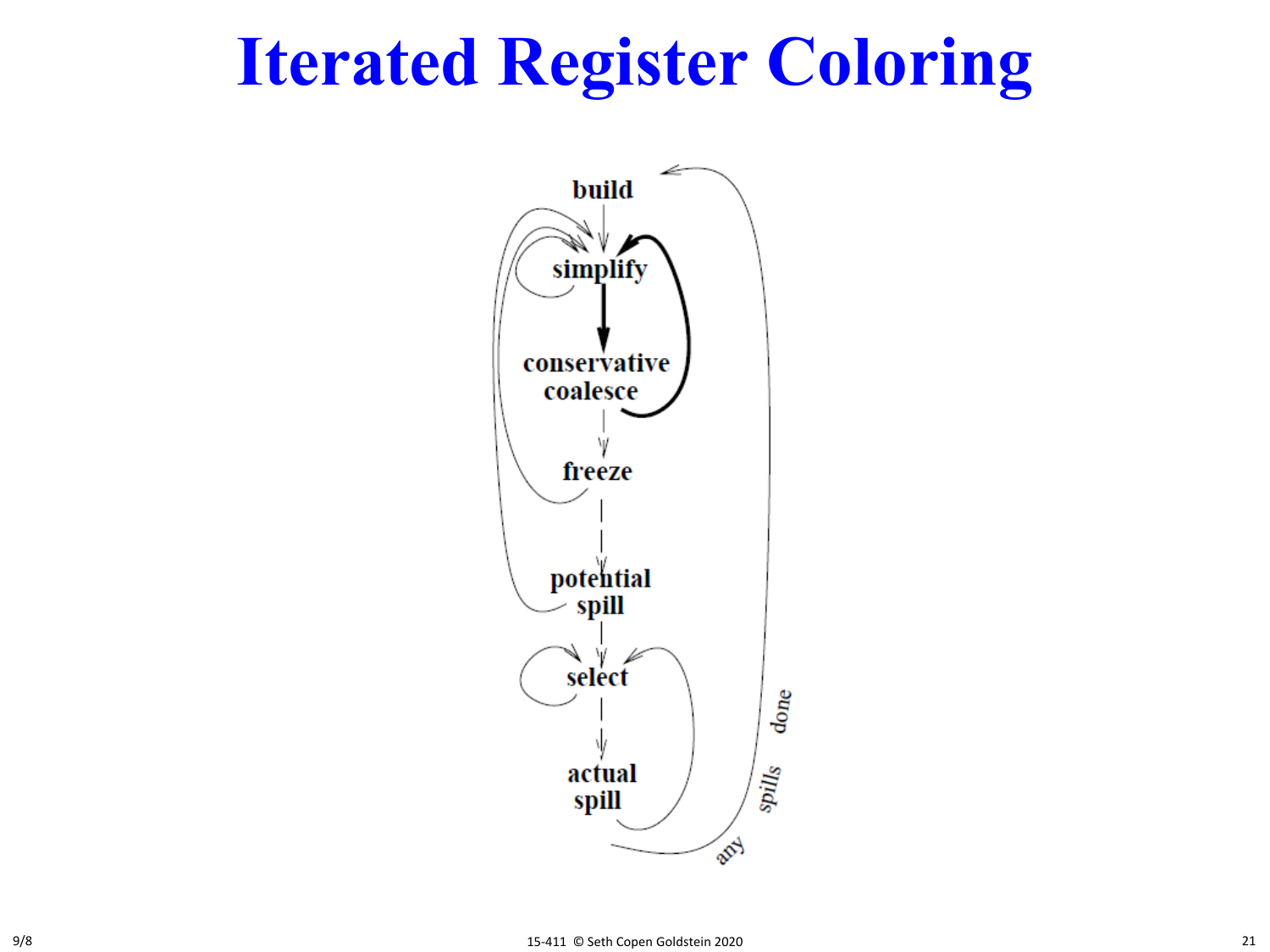# **In practice**

- Iterated Register Coloring does a good job
- Building Interference Graph is Expensive
	- Calculating live ranges
	- graph is  $O(n^2)$
	- Need quick test for interference
	- Need quick test for neighbors
- Coalescing is important
	- Many passes generate extra temps and moves
	- Aggressive requires fix-up (e.g., live range splitting)
- Spilling has biggest impact on generated code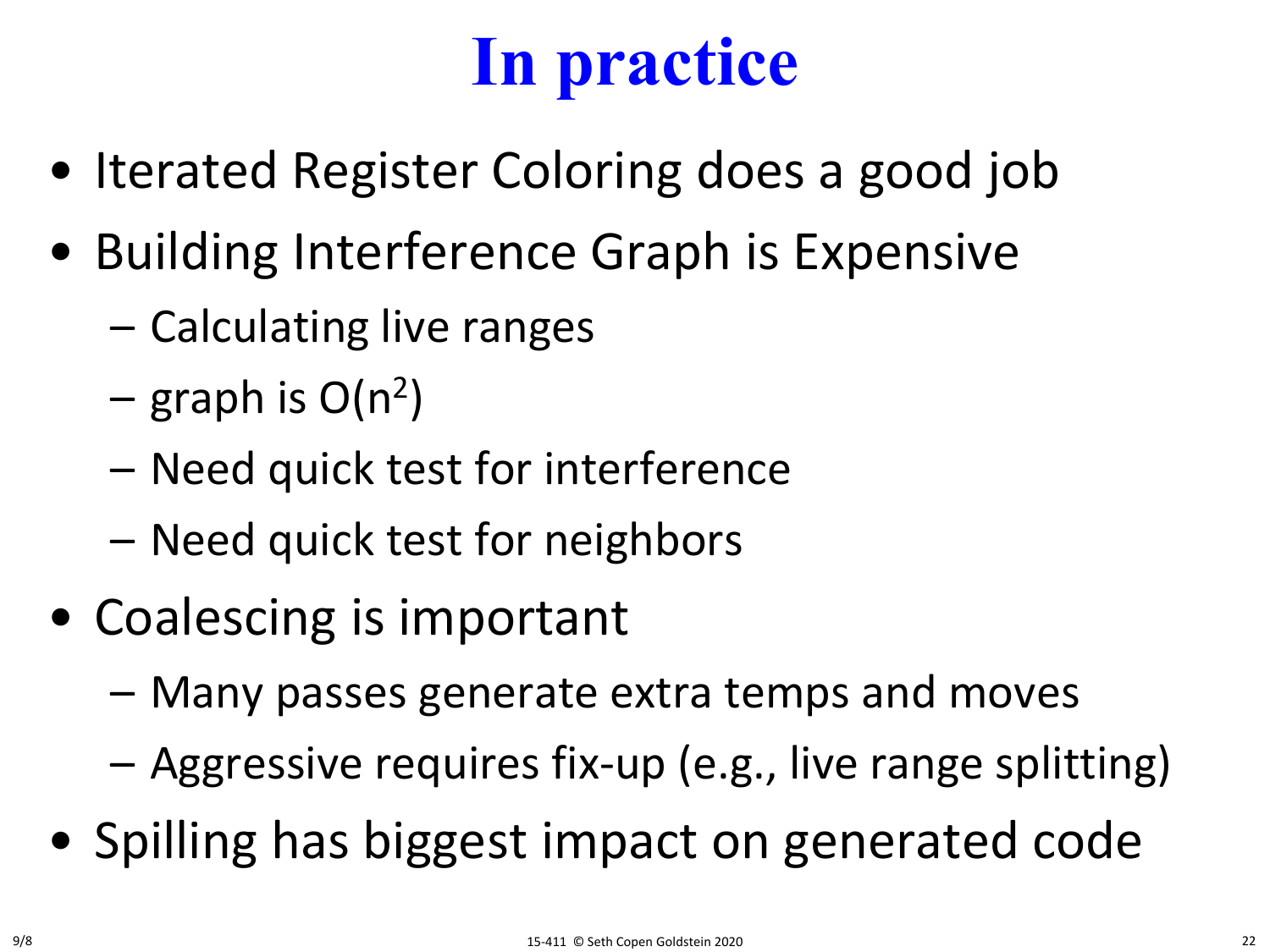# **Today**

- Iterated Register Allocation
	- Conservative Coalescing
	- Special registers
	- Implementation
- SSA-Based Register Allocation
	- SSA
	- φ-functions
	- Chordal Graphs
	- Perfect Elimination Order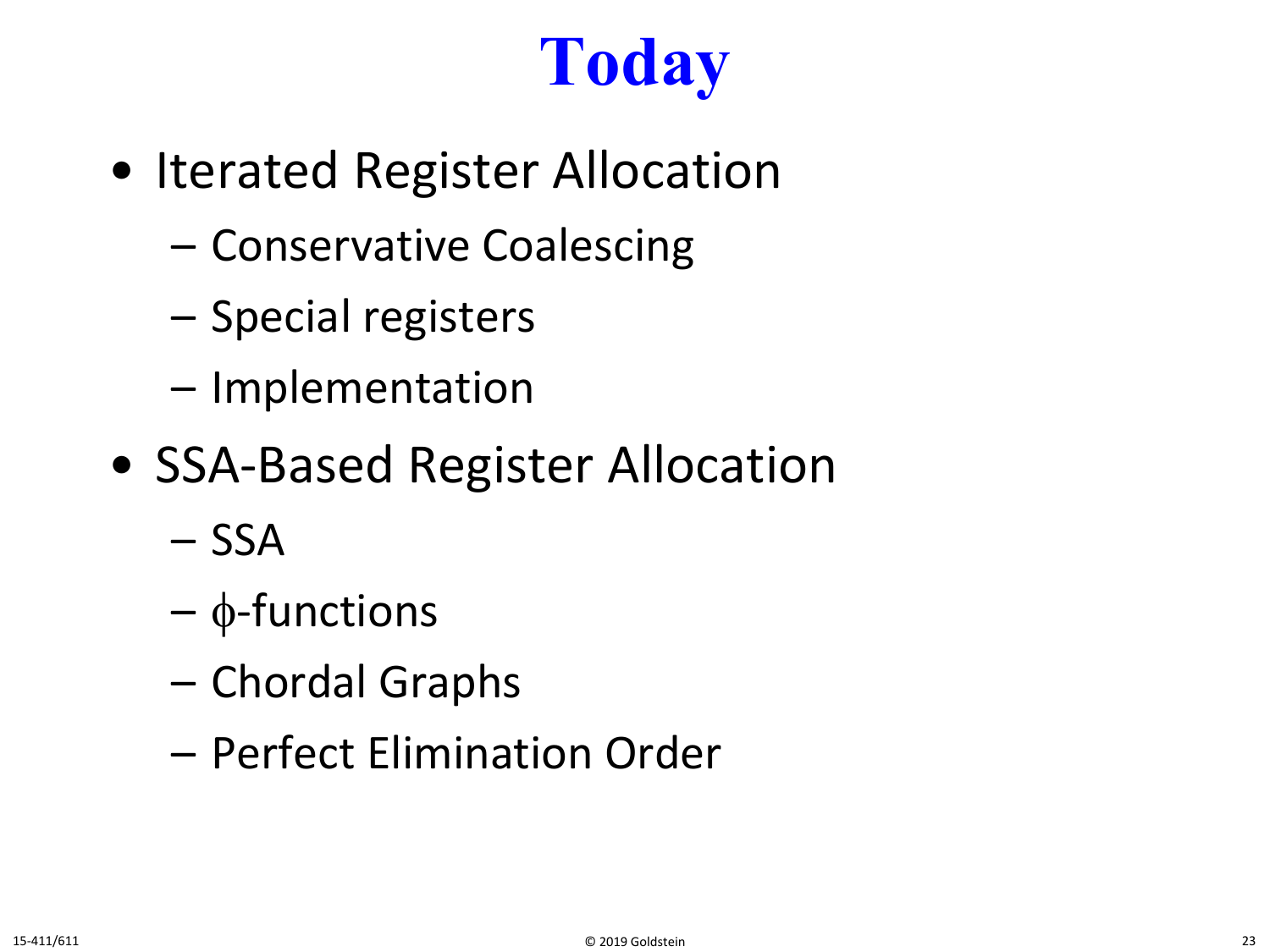## **Def-Use Chains**

- Common Analysis in support of optimizations, register allocation, etc.
	- Find all the sites where a variable is used
	- Find the definition of a variable in an expression
- Traditional Solution: def-use chains
	- Link each triple defining a variable to all triples that use it
	- Link each use of a variable to its definition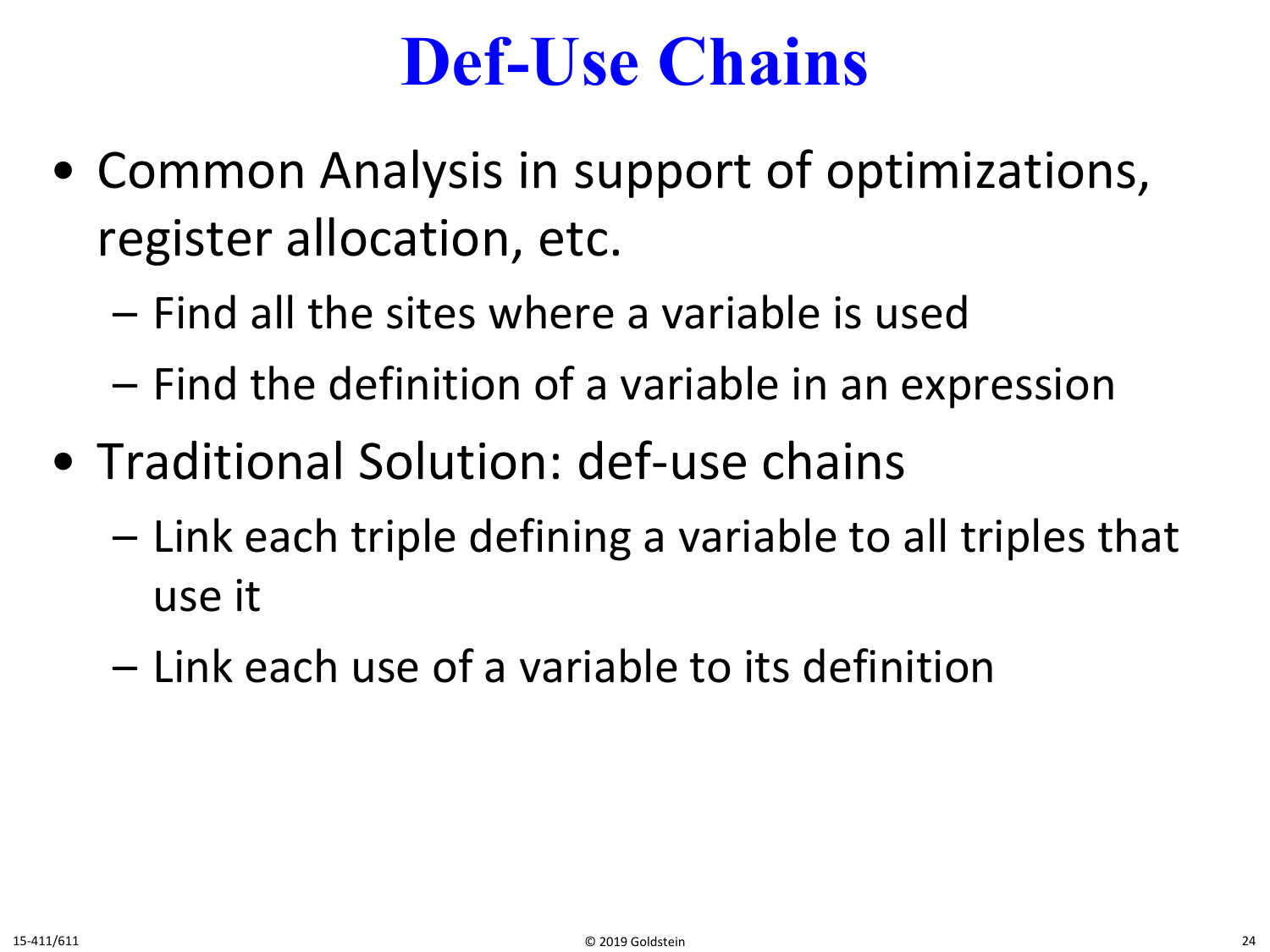#### **Def-Use chains are expensive**

**foo(int i, int j) {**

**…**

```
switch (i) {
case 0: x=3;break;
case 1: x=1; break;
case 2: x=6; break;
case 3: x=7; break;
default: x = 11;
}
switch (j) {
case 0: y=x+7; break;
case 1: y=x+4; break; 
case 2: y=x-2; break;
case 3: y=x+1; break;
default: y=x+9;
}
```
**…**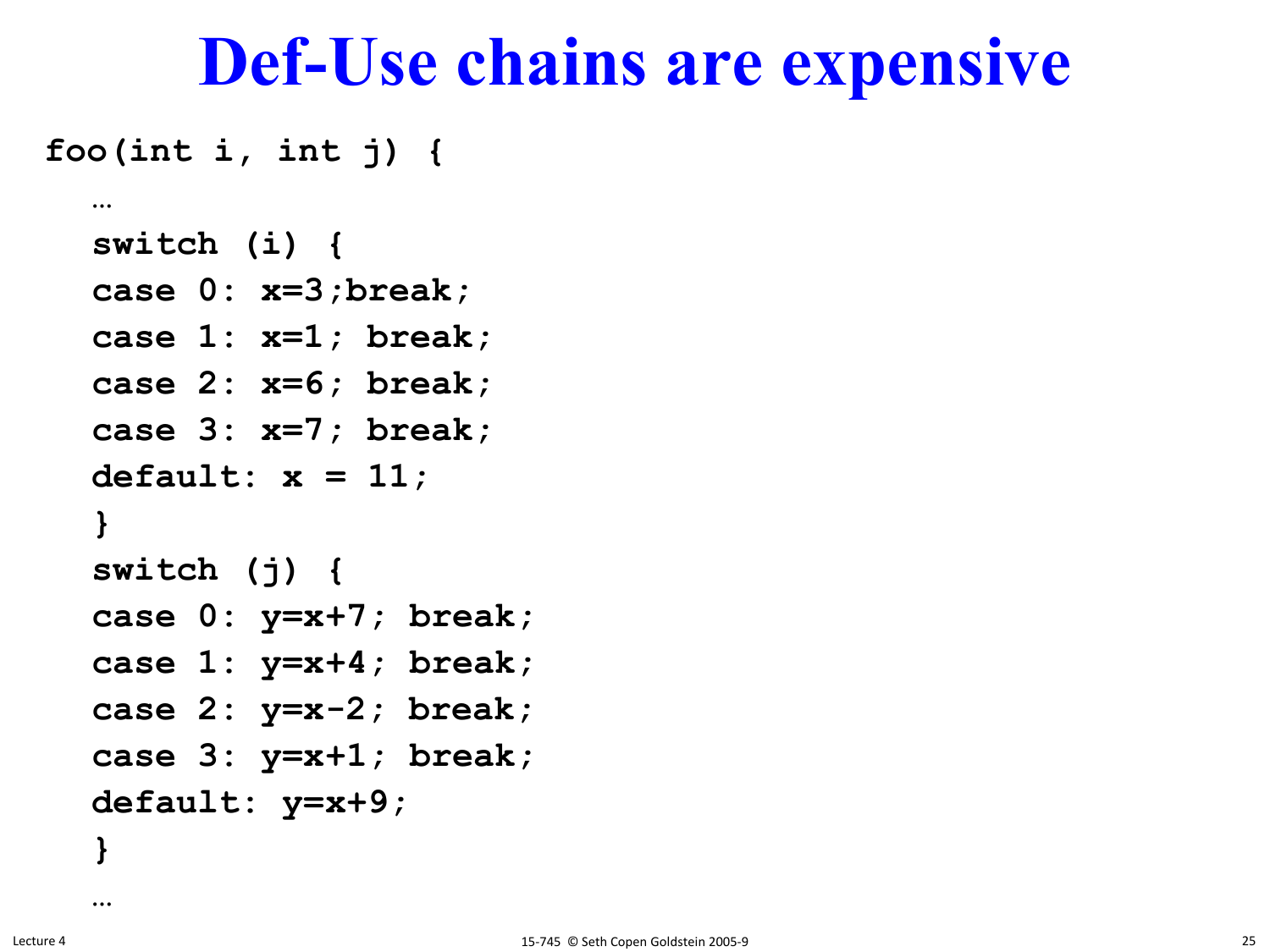## **Def-Use Chains**



How is this related to register allocation?



Unrelated uses of the same variable are mixed together – complicates analysis.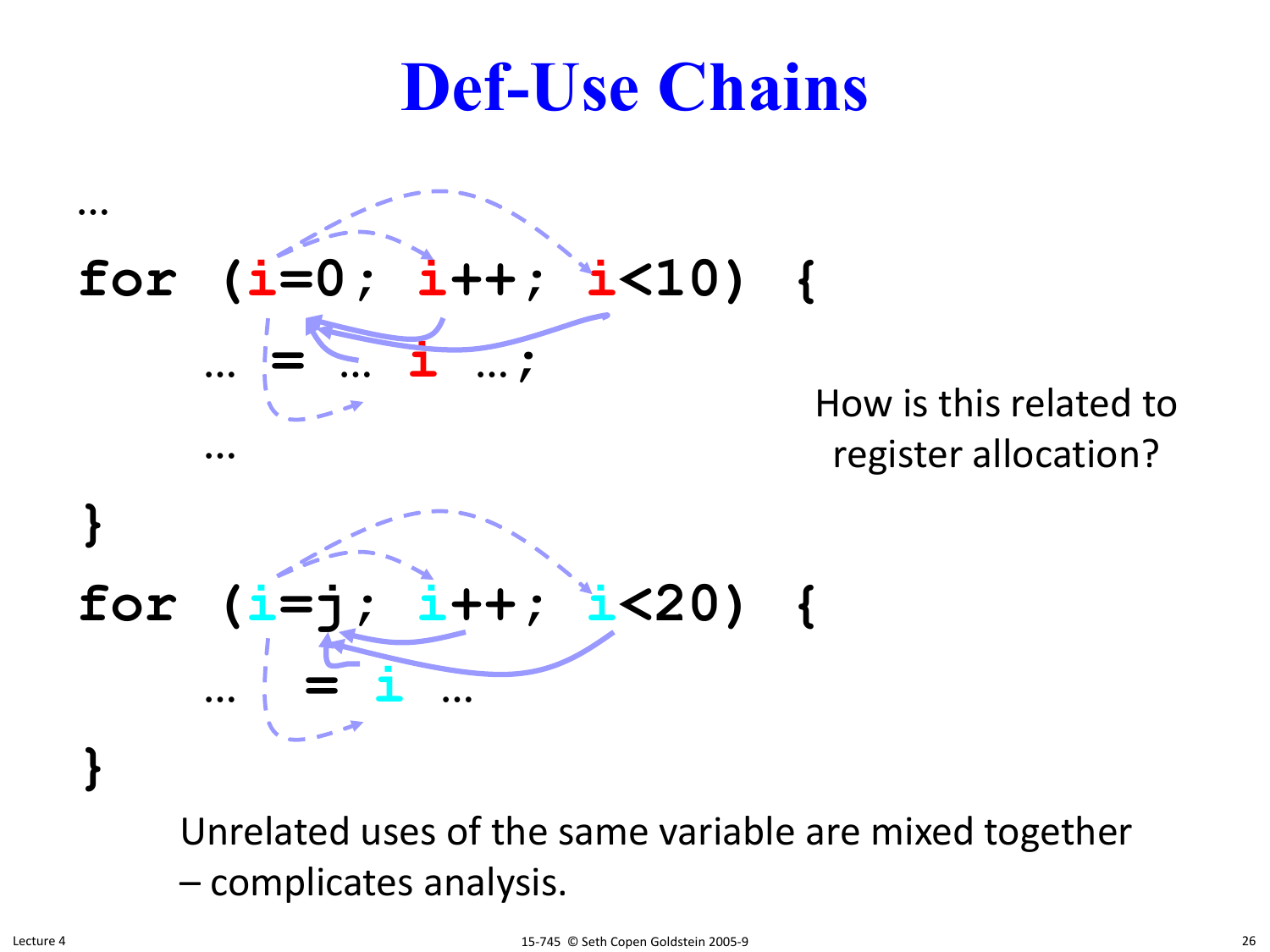#### **Def-Use chains are expensive**

**foo(int i, int j) {**



In general, N defs M uses  $\Rightarrow$  O(NM) space and time

A solution is to limit each var to ONE def site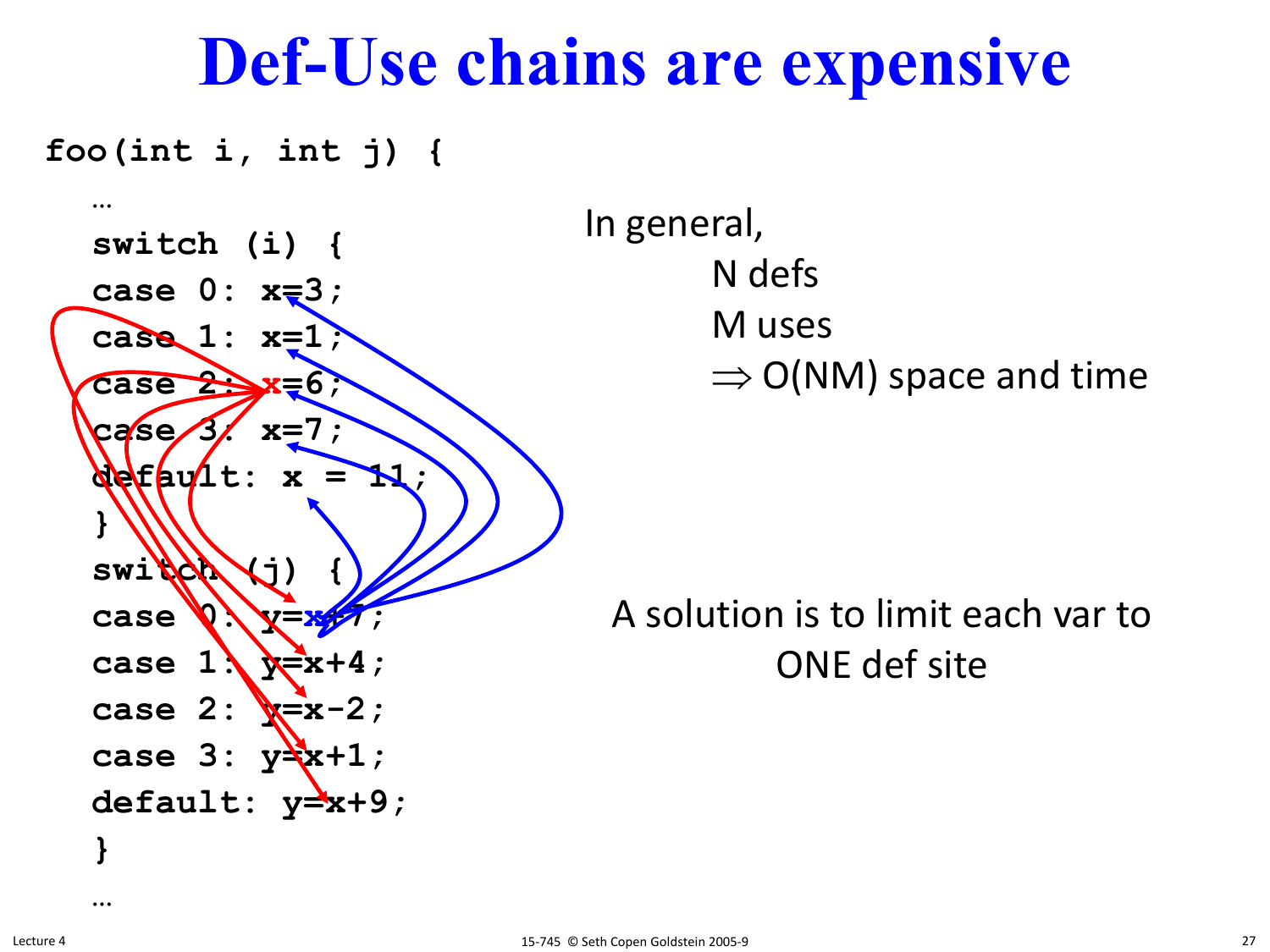#### **Def-Use chains are expensive**

**foo(int i, int j) {**

```
…
switch (i) {
case 0: x=3; break;
case 1: x=1; break;
case 2: x=6;
case 3: x=7;
default: x = 11;
}
x1 is one of the above x's
switch (j) {
case 0: y=x1+7;
case 1: y=x1+4; 
case 2: y=x1-2;
case 3: y=x1+1;
default: y=x1+9;
                             A possible solution is to limit 
                                each var to ONE def site
```
**}**

**…**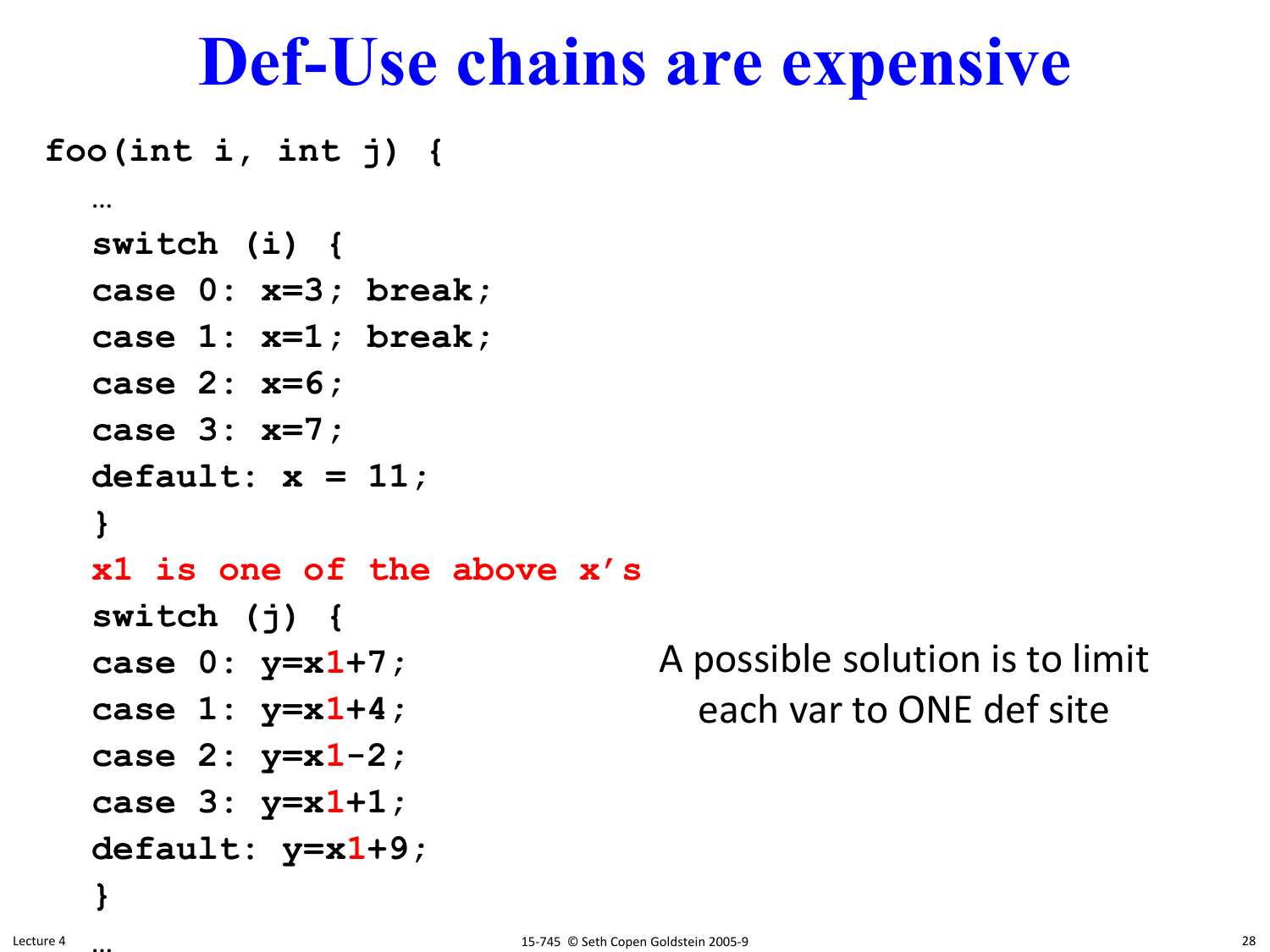# **Basic Blocks & Control Flow Graph**

#### • Control Flow

- what is potential sequence of instructions?
- Only interested in transfers of control
	- jump
	- conditional jump
	- call

9/8

- label (target of a transfer)
- Group together non-jumps into Basic Block
	- One entry point
	- One point of exit
	- When entered all instructions are executed
- Basic Blocks are nodes in Control Flow Graph 15-411 © Seth Copen Goldstein 2020 <sup>29</sup>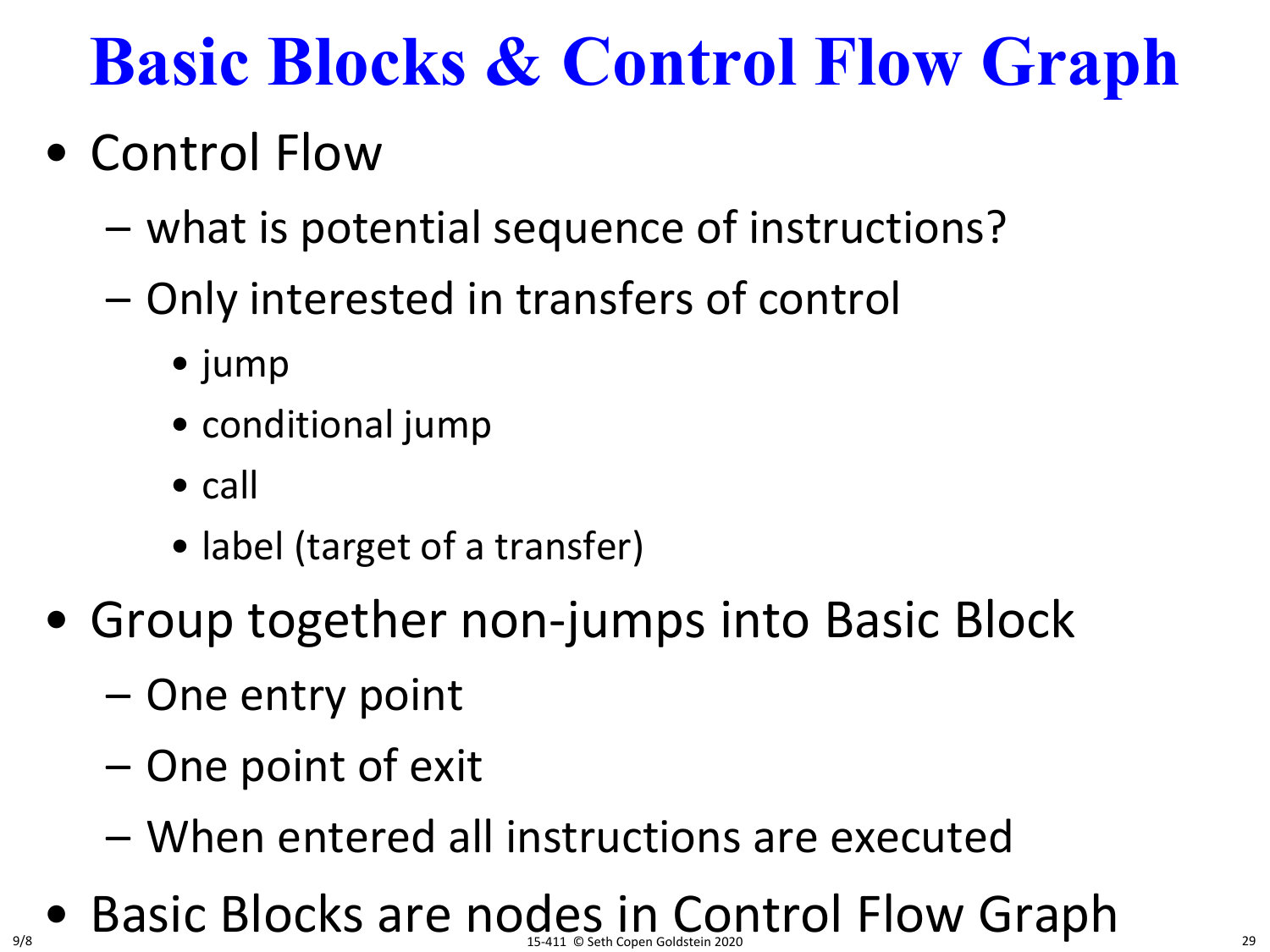#### **SSA**

- Static single assignment is an **IR** where every variable has only ONE definition in the program text
	- single **static** definition
	- (Could be in a loop which is executed dynamically many times.)



Not in SSA form:

- **i** and **s** have two static def sites
- **x** has only one static def site, but may be dynamically defined many times in loop.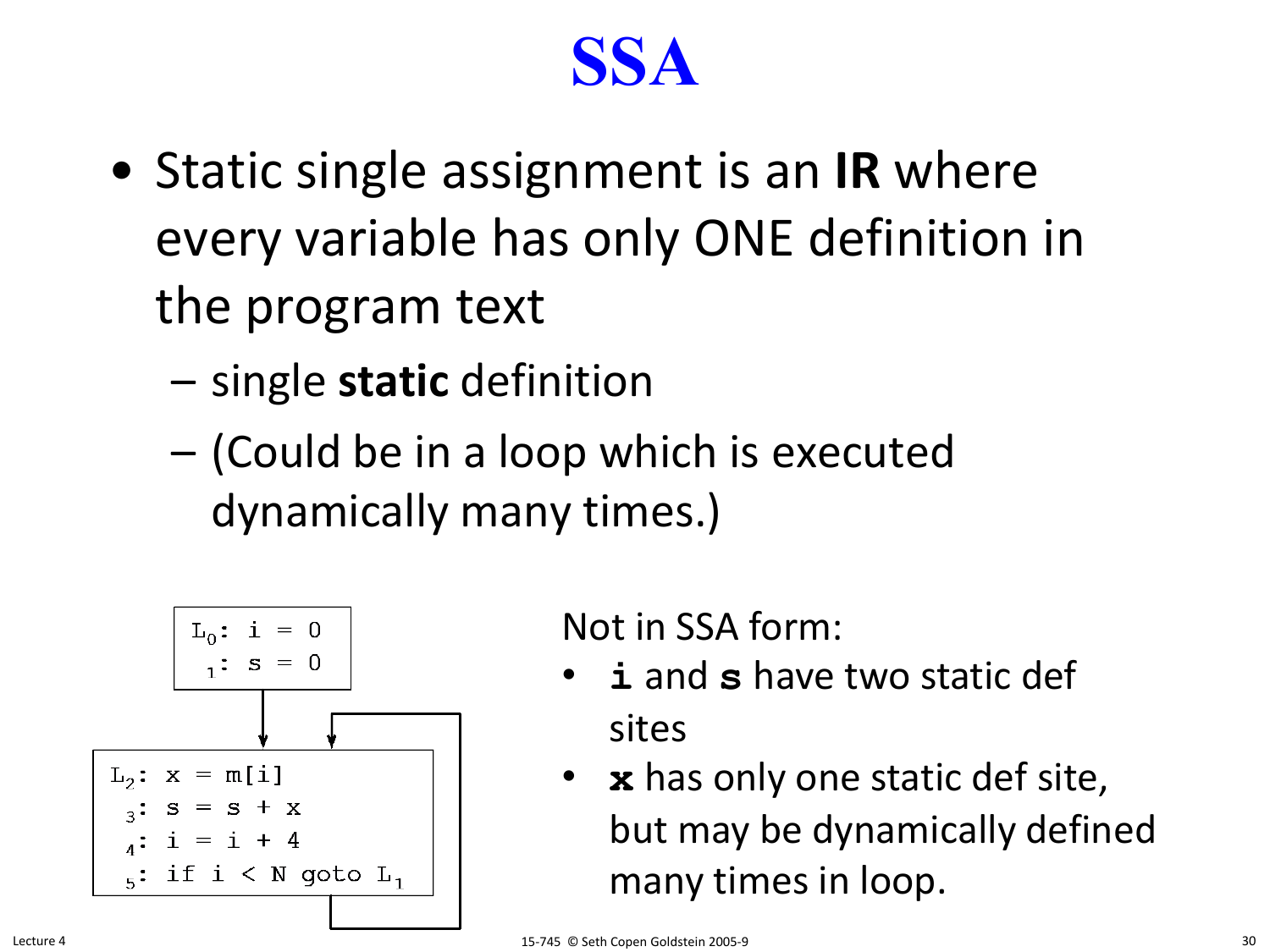#### **SSA**

- Static single assignment is an **IR** where every variable has only ONE definition in the program text
	- single **static** definition
	- (Could be in a loop which is executed dynamically many times.)
- Easy for a straight-line code:
	- assign to a fresh variable at each stmt.
	- Each use uses the most recently defined var.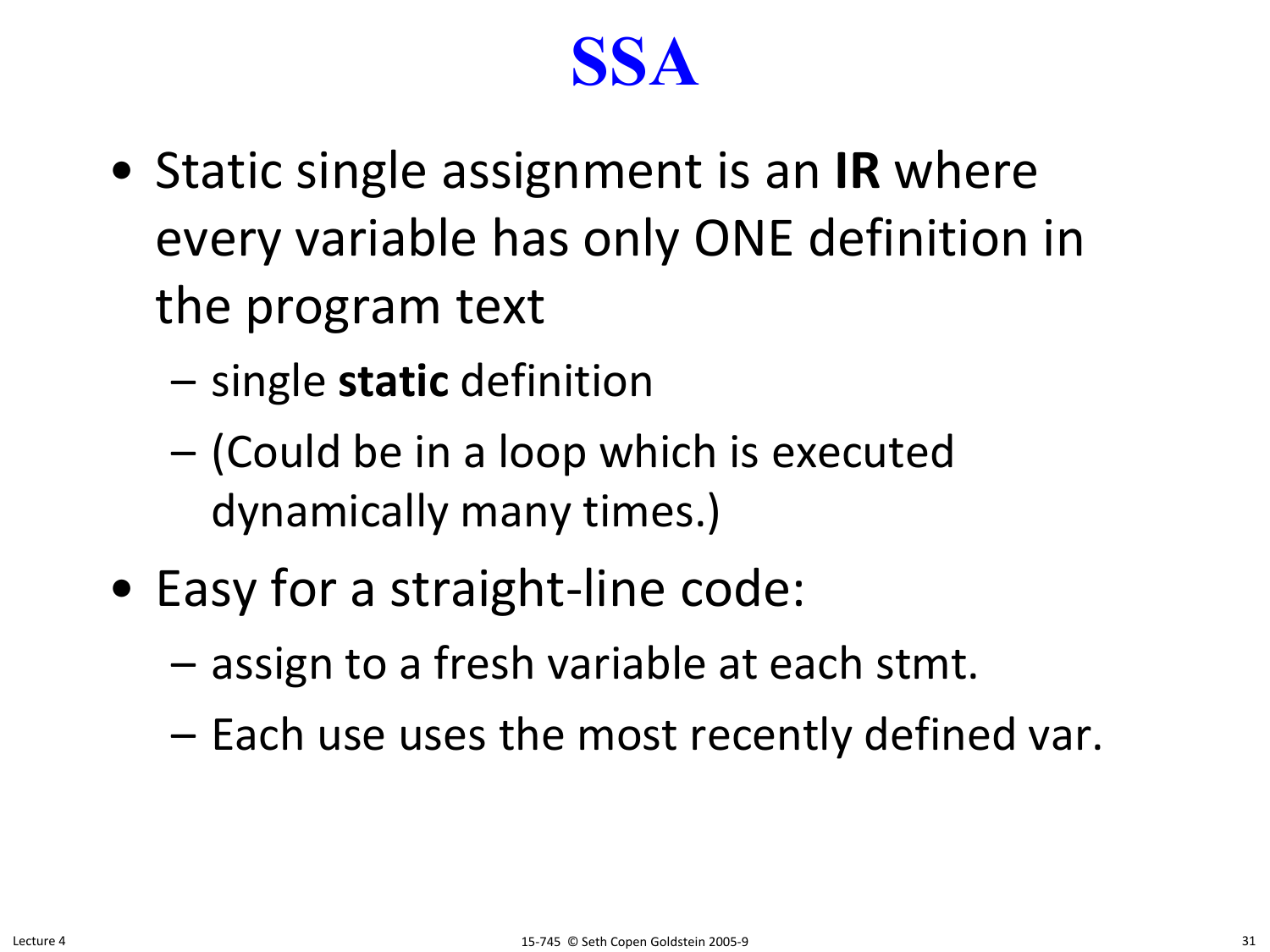# **Advantages of SSA**

- Makes du-chains explicit
- Makes dataflow optimizations
	- Easier
	- faster
- Improves register allocation
	- Makes building interference graphs easier
	- Easier register allocation algorithm
	- Decoupling of spill, color, and coalesce
- For most programs reduces space/time requirements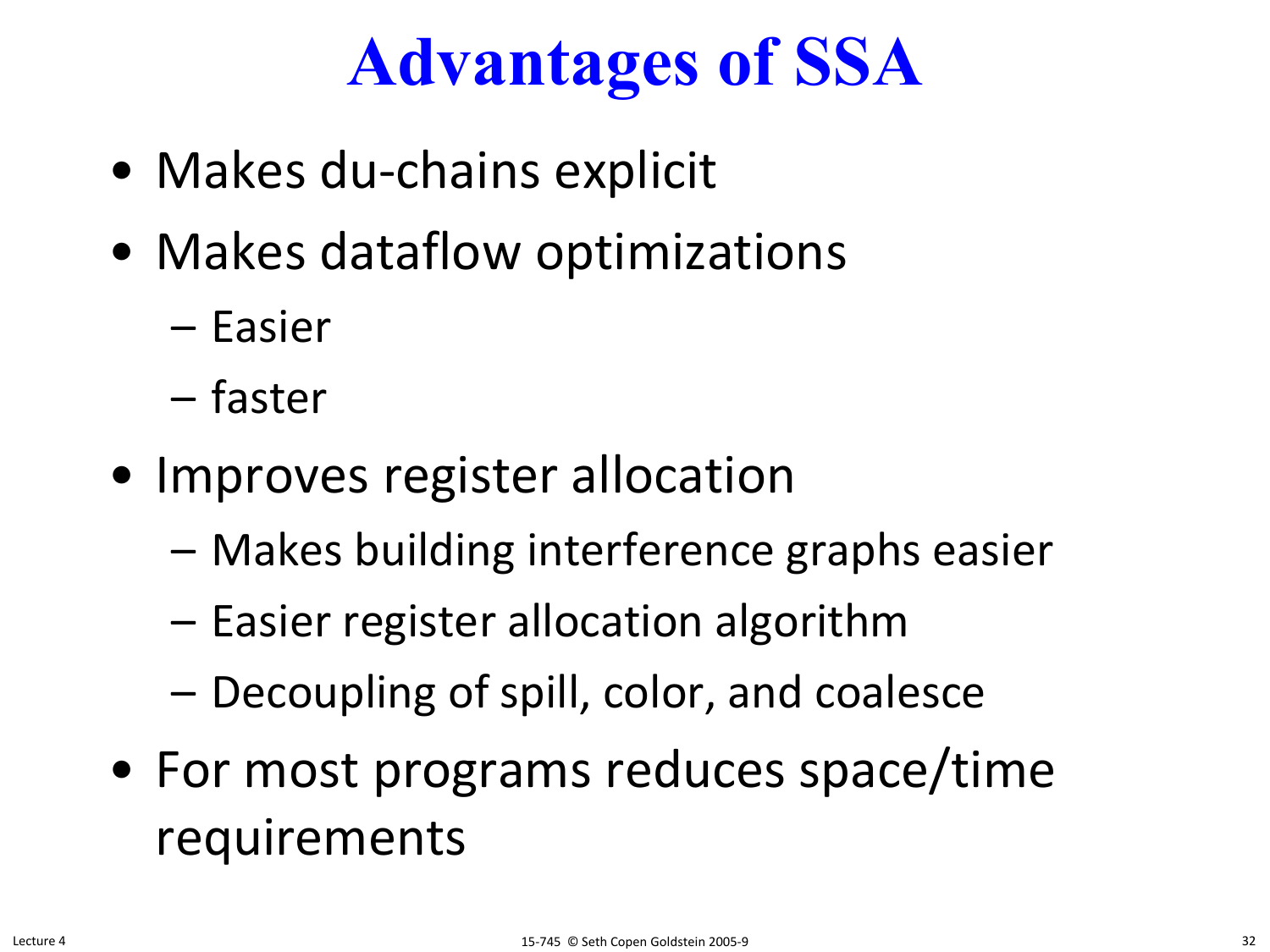### **SSA History**

• Developed by Wegman, Zadeck, Alpern, and Rosen in 1988

• Today used in most production compilers, e.g., gcc, llvm, most JIT compilers, …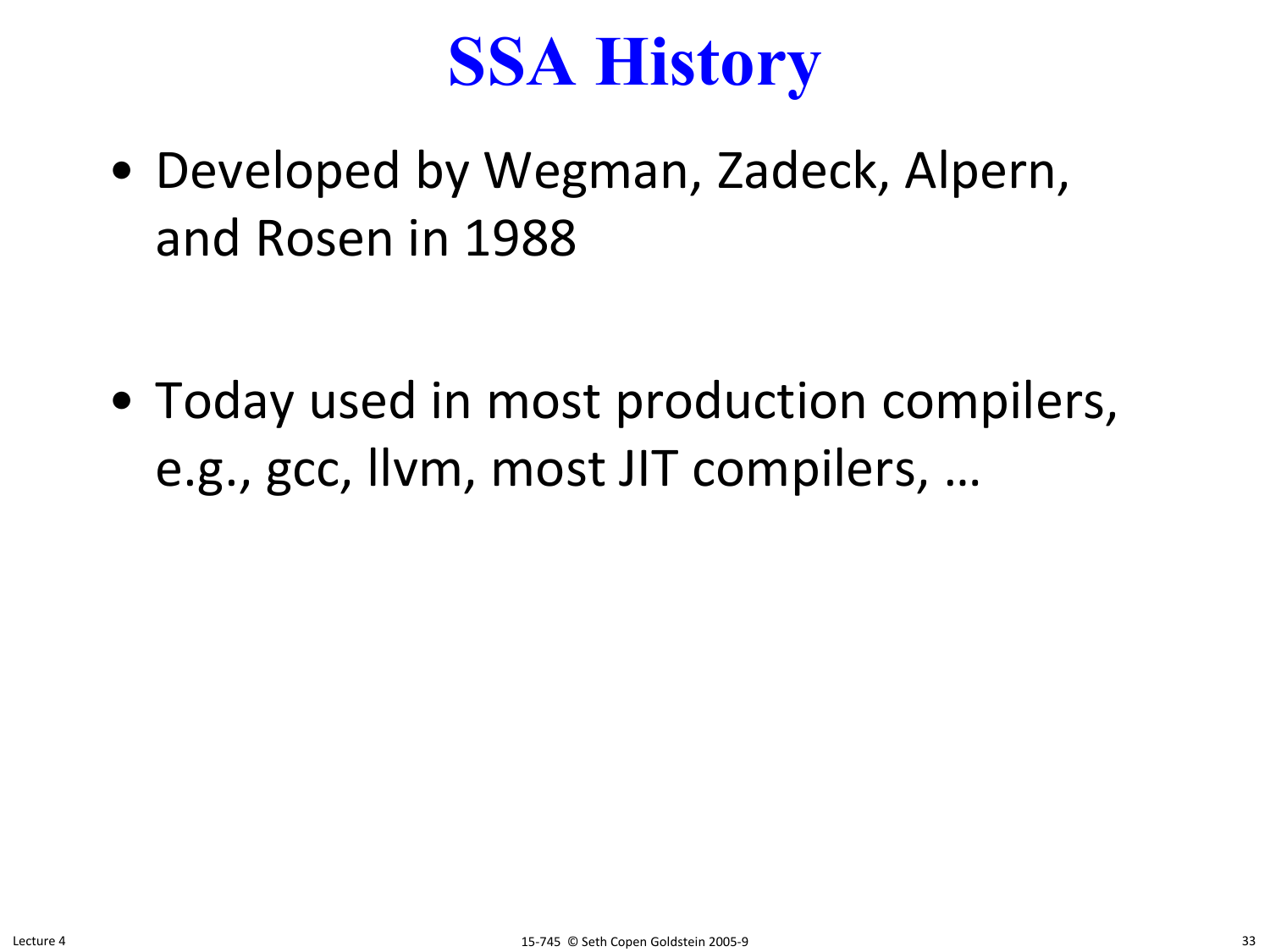## **Straight-line SSA**

- **a** ← **x + y**
- **b** ← **a + x**
- **a** ← **b + 2**
- **c** ← **y + 1**
- **a** ← **c + a**
- Straight forward to convert basic block into SSA
- Connect each use to its most recent definition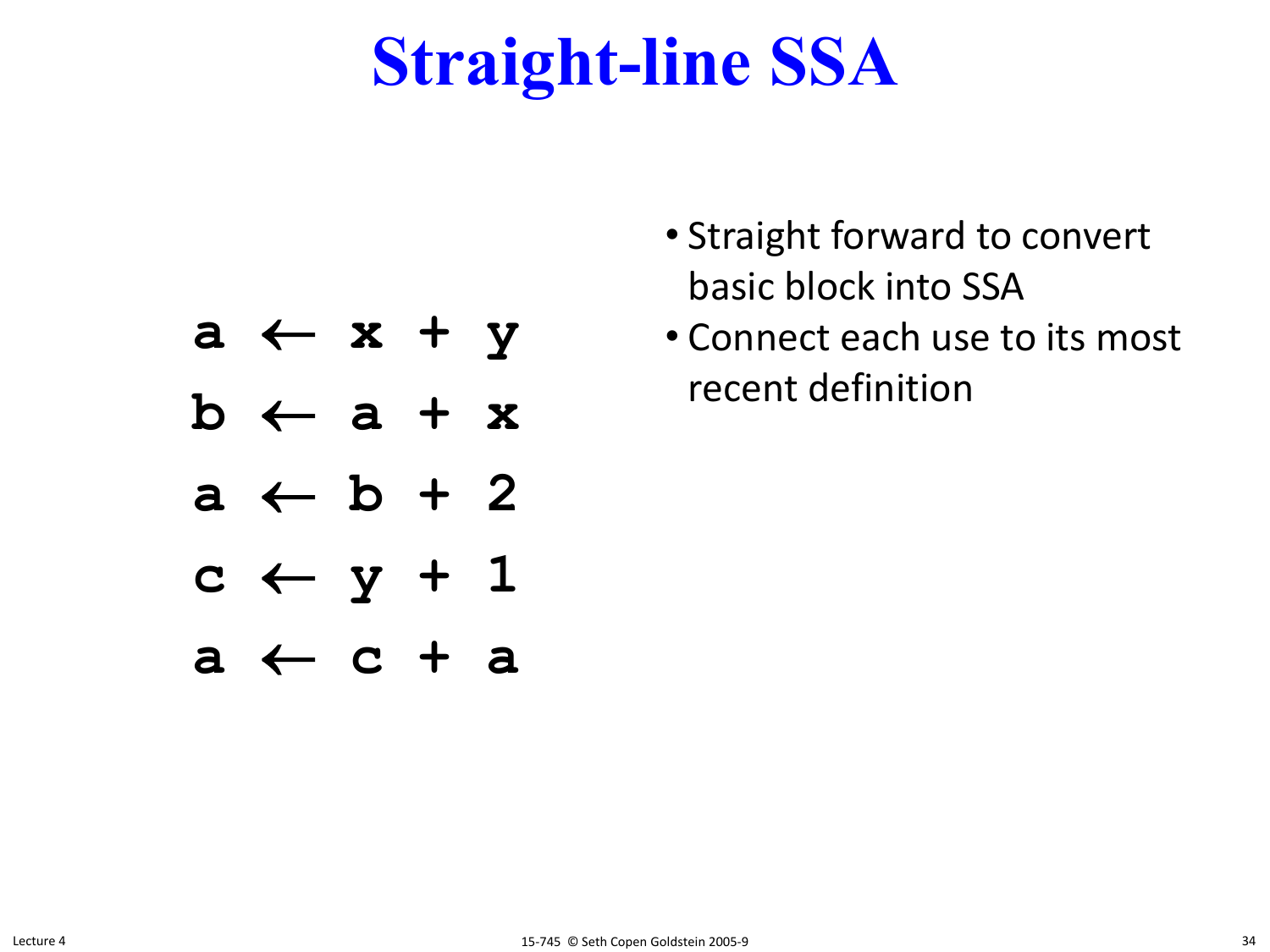## **Straight-line SSA**



- Straight forward to convert basic block into SSA
- Connect each use to its most recent definition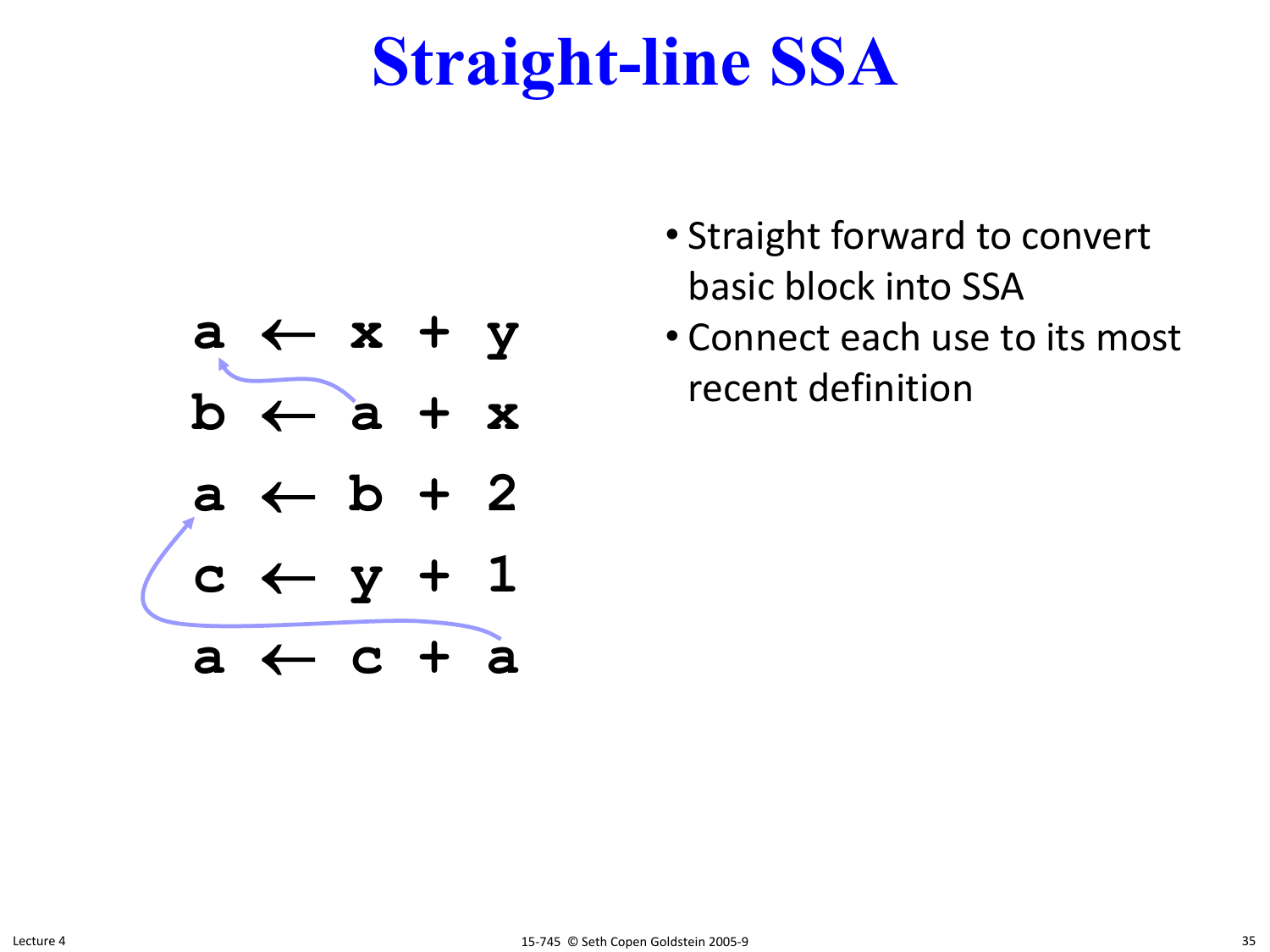## **Straight-line SSA**

**for each** variable a: Count[a] =  $0$  $Stack[a] = [0]$ rename basic  $block(B) =$ **for each** instruction *S* in block *B*: **for each** use of a variable *x* in *S*:  $i = top(Stack[x])$ replace the use of *x* with *xi* **for each** variable *a* that *S* defines  $\text{count}[a] = \text{Count}[a] + 1$  $i =$  Count[a] push *i* onto Stack[*a*] replace definition of *a* with *ai*

- **a** ← **x + y b** ← **a + x a** ← **b + 2**
- $c \leftarrow y + 1$
- **a** ← **c + a**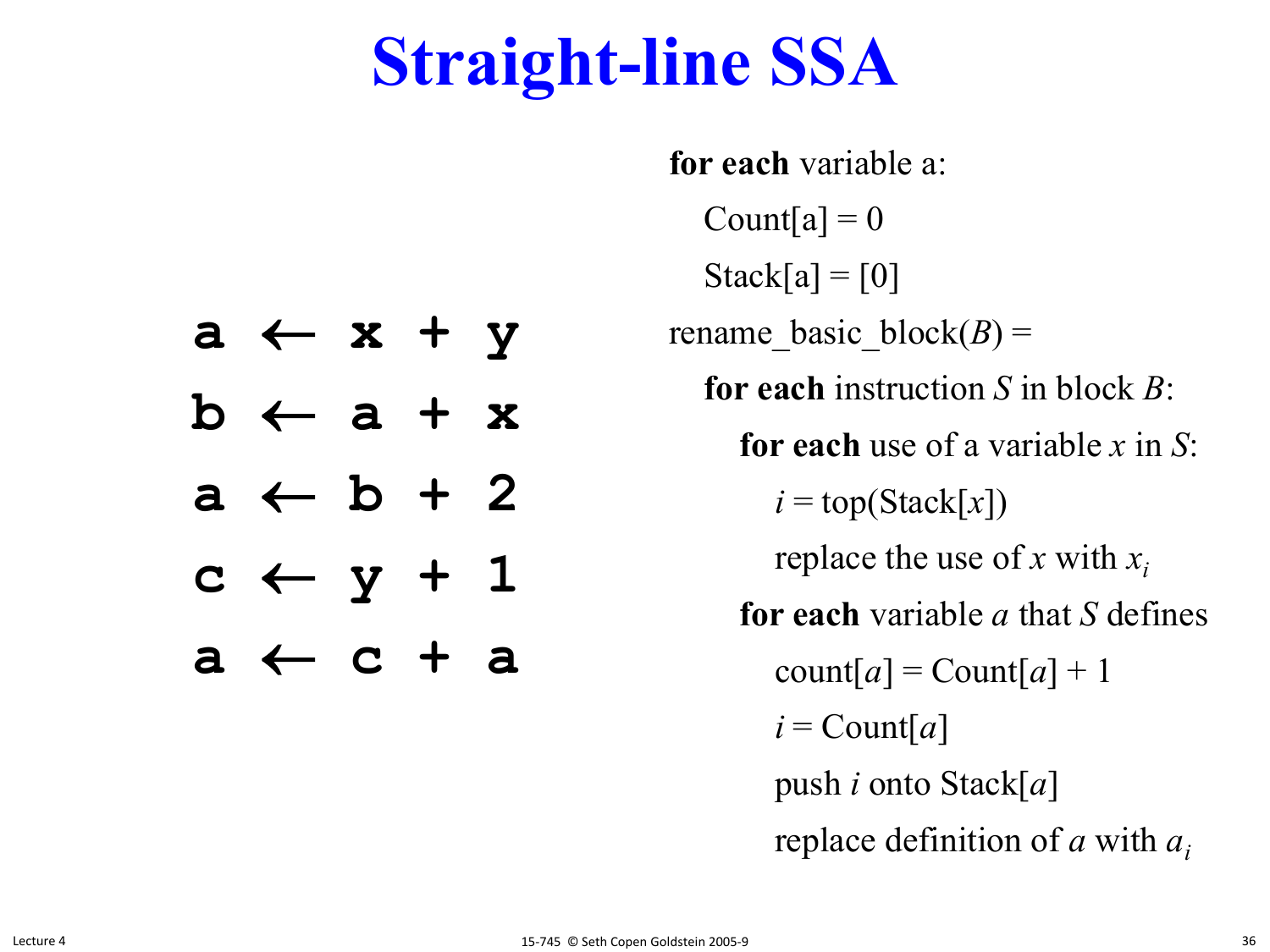#### **Straight-line SSA**



37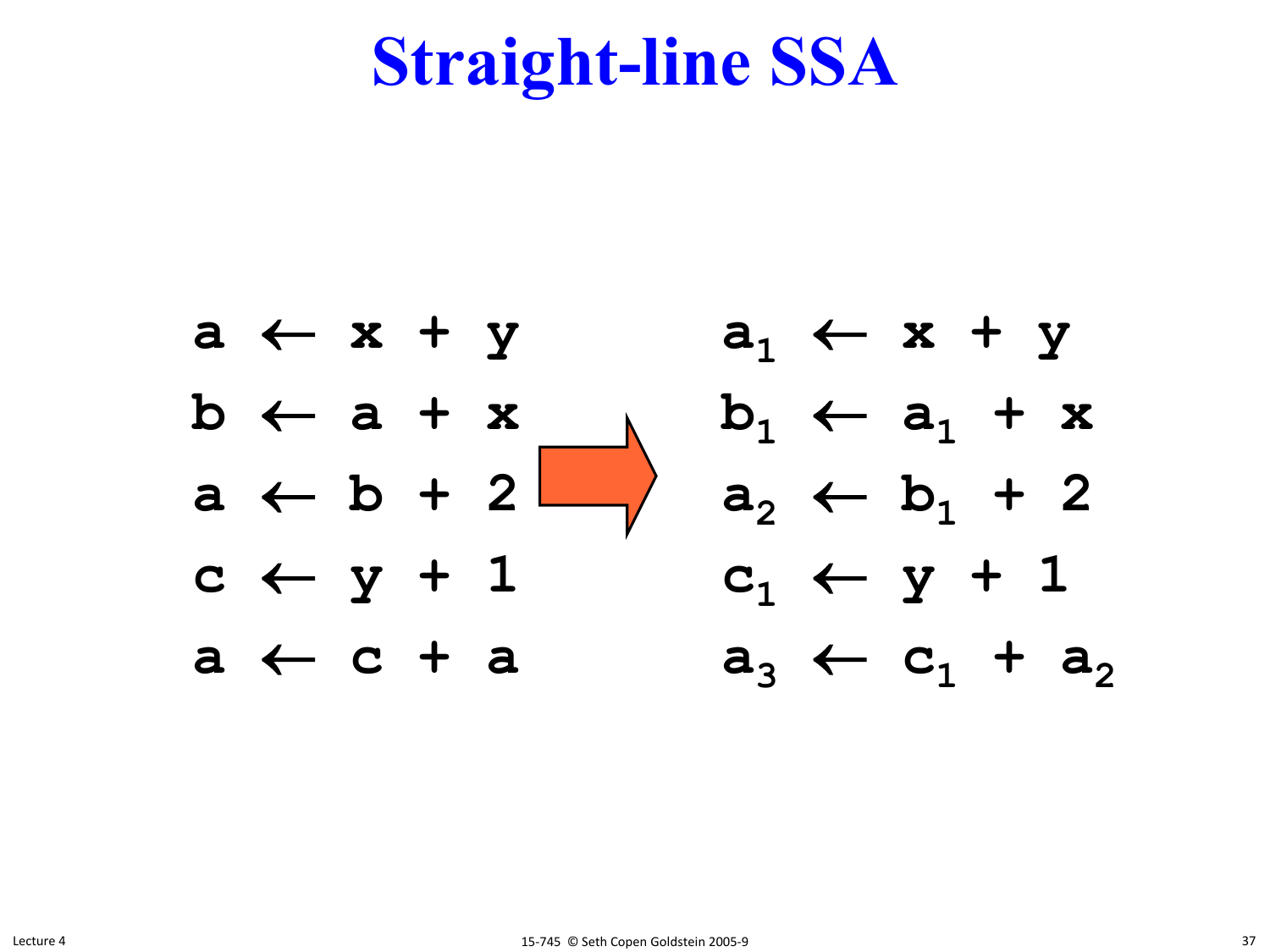#### **SSA**

- Static single assignment is an **IR** where every variable has only ONE definition in the program text
	- single **static** definition
	- (Could be in a loop which is executed dynamically many times.)
- Easy for a basic block:
	- assign to a fresh variable at each stmt.
	- Each use uses the most recently defined var.
- What about at joins in the CFG?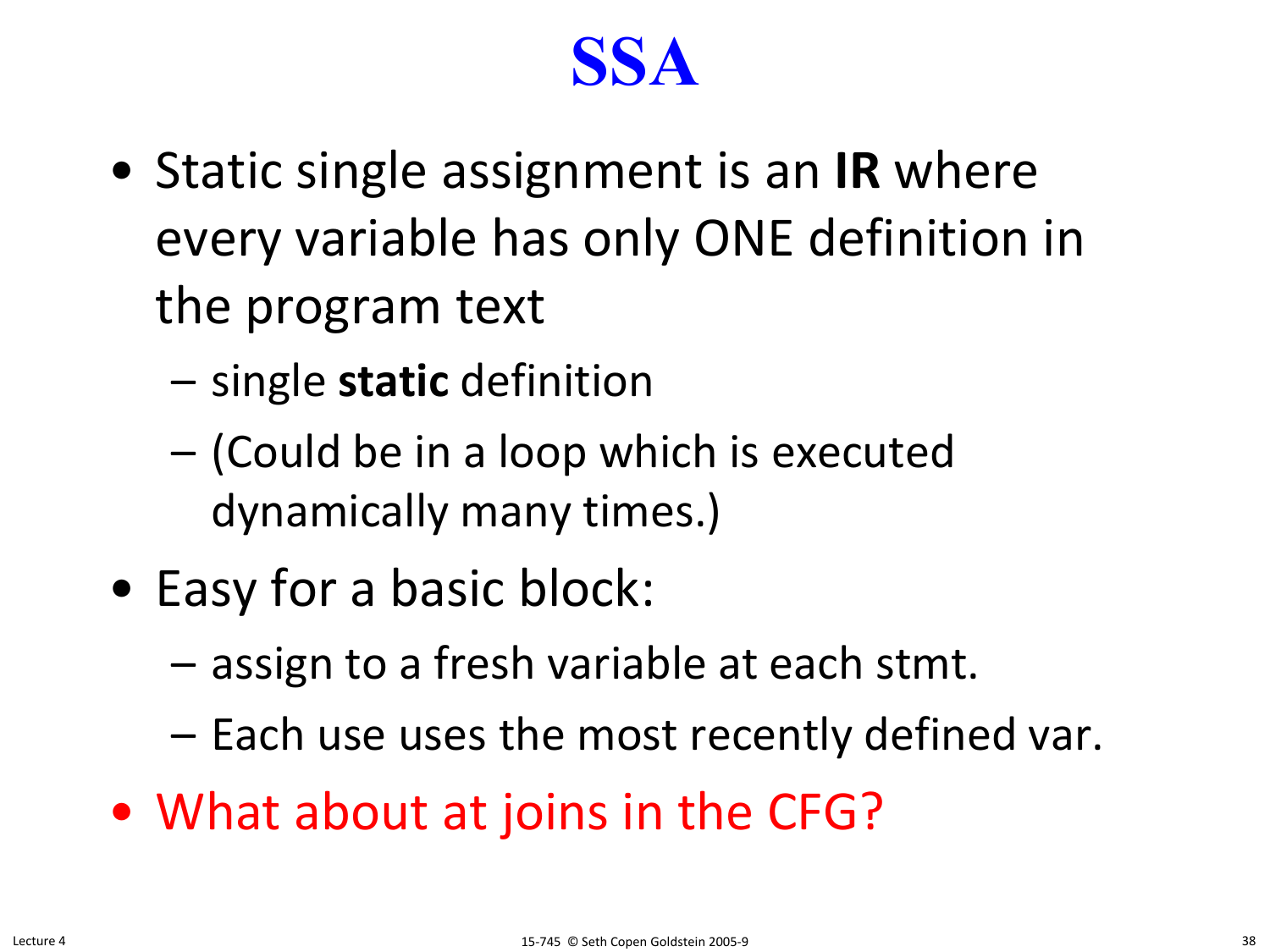# **Merging at Joins**

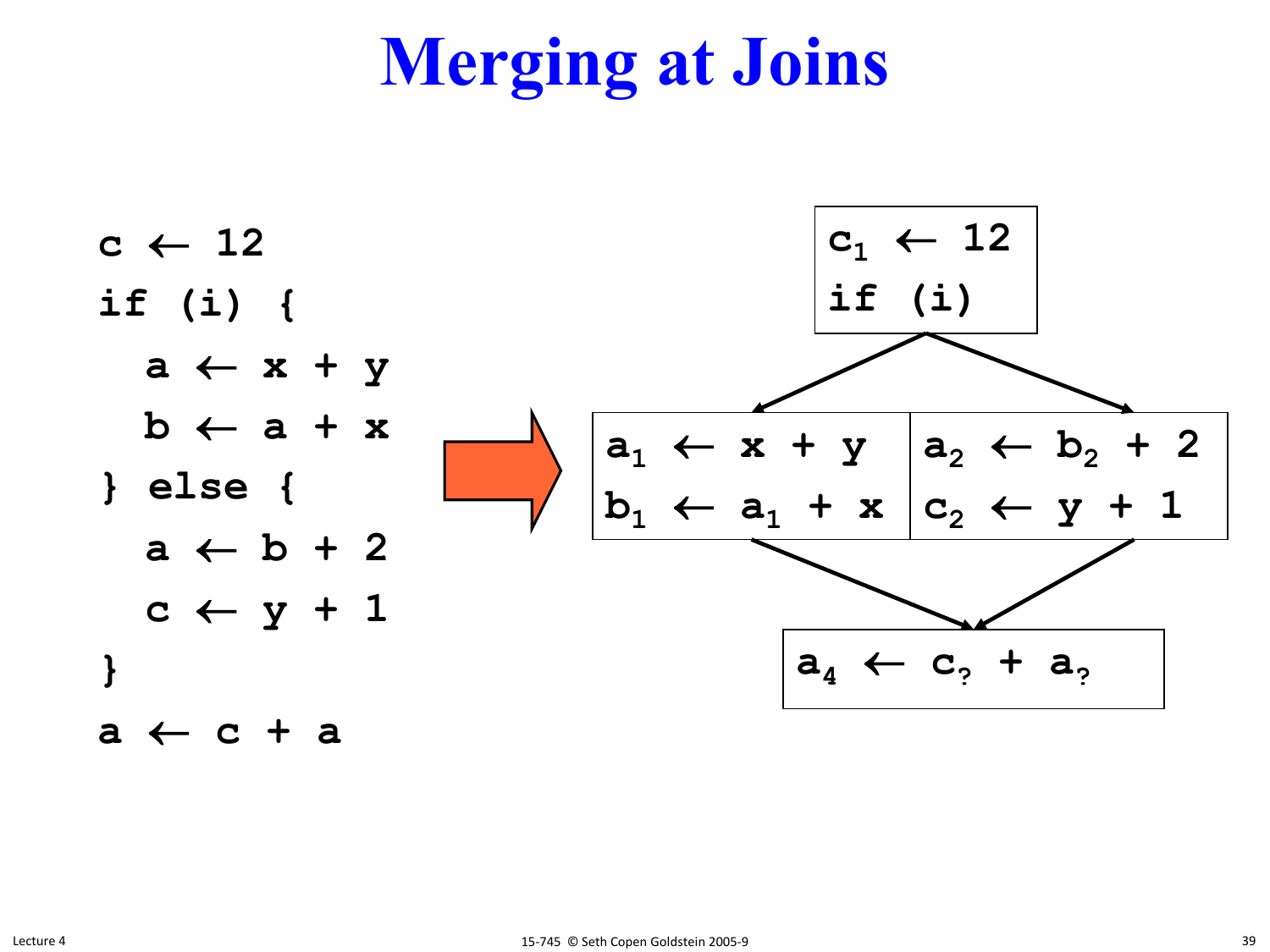#### **SSA**

- Static single assignment is an **IR** where every variable has only ONE definition in the program text
	- single **static** definition
	- (Could be in a loop which is executed dynamically many times.)
- Easy for a basic block:
	- assign to a fresh variable at each stmt.
	- Each use uses the most recently defined var.
- What about at joins in the CFG?
- Use notional fiction: Φ-functions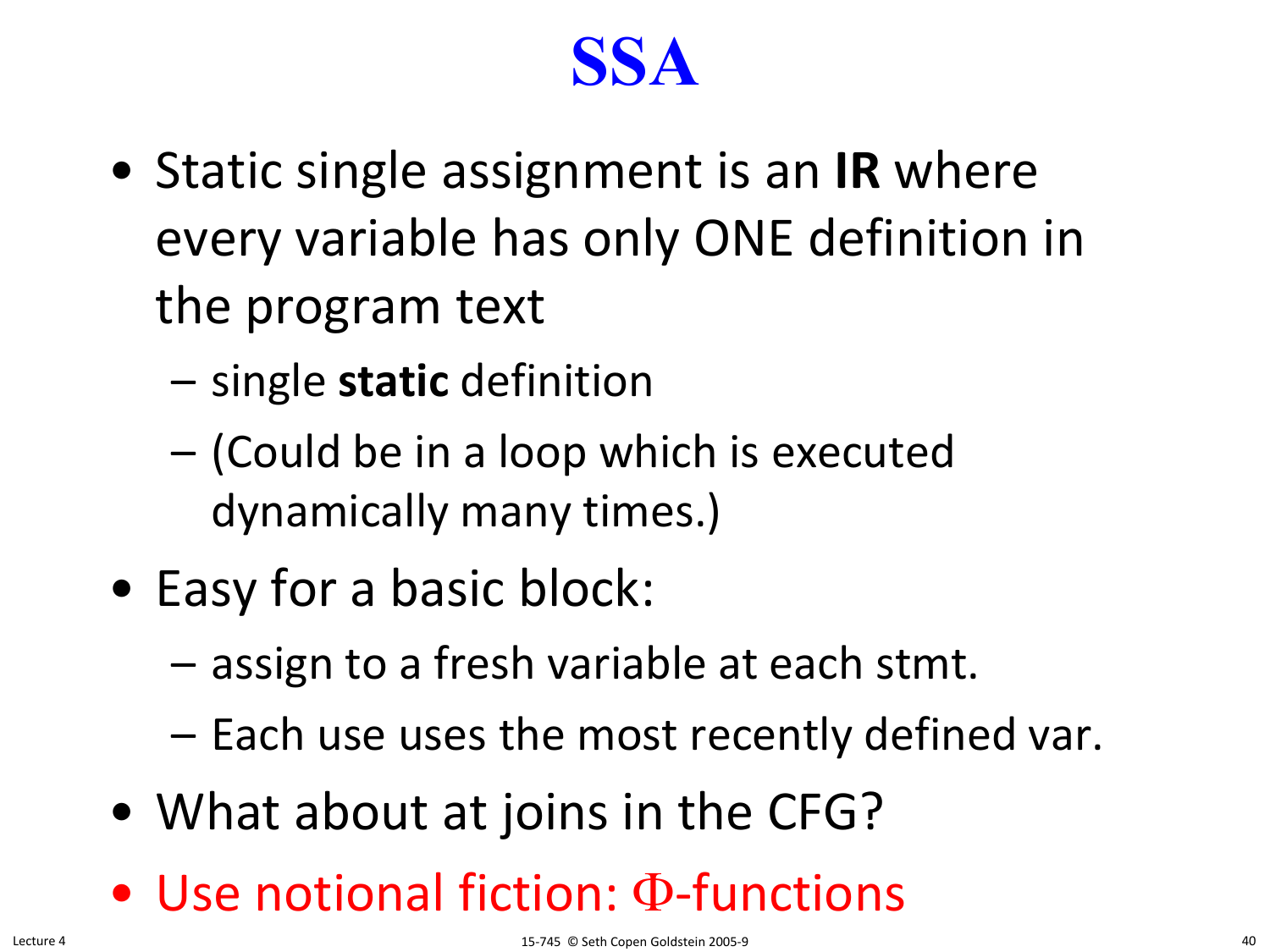# **Merging at Joins**

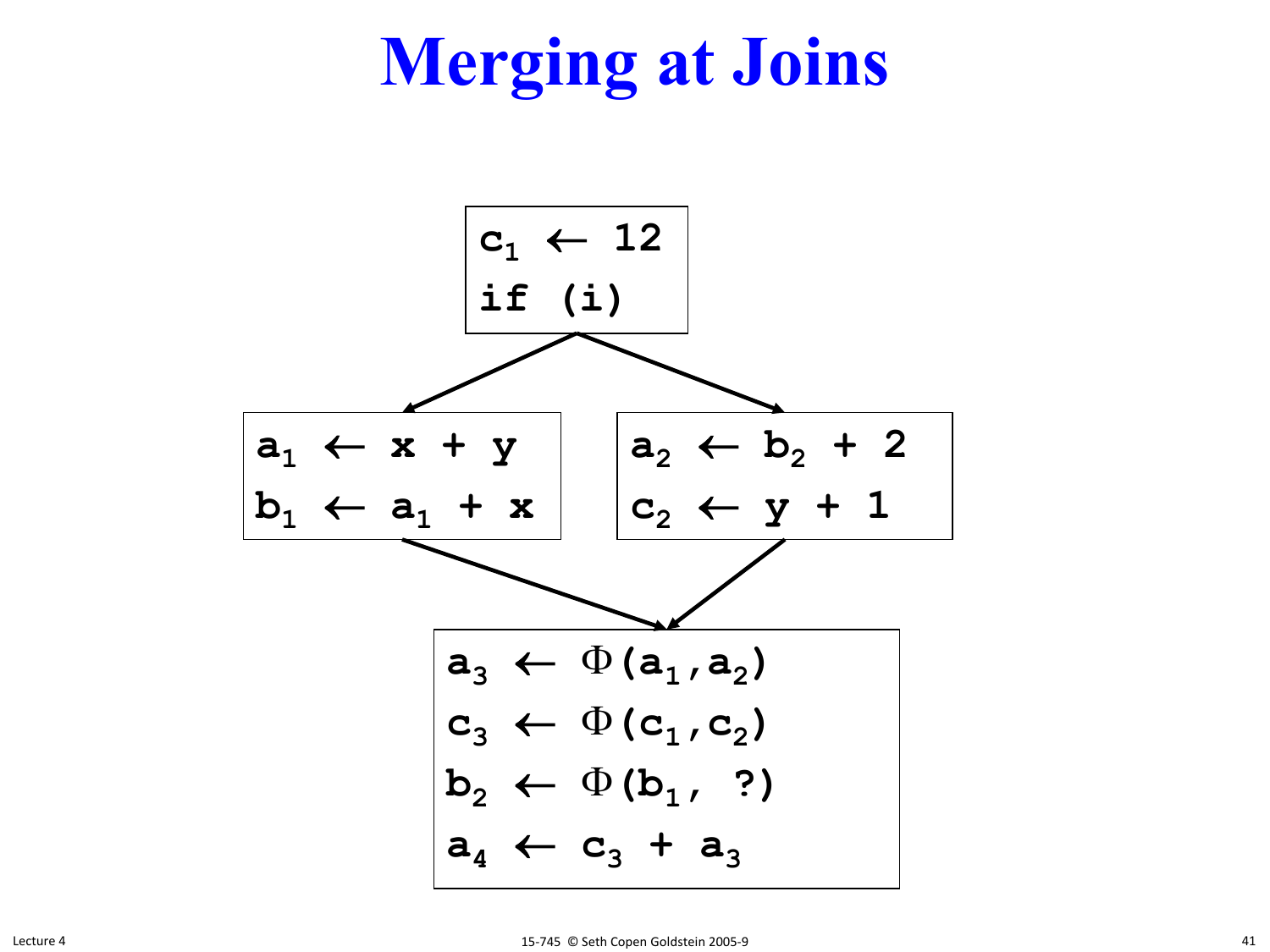#### **The** Φ **function**

- $\Phi$  merges multiple definitions along multiple control paths into a single definition.
- At a BB with p predecessors, there are p arguments to the  $\Phi$  function.

 $X_{new} \leftarrow \Phi(x_1, x_2, x_3, ..., x_p)$ 

- How do we choose which  $x_i$  to use?
	- We don't really care!
	- If we care, use moves on each incoming edge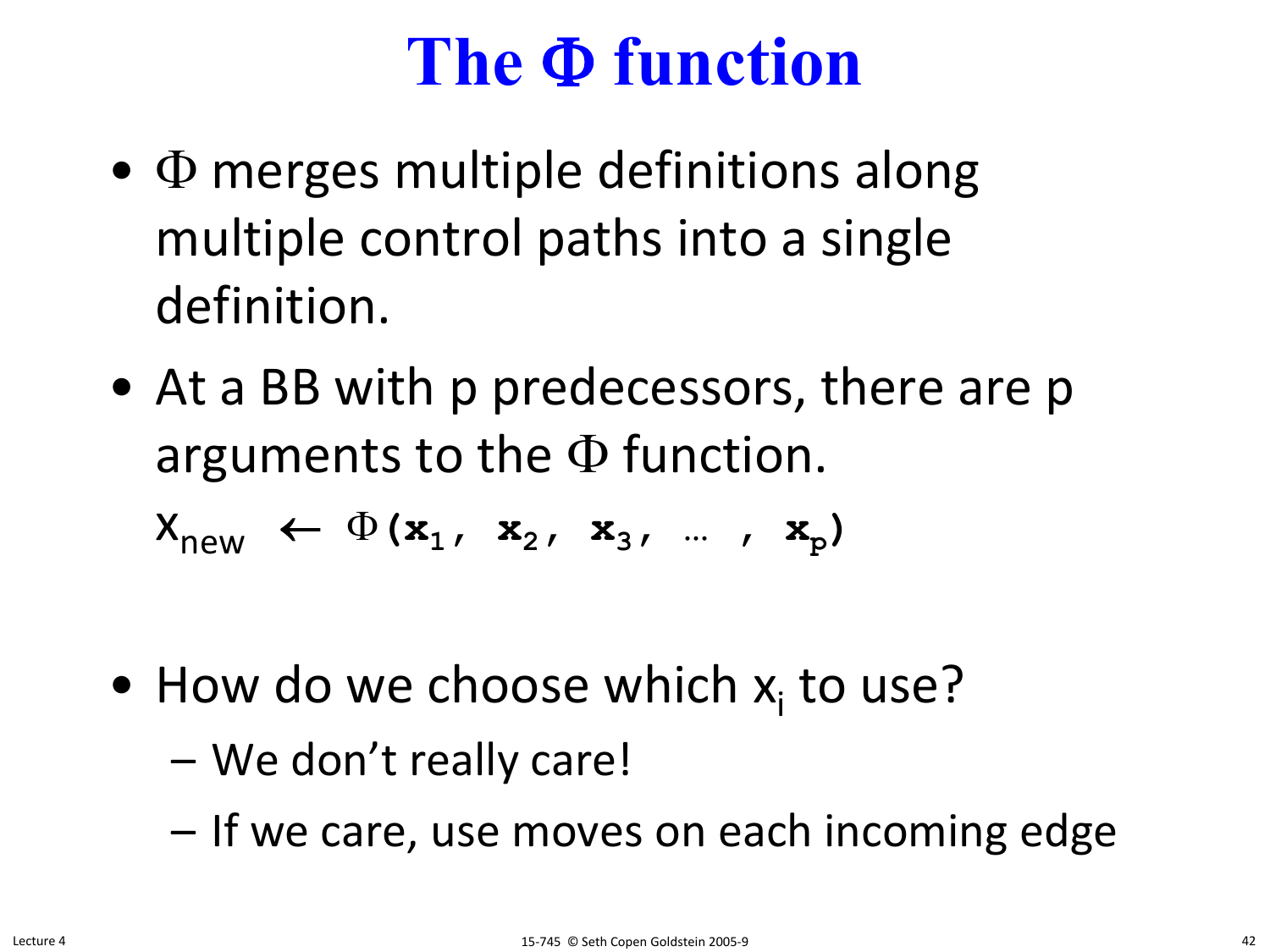### **"Implementing"** Φ**\***



\*Huge caveat here, discussed later. (e.g, lost-copy, swap-problem)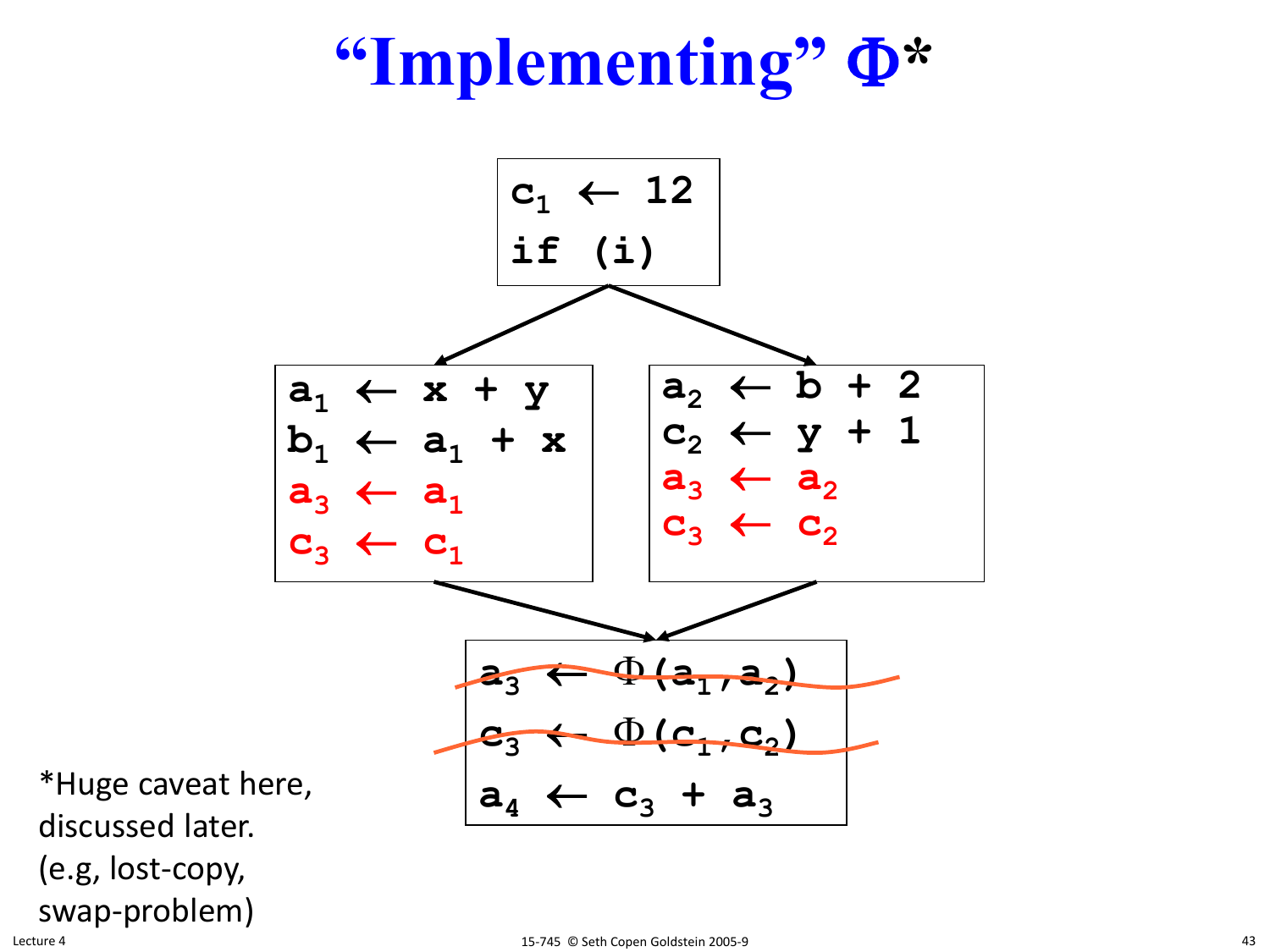# **SSA-based Register Allocation**

- SSA-based register allocation is a technique to perform register allocation on SSA-form.
	- Simpler algorithm.
		- Decoupling of spilling, coalescing, and register assignment
	- Less spilling.
		- Smaller live ranges
		- Polynomial time minimum register assignment

#### **Traditional Register Allocation**

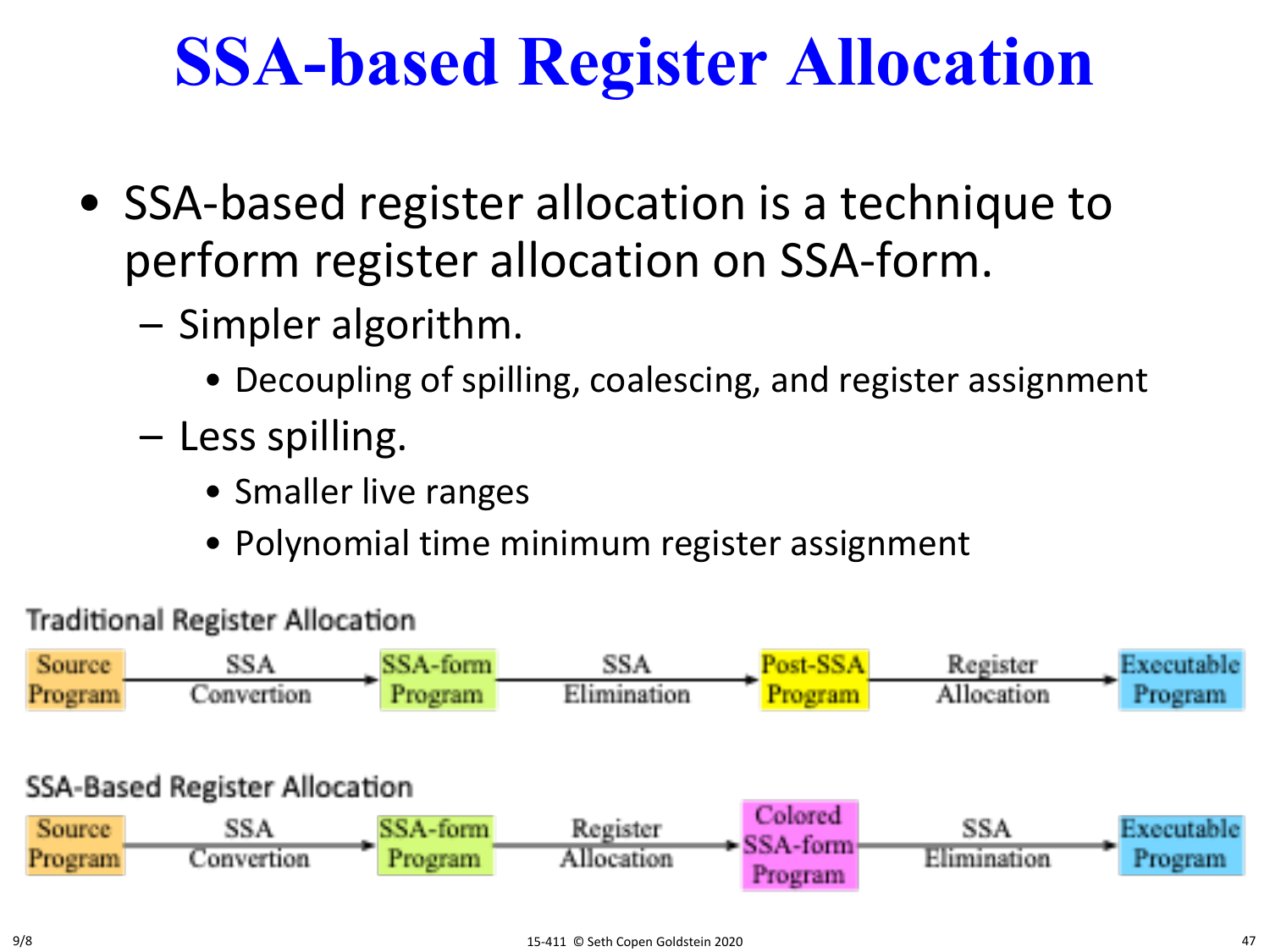# **Basis for Coloring Approach**



9/8 15-411 © Seth Copen Goldstein 2020 48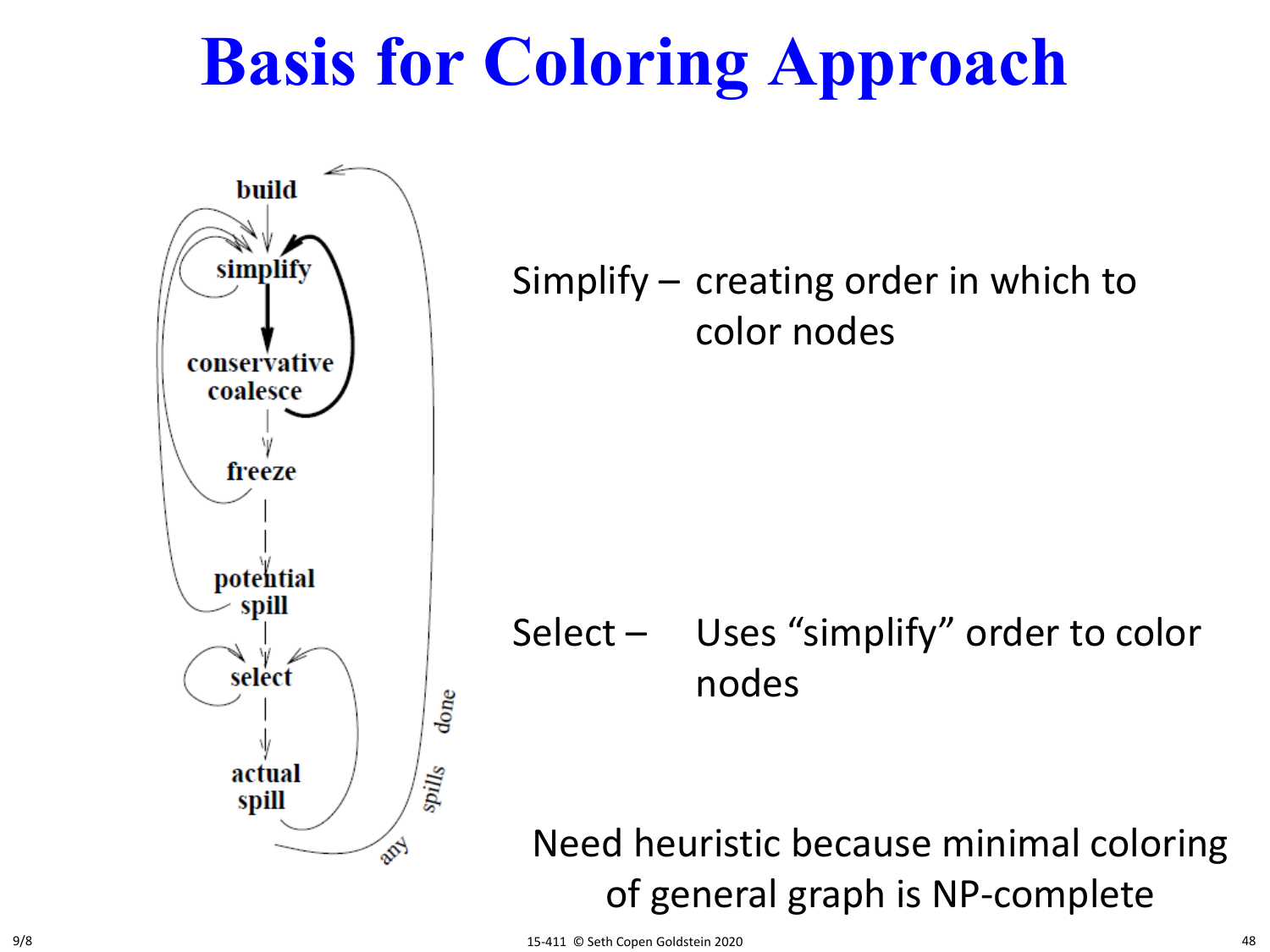### **Chordal Graphs**

• An undirected graph is chordal if every cycle of 4 or more nodes has a chord.

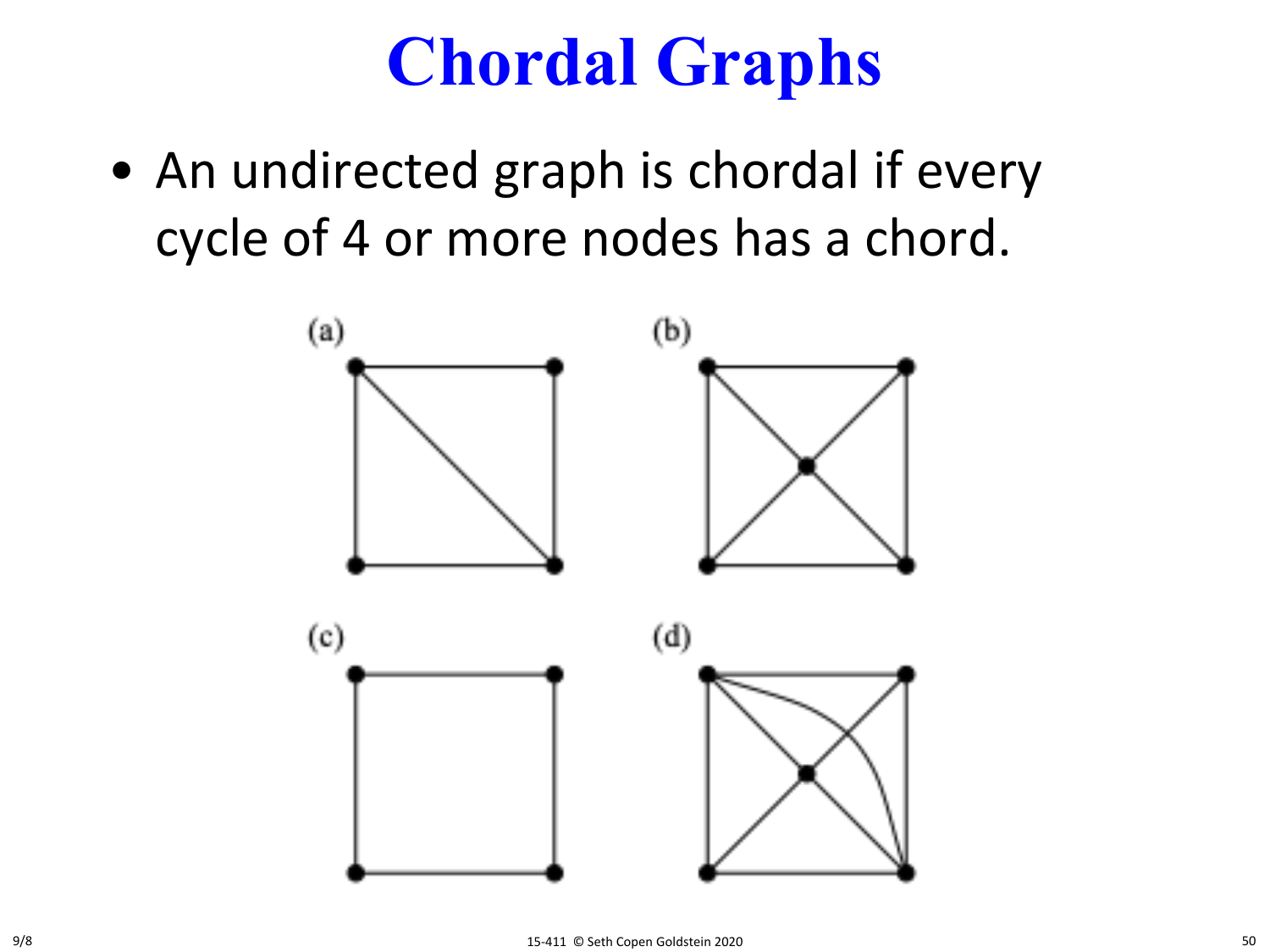# **Graph Facts**

- Clique: fully connected subgraph
- Chromatic number of graph G: minimal k such that G is k-colorable
- chromatic number of  $G \geq$  size of largest clique
- Perfect graph: chromatic number = size of largest clique
- All chordal graphs are perfect
- Can color perfect graph in poly-time
- Finally, IG of SSA programs is chordal!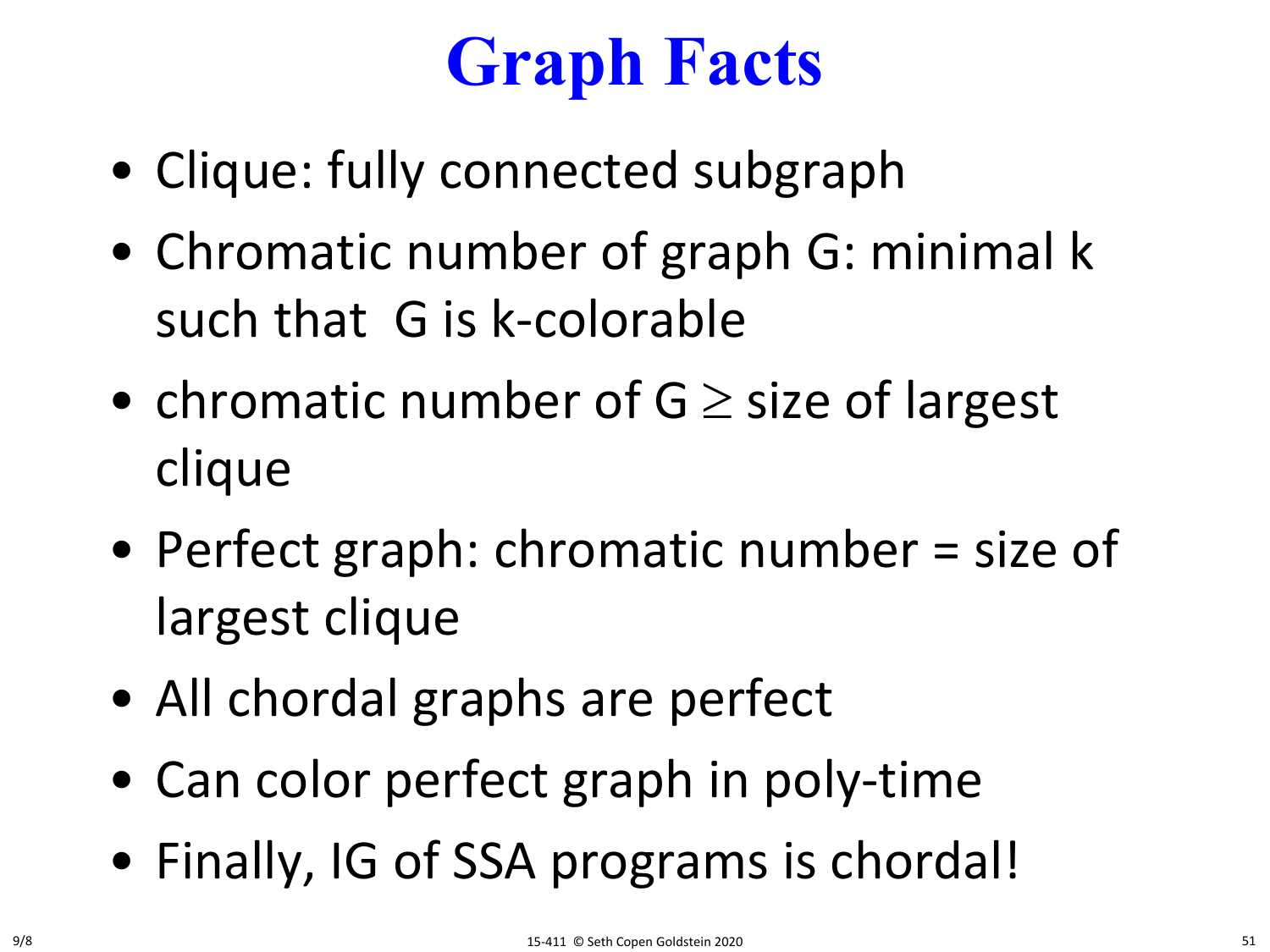#### **Non-chordal example**

- **a** ← **0**
- $b \leftarrow 1$
- $c \leftarrow a + b$
- **d** ← **b + c**
- **a** ← **c + d**
- **b'**← **7**
- **d** ← **a + b'**
- $x \leftarrow b' + d$

**ret x**

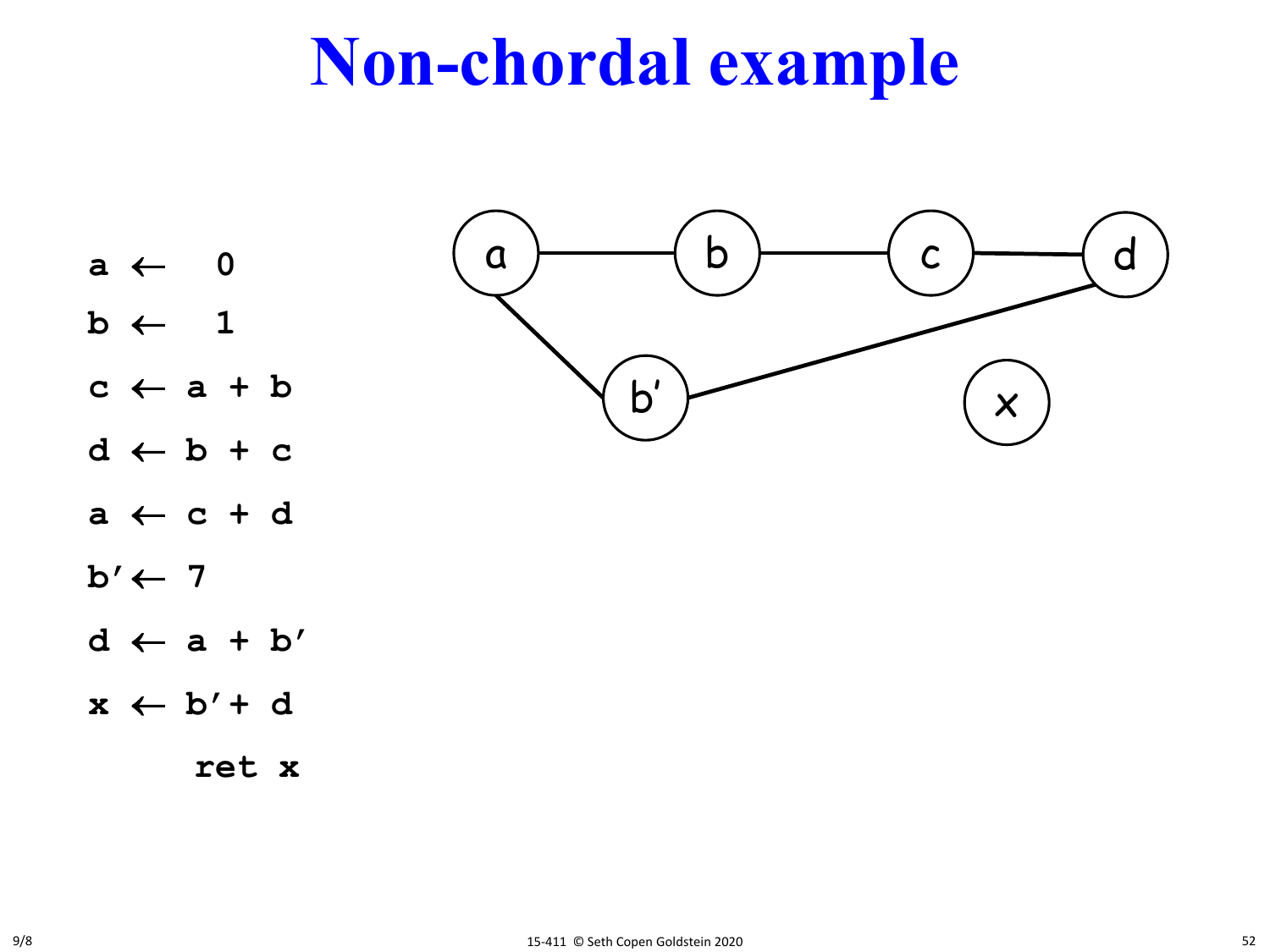#### **Break up the live ranges**

- **a** ← **0**
- $b \leftarrow 1$
- $c \leftarrow a + b$
- **d** ← **b + c**
- $a' \leftarrow c + d$
- $b' \leftarrow 7$
- **d'** ← **a' + b'**
- $x \leftarrow b' + d'$

 $\begin{array}{|c|c|c|c|}\hline \hspace{.1in} & \hspace{.1in} & \hspace{.1in} & \hspace{.1in} & \hspace{.1in} & \hspace{.1in} & \hspace{.1in} & \hspace{.1in} & \hspace{.1in} & \hspace{.1in} & \hspace{.1in} & \hspace{.1in} & \hspace{.1in} & \hspace{.1in} & \hspace{.1in} & \hspace{.1in} & \hspace{.1in} & \hspace{.1in} & \hspace{.1in} & \hspace{.1in} & \hspace{.1in} & \hspace{.1in} & \hspace{.$ b'  $\rightarrow$   $\qquad$   $\qquad$   $\qquad$   $\qquad$   $\qquad$   $\qquad$   $\qquad$   $\qquad$   $\qquad$   $\qquad$   $\qquad$   $\qquad$   $\qquad$   $\qquad$   $\qquad$   $\qquad$   $\qquad$   $\qquad$   $\qquad$   $\qquad$   $\qquad$   $\qquad$   $\qquad$   $\qquad$   $\qquad$   $\qquad$   $\qquad$   $\qquad$   $\qquad$   $\qquad$   $\qquad$   $\qquad$   $\qquad$   $\qquad$   $\qquad$   $\q$ d a' )—( b' )——( d'

- Adding more temps  $\rightarrow$  fewer registers!
- BTW: now in SSA-form!
	- **ret x**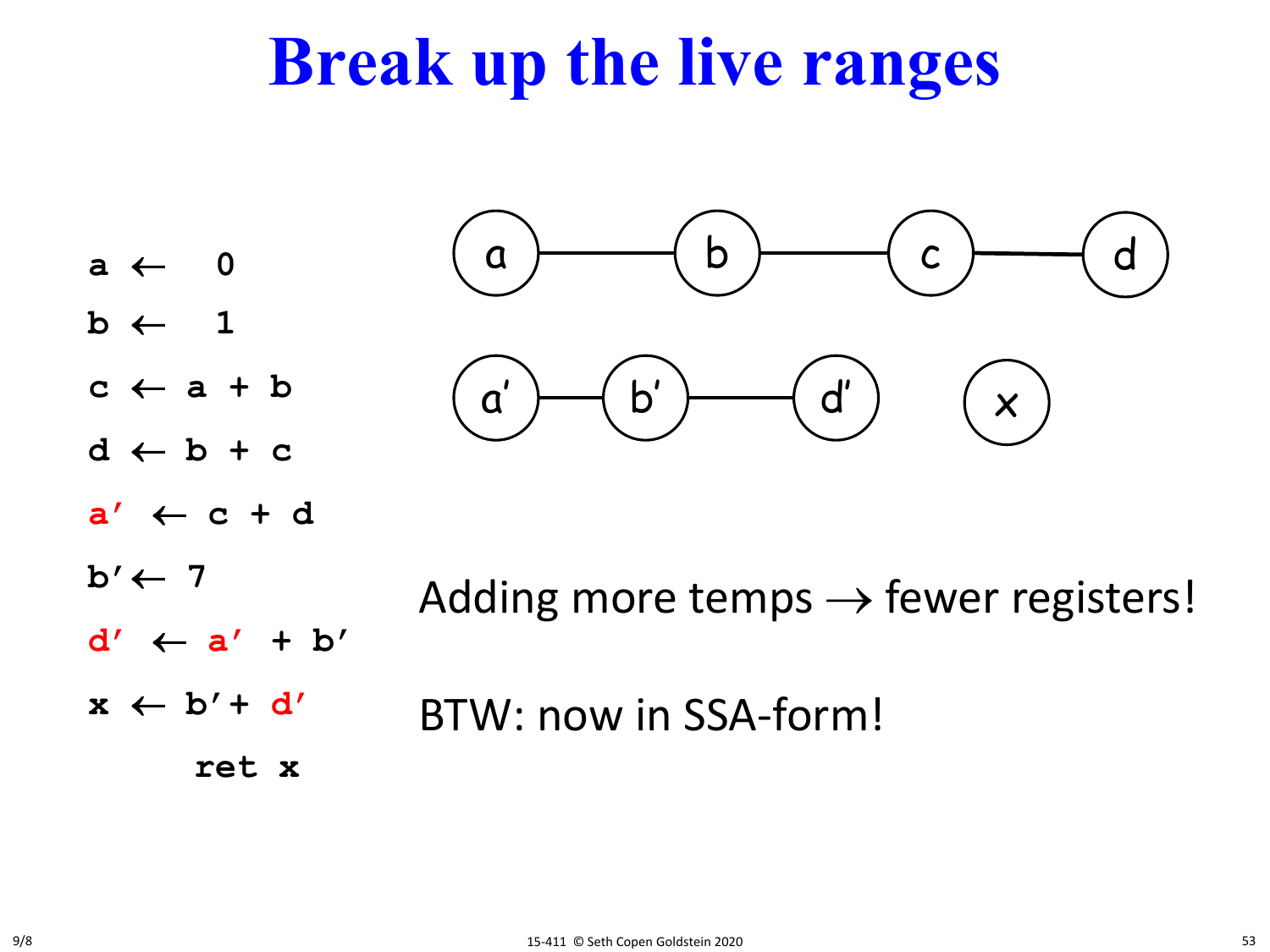- If  $G = (V, E)$  is a graph, then a vertex  $v \in V$  is called *simplicial* if, and only if, its neighborhood in G is a clique.
- b & d are simplical

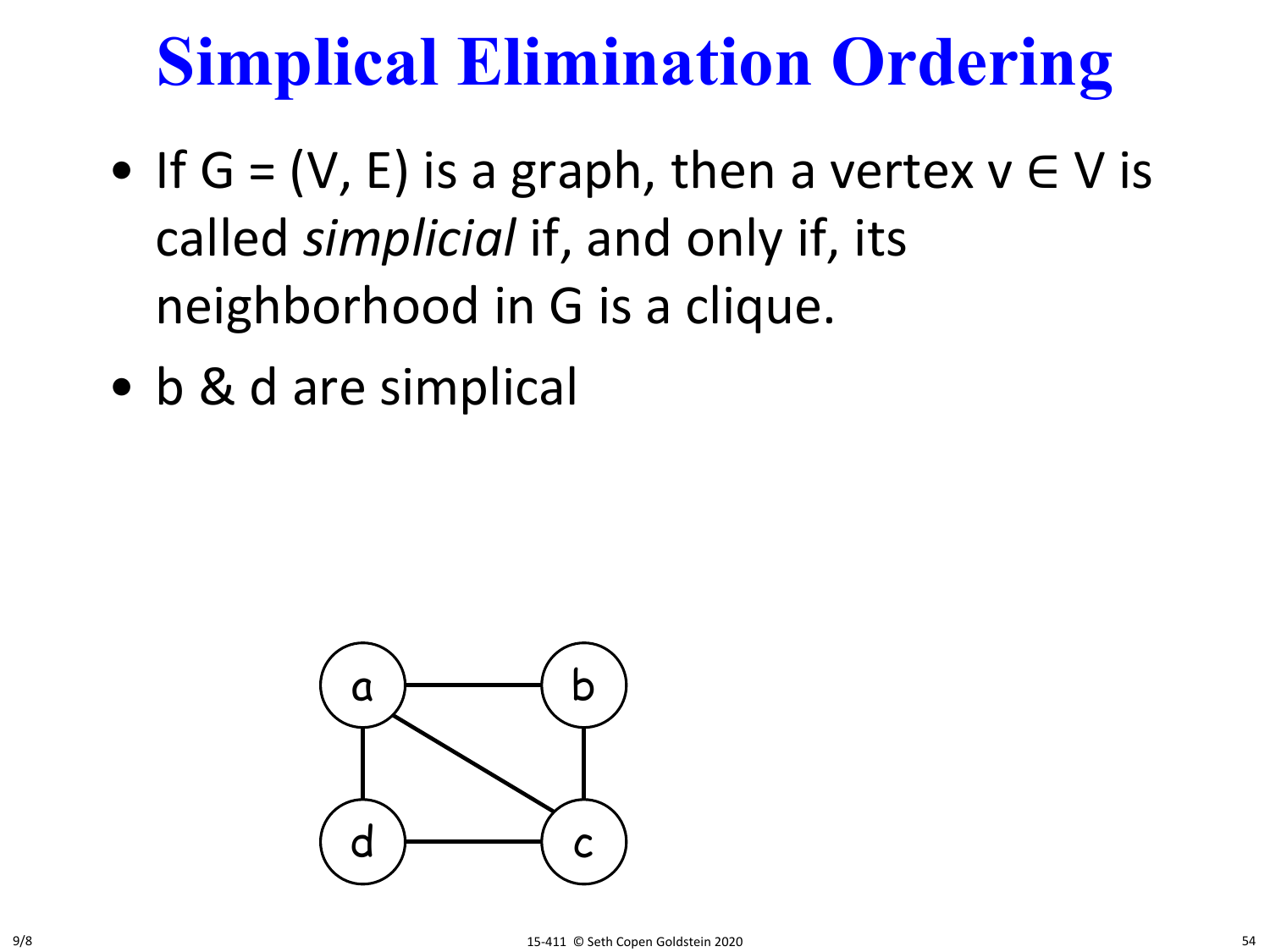- If  $G = (V, E)$  is a graph, then a vertex  $v \in V$  is called *simplicial* if, and only if, its neighborhood in G is a clique.
- b & d are simplical

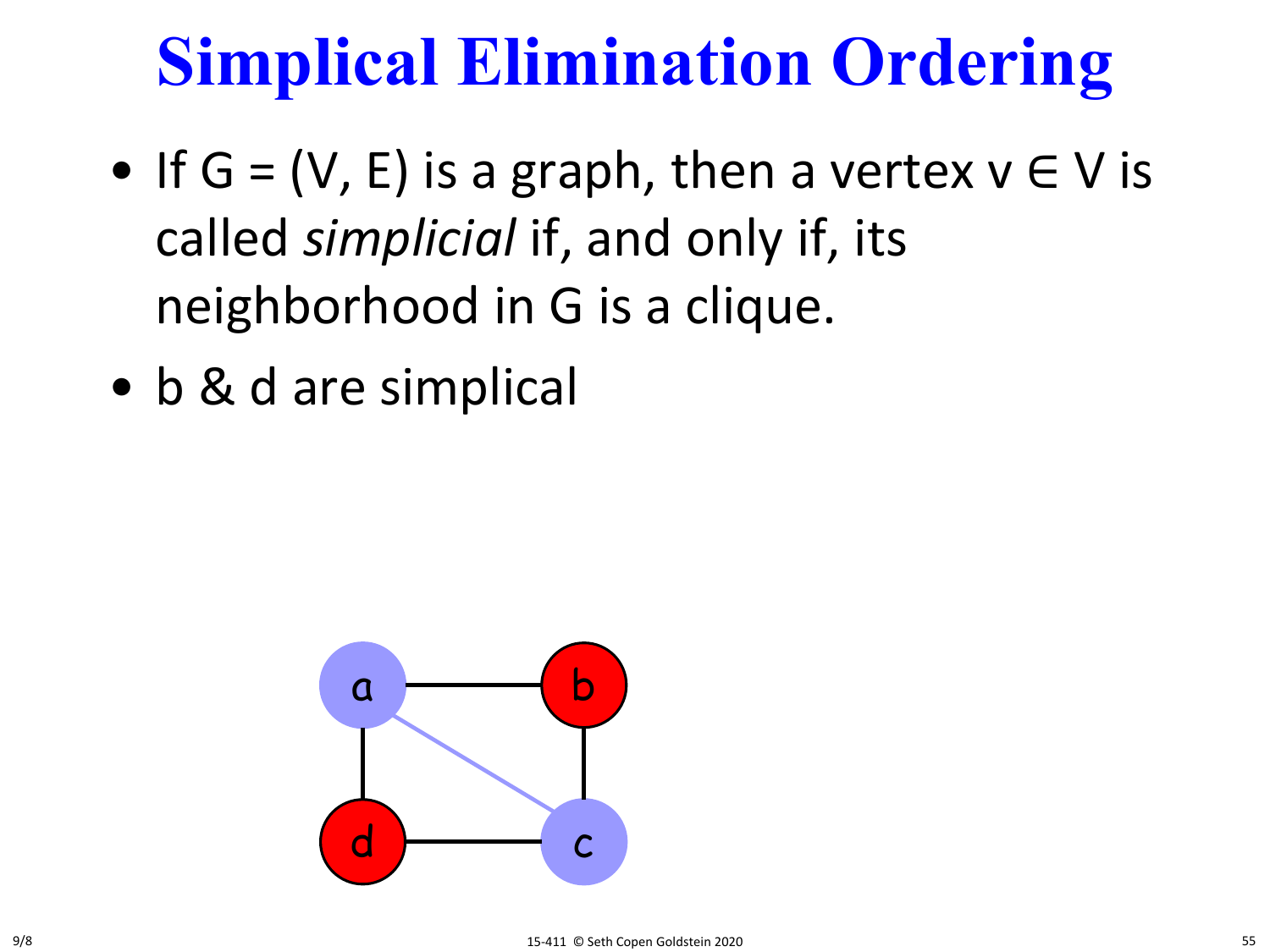- If  $G = (V, E)$  is a graph, then a vertex  $v \in V$  is called *simplicial* if, and only if, its neighborhood in G is a clique.
- b & d are simplical
- a & c are not

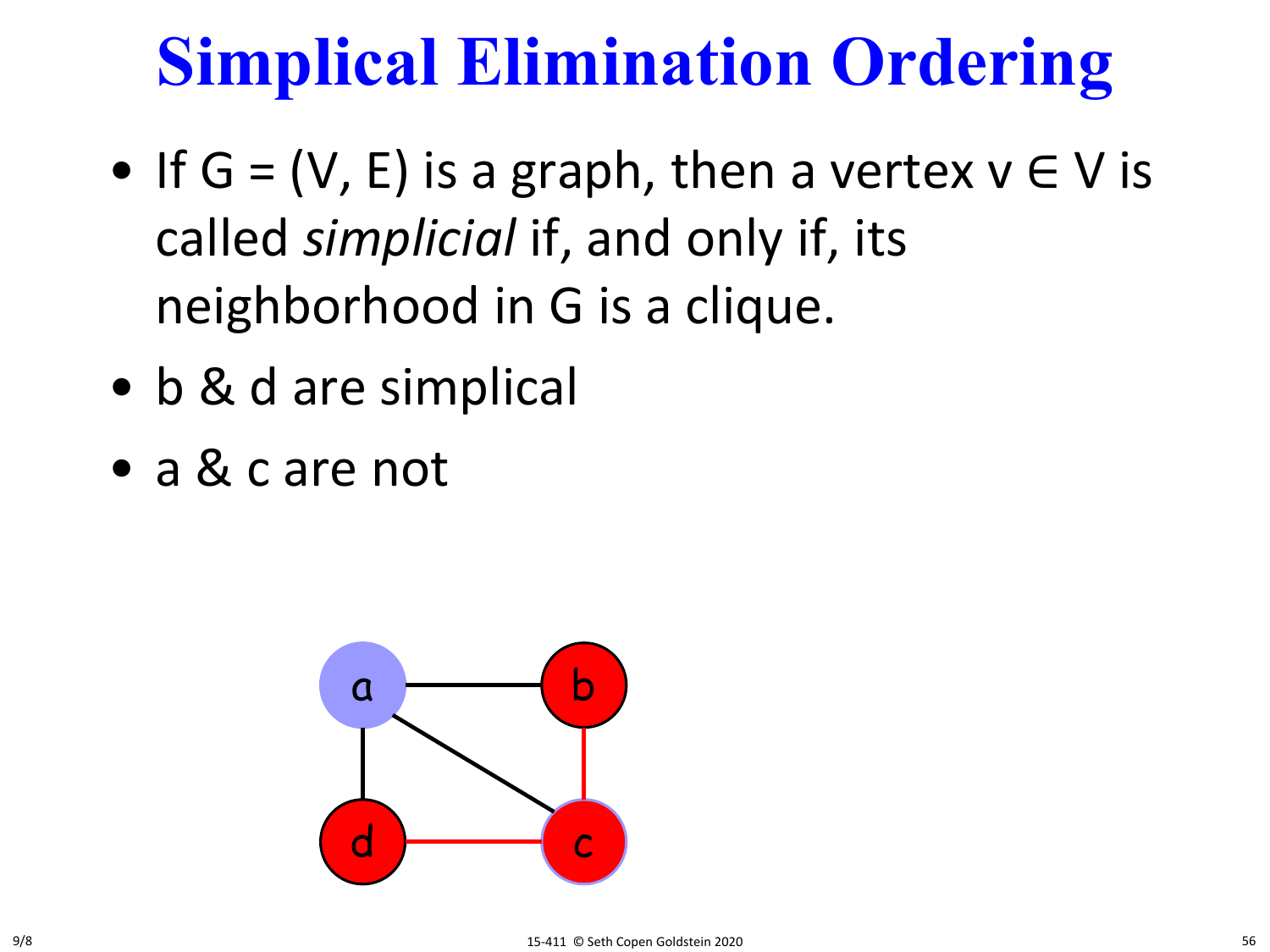- If  $G = (V, E)$  is a graph, then a vertex  $v \in V$  is called *simplicial* if, and only if, its neighborhood in G is a clique.
- A *Simplicial Elimination Ordering* of G is a bijection σ:  $V(G) \rightarrow \{1, ..., |V|\}$ , such that every vertex  $v_i$  is a simplicial vertex in the subgraph induced by  $\{v_1, ..., v_i\}$ .



b, a, c, d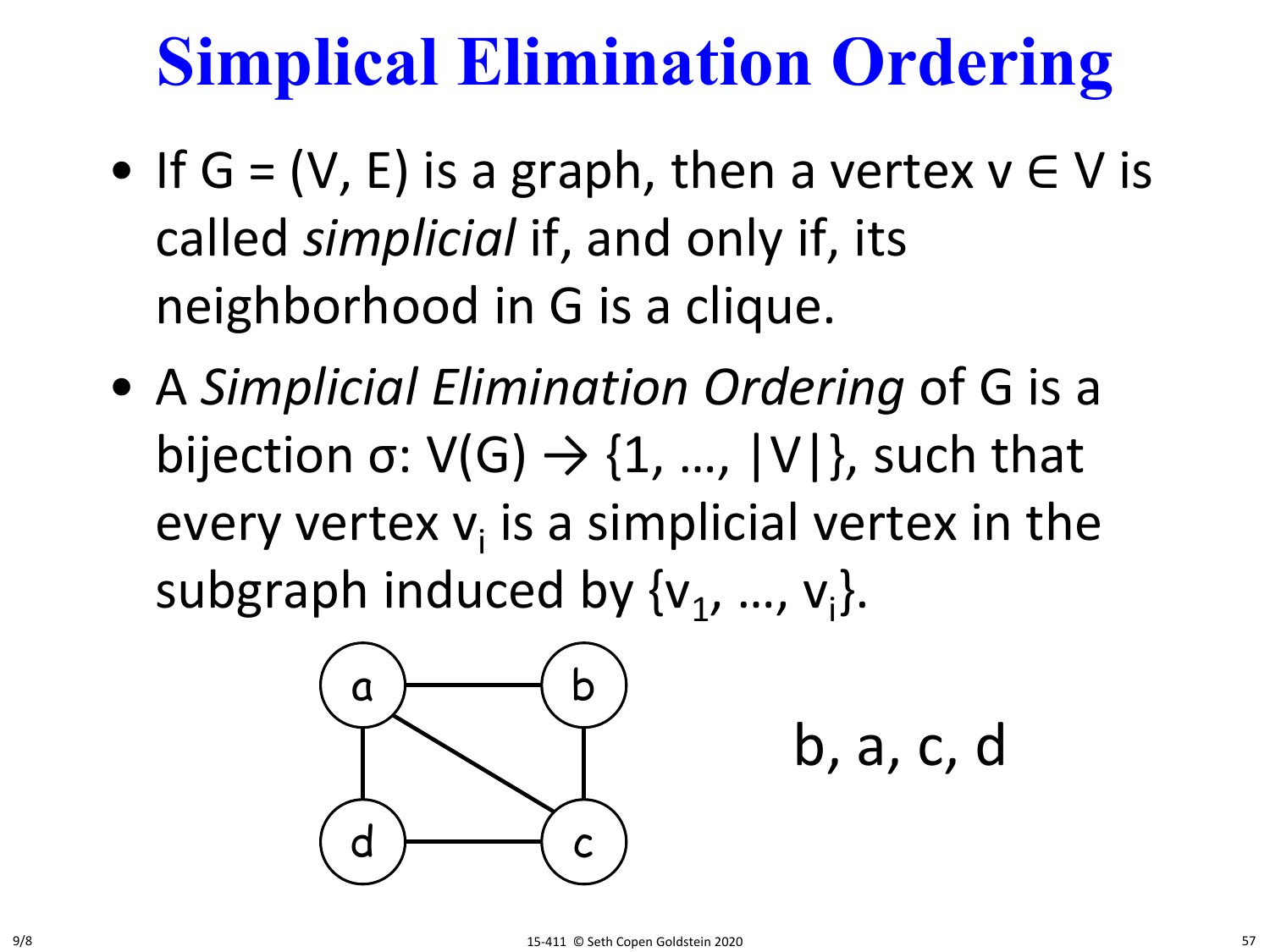# **Greedy Coloring using SEO is optimal**

- If  $G = (V, E)$  is a graph, then a vertex  $v \in V$  is called *simplicial* if, and only if, its neighborhood in G is a clique.
- A *Simplicial Elimination Ordering* of G is a bijection σ:  $V(G) \rightarrow \{1, ..., |V|\}$ , such that every vertex  $v_i$  is a simplicial vertex in the subgraph induced by  $\{v_1, ..., v_i\}$ .



b, a, c, d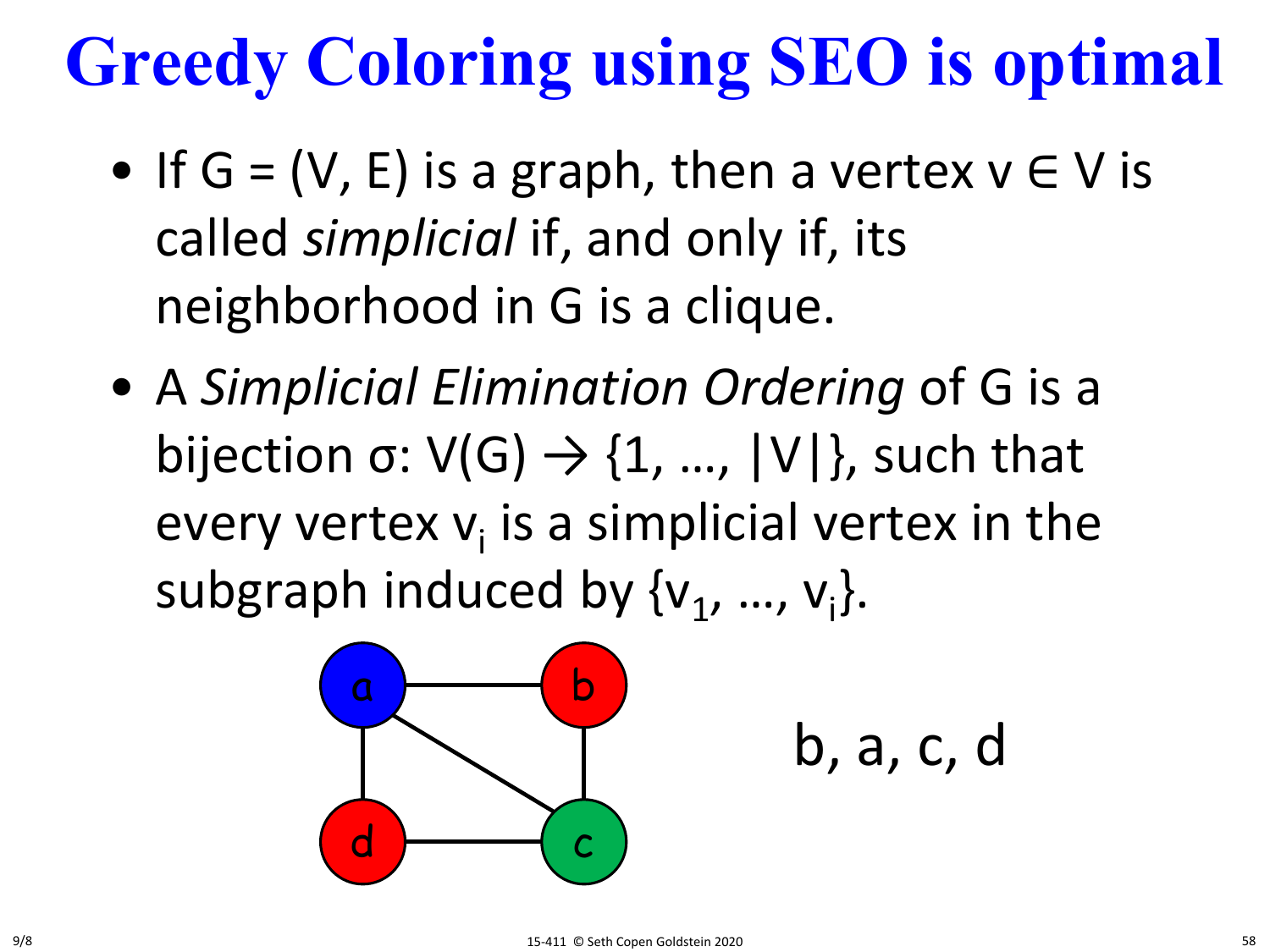### **Maximal Cardinality Search**

Use Maximum Cardinality Search to generate SEO

*Maximum Cardinality Search* **input**:  $G = (V, E)$  with  $|V| = n$ **output**: a simplicial elimination ordering  $\sigma = v_1$ , ...,  $v_n$ **for all**  $v \in V$  **do**  $\lambda(v) \leftarrow 0$ **for**  $i \leftarrow 1$  to n **do let**  $v \in V$  be a node such that  $\forall u \in V$ ,  $\lambda(v) \geq \lambda(u)$  in σ(i) ← v **for all** u ∈ V ∩ N(v) **do** λ(u) ← λ(u) + 1  $V = V \setminus \{v\}$ 

#### Running Time: O(|V|+|E|)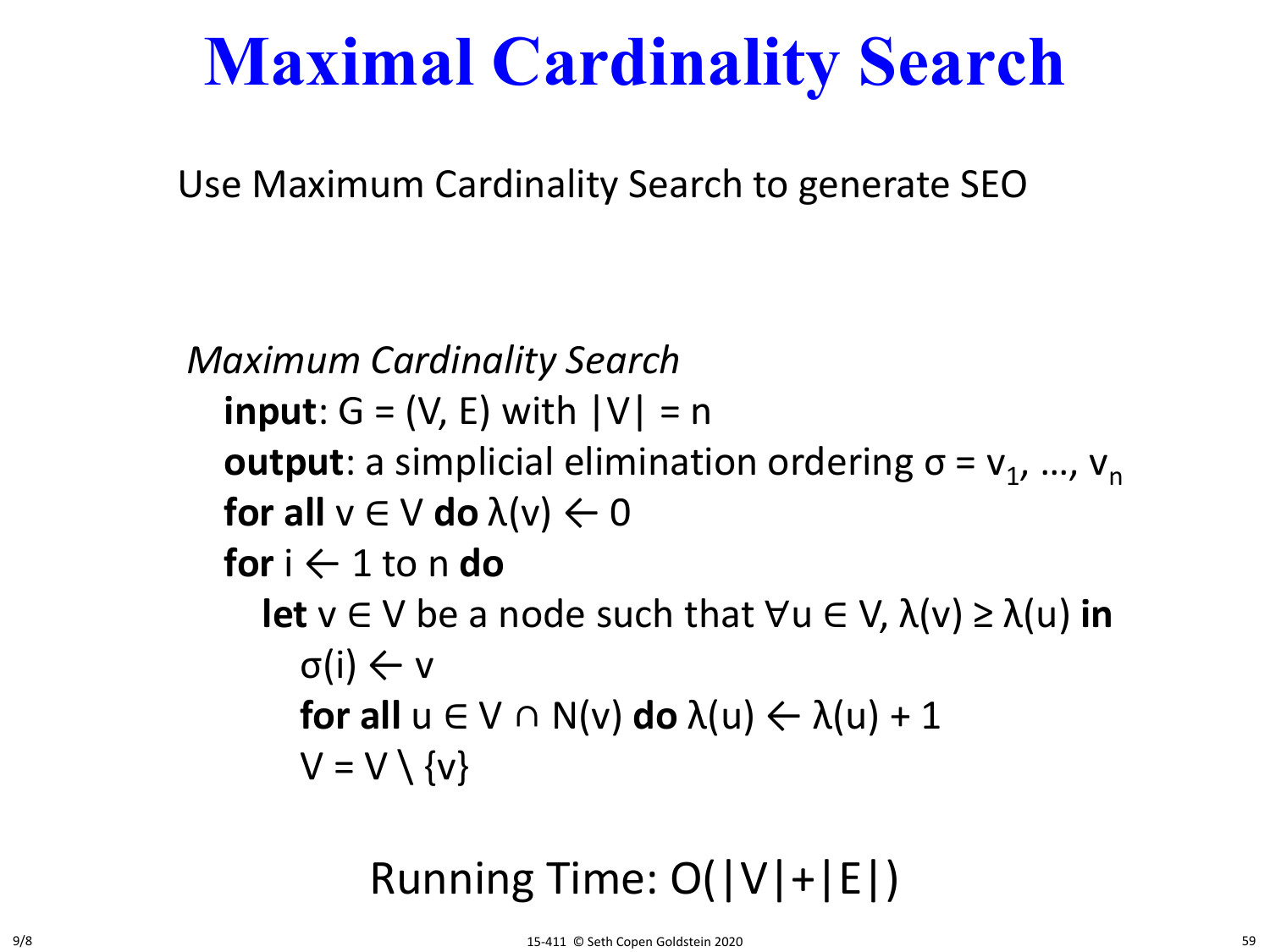$\begin{pmatrix} 0 \\ -411 \ 0 \end{pmatrix}$  seth Copen Goldstein 2020 **v**  ← **1 w**  ← **v + 3 x**  ← **w + v u**  ← **v t**  ← **u + x** ← **w** ← **t** ← **u** 0  $\overline{0}$ 0 0



0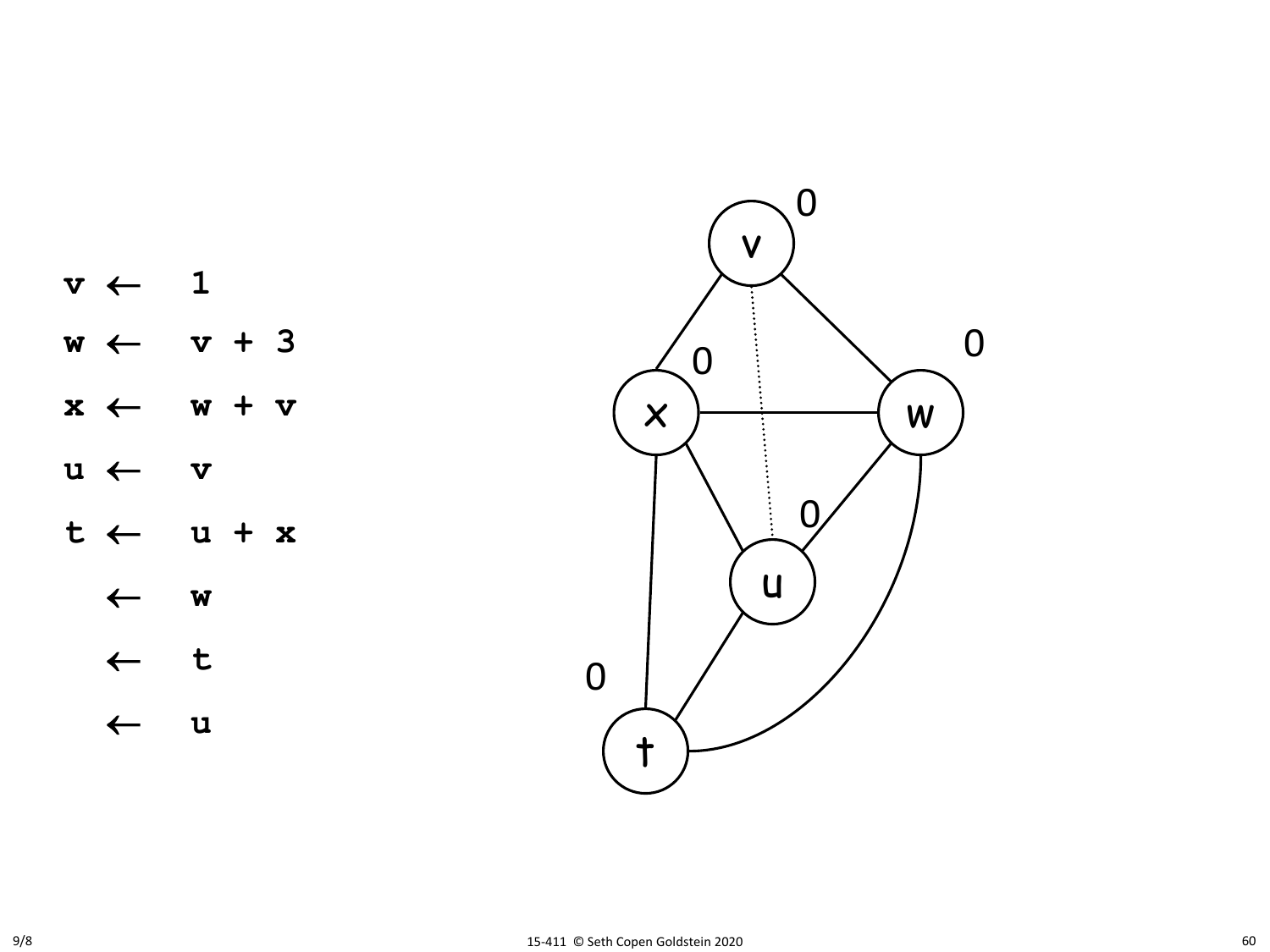

SEO: t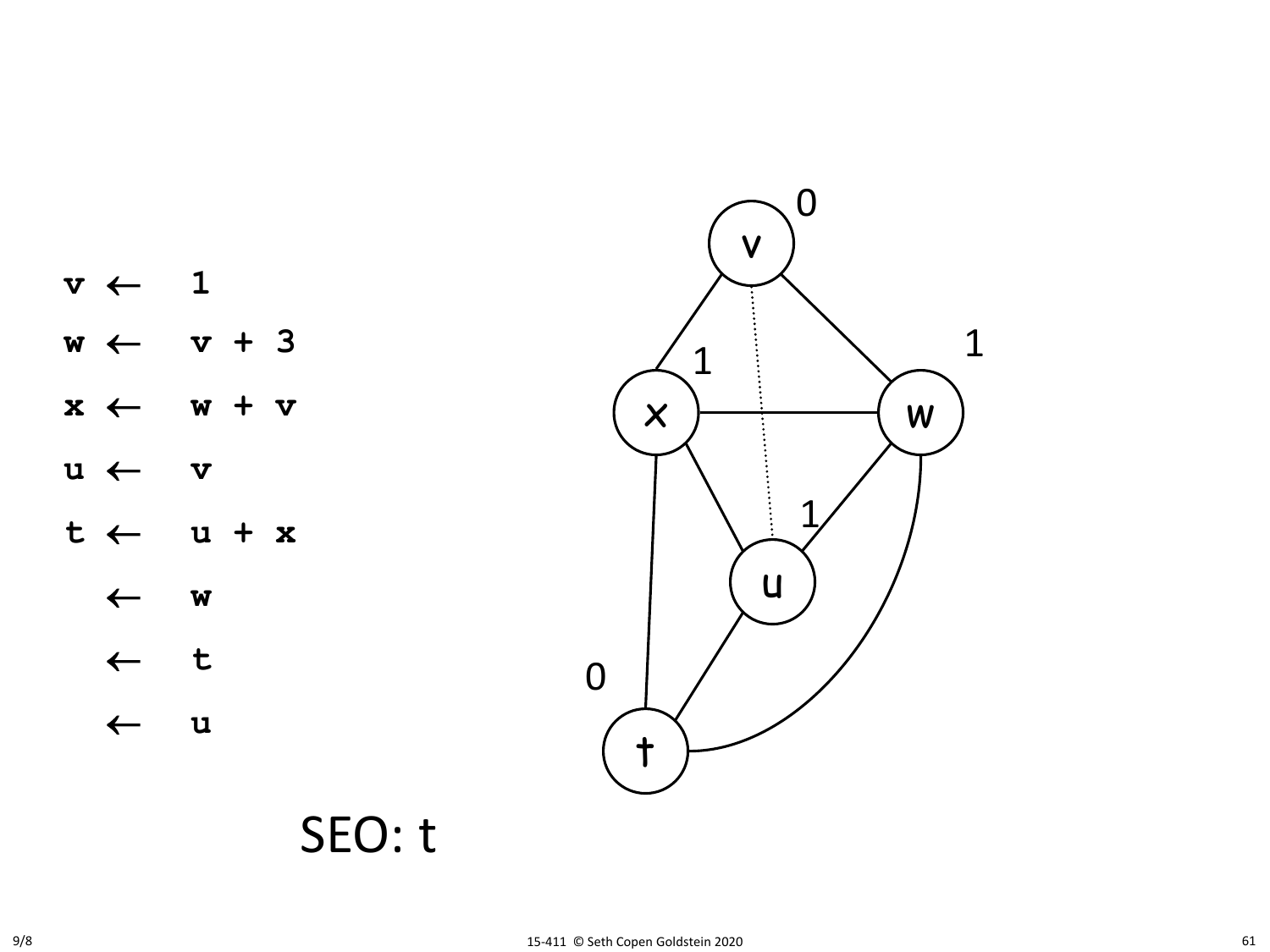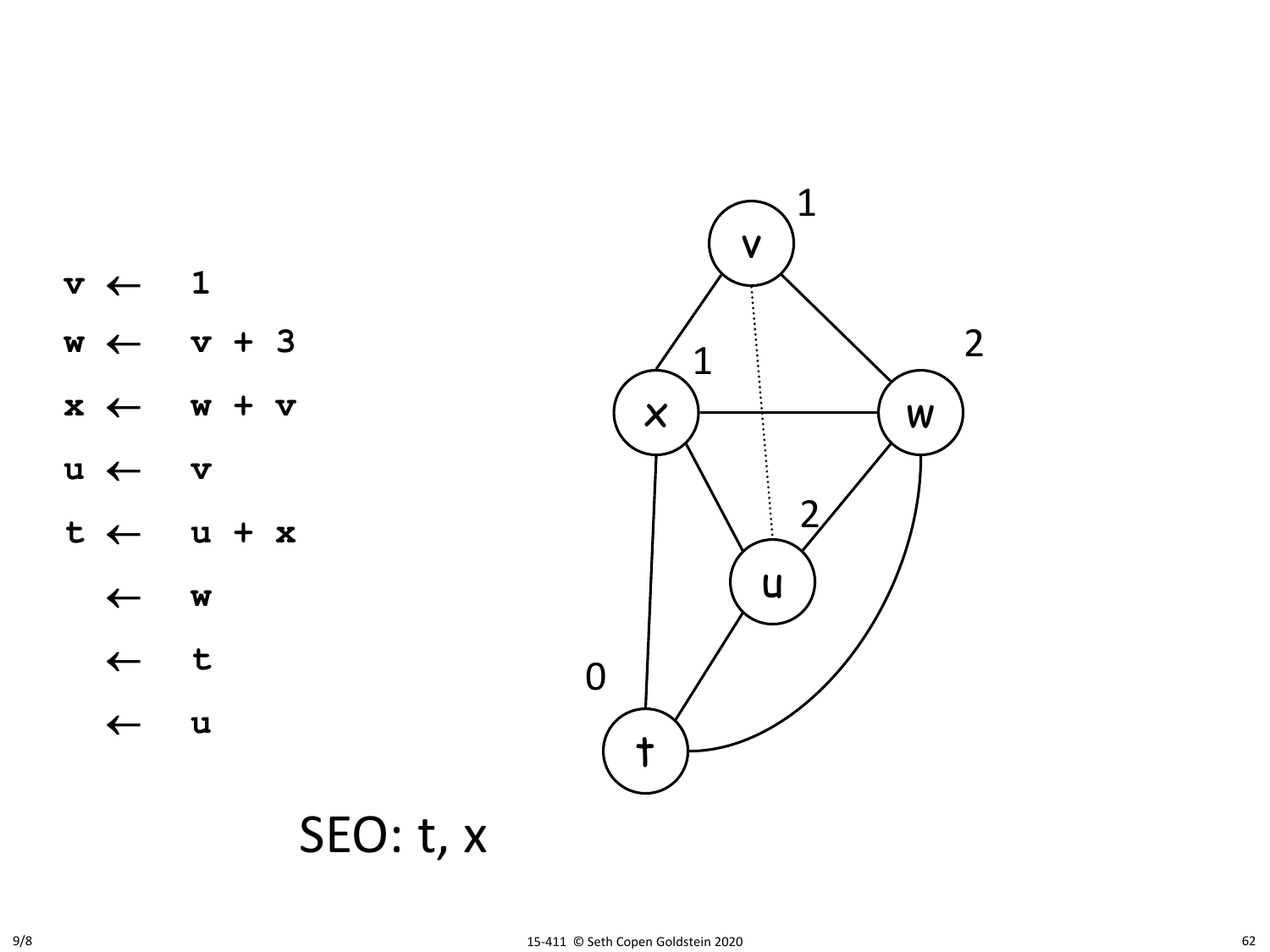

SEO: t, x, u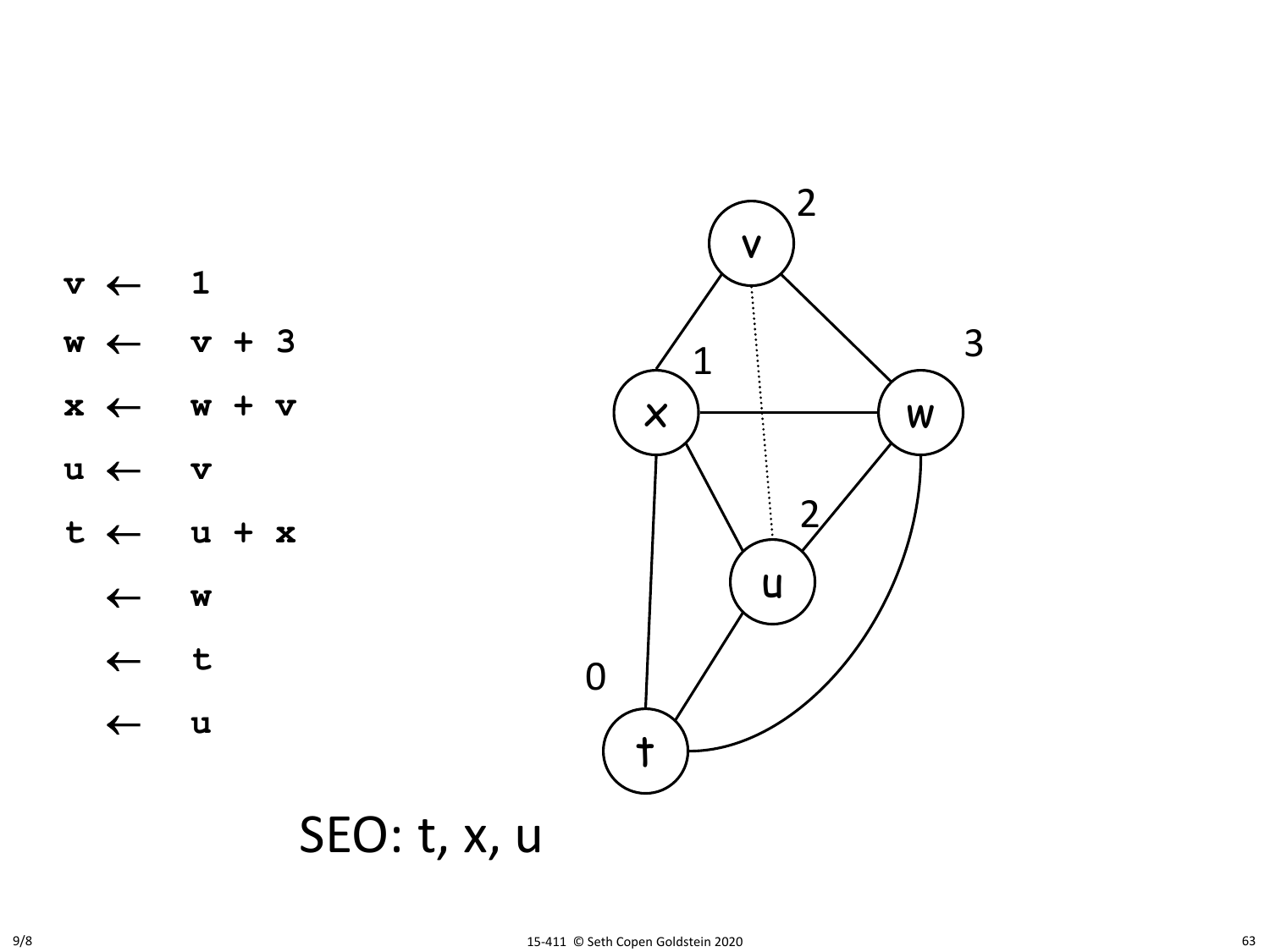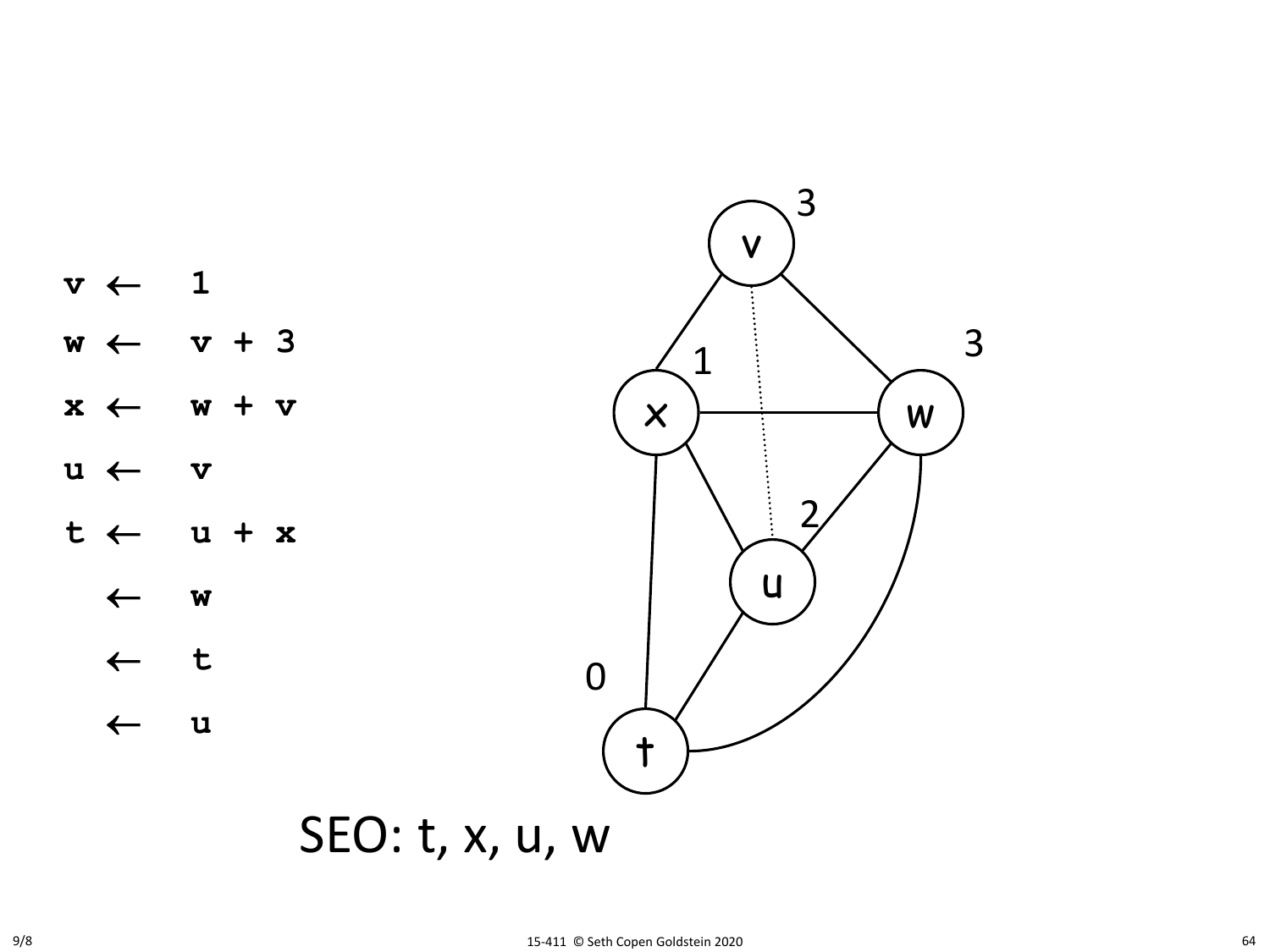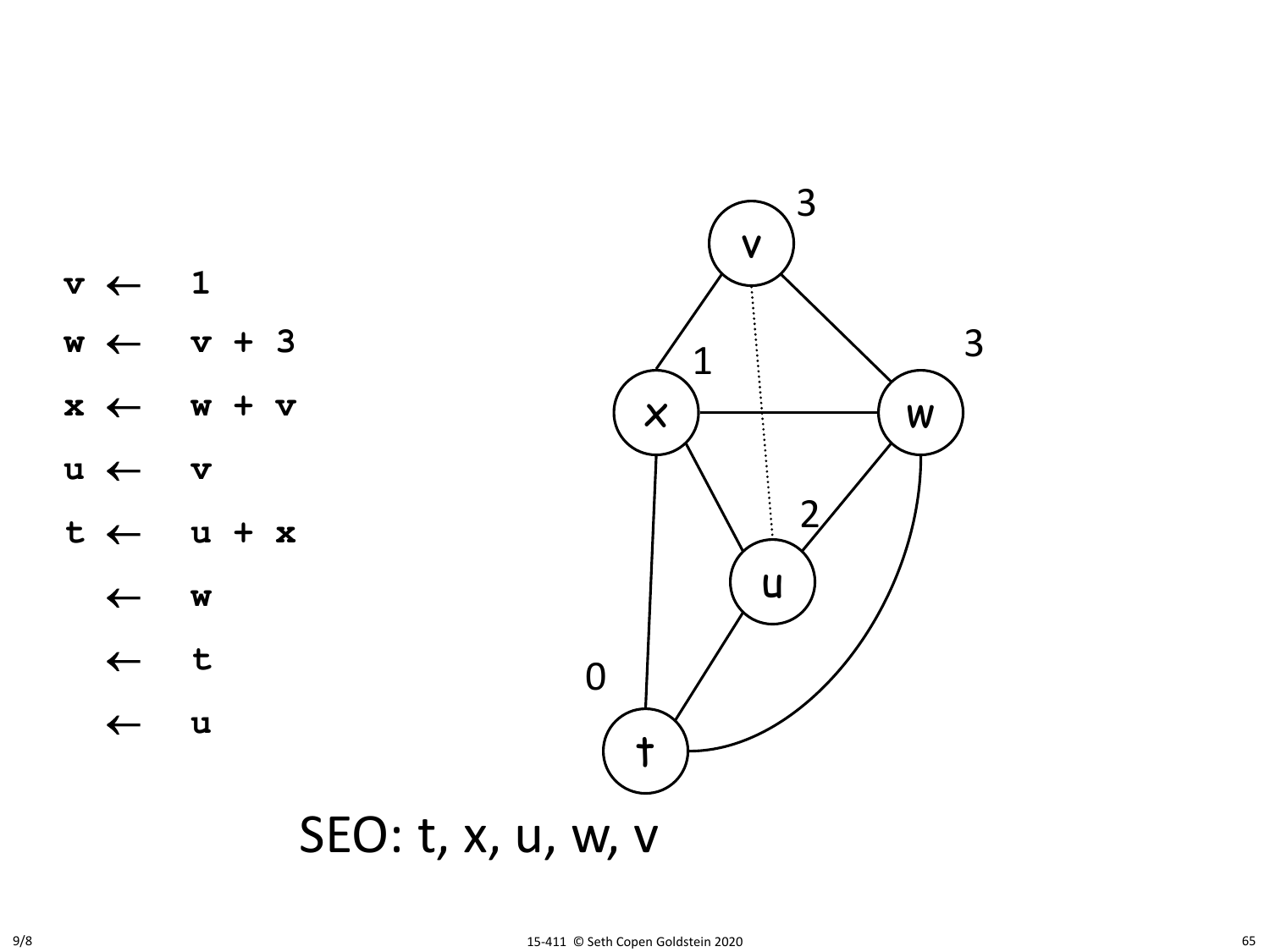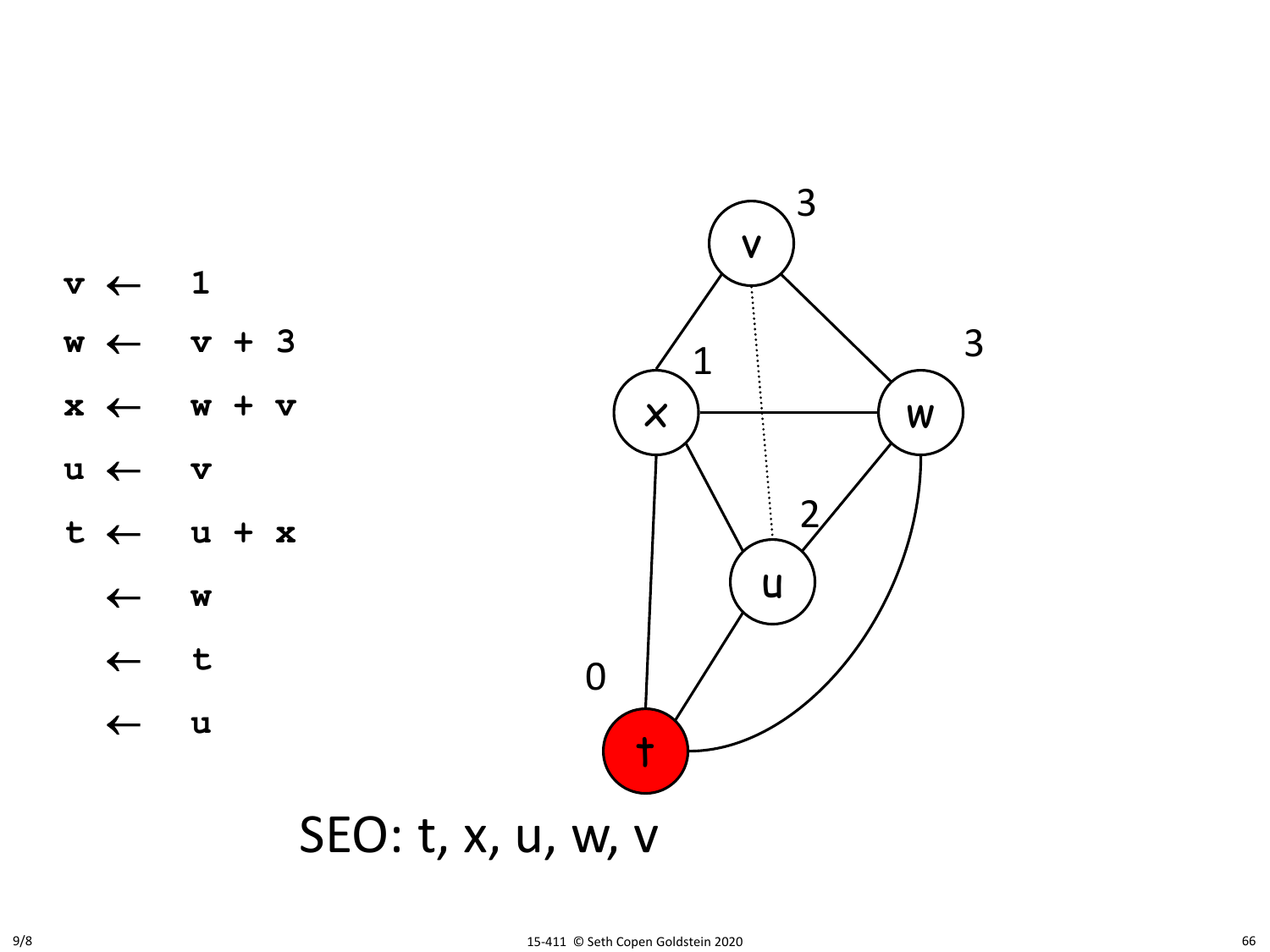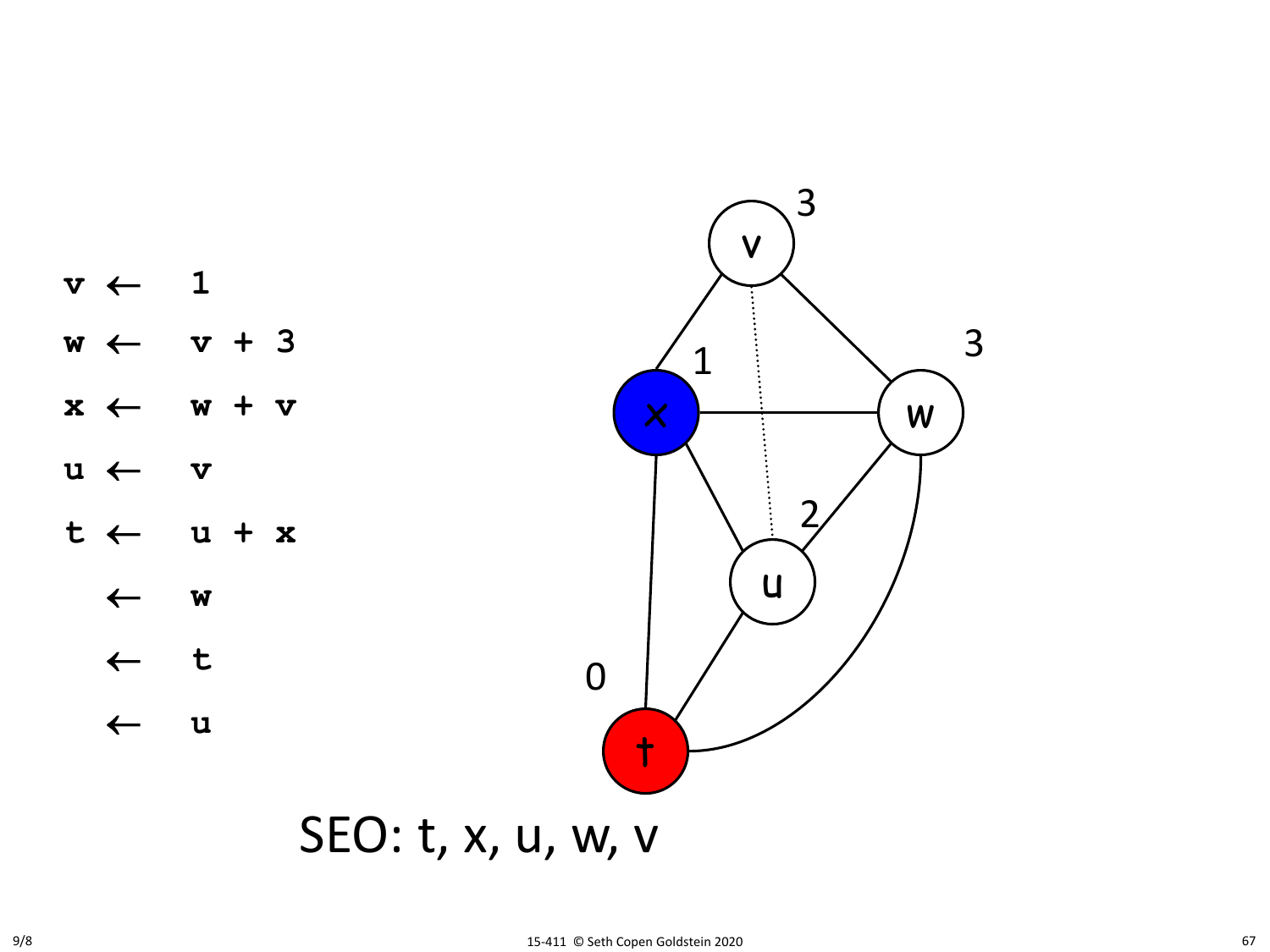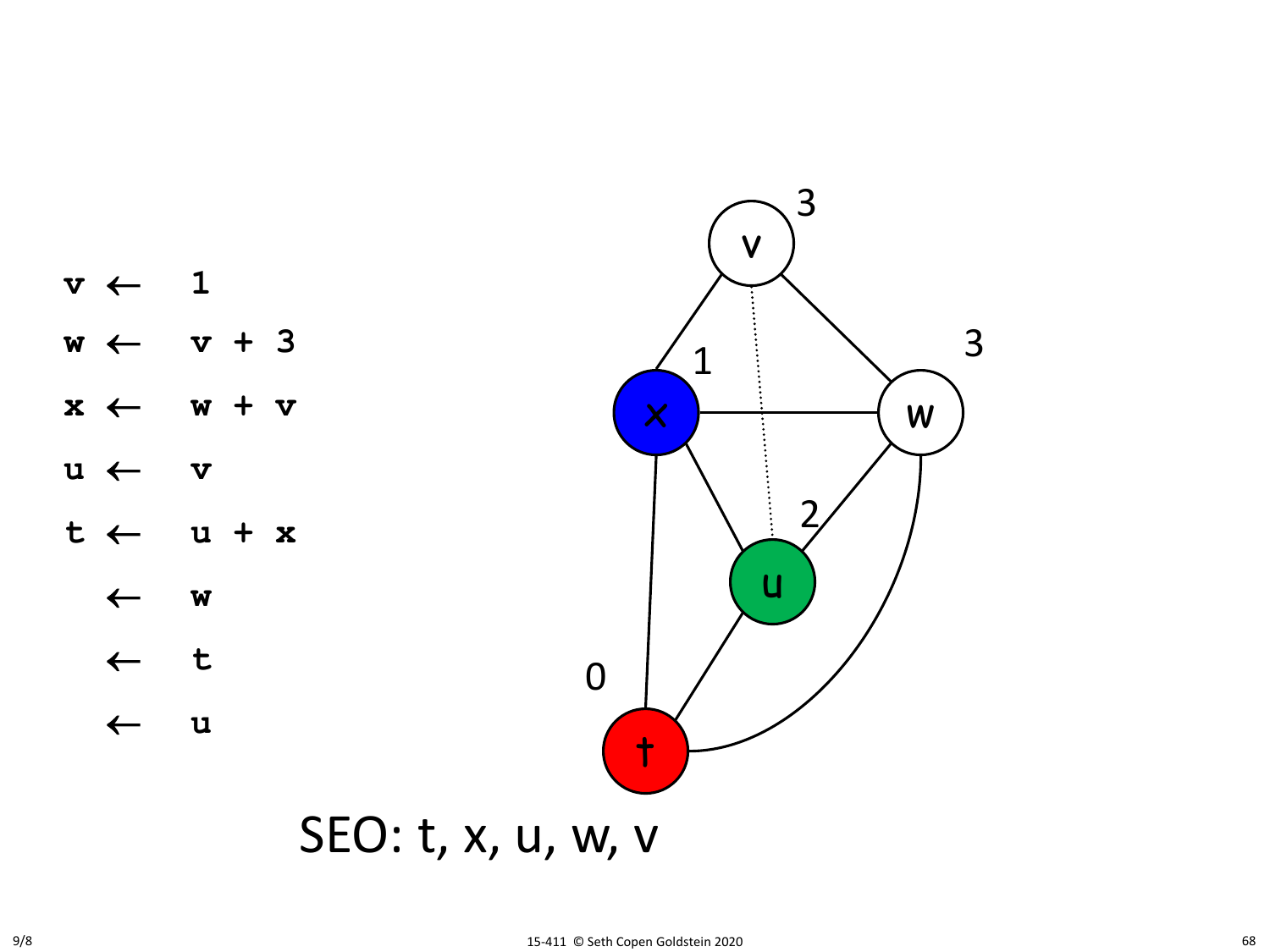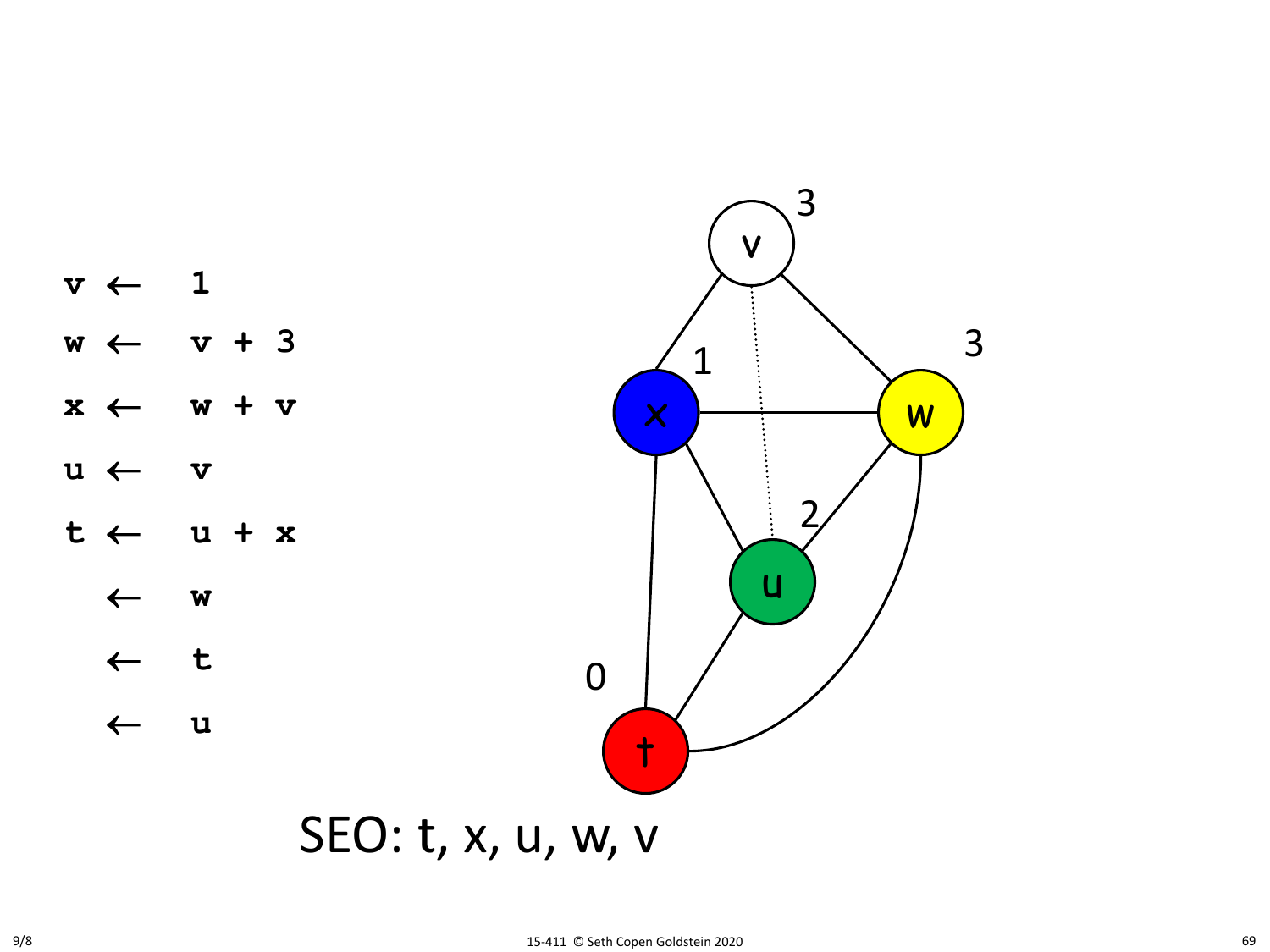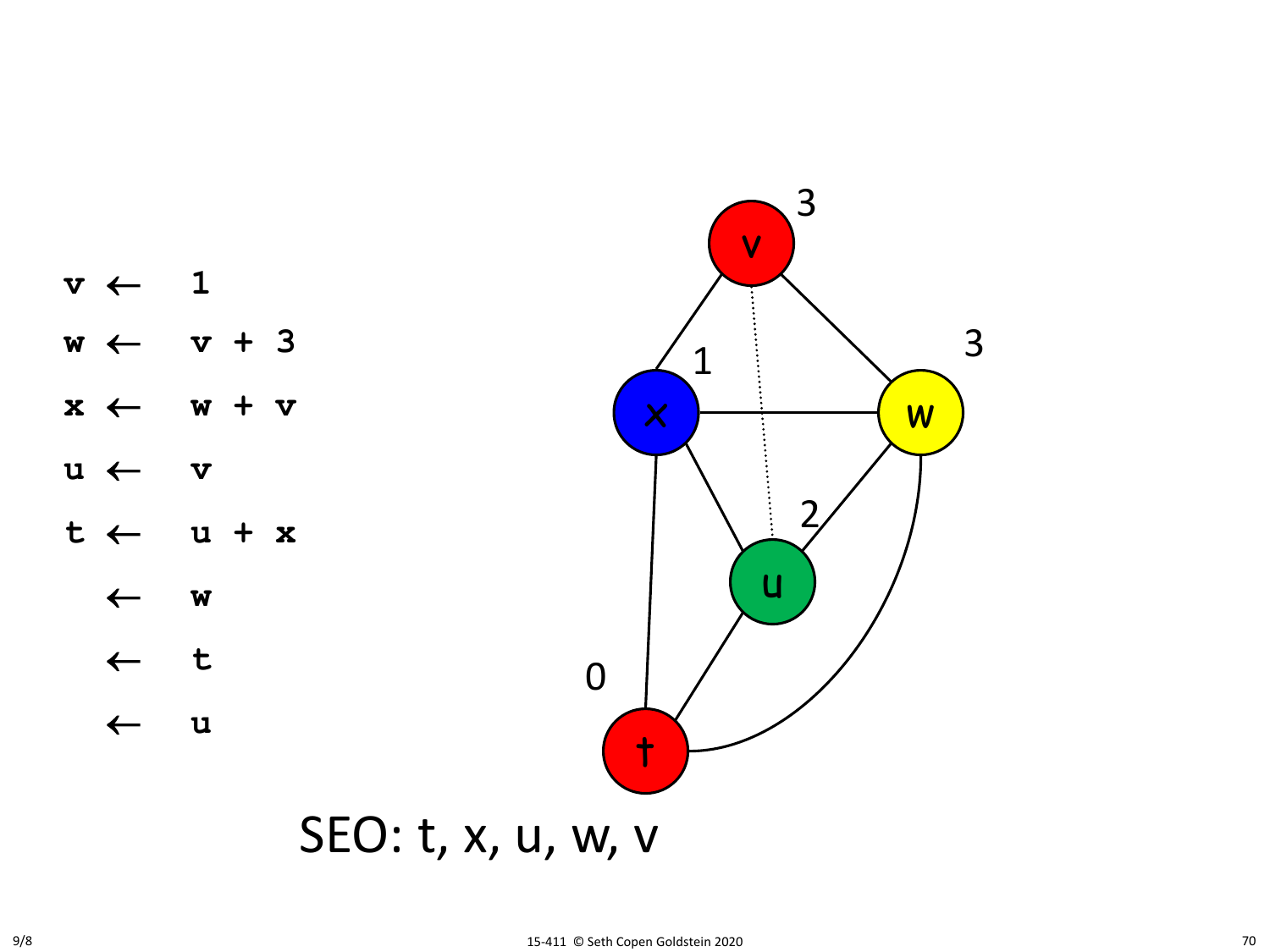# **Using the SEO is optimal**

Greedy coloring in the simplicial elimination ordering yields an optimal coloring.

- If we greedily color the nodes in the order given by the SEO, then, when we color the i<sup>th</sup> node this ordering, all the neighbors of  $v_i$  that have been already colored form a clique.
- All the nodes in a clique must receive different colors.
- Thus, if  $v_i$  has M neighbors already colored, we will have to give it color M+1.

#### I.e., The chromatic number of a chordal graph is the 9/8  $\qquad$  Size of largest clique 15-411 © Seth Copen Goldstein 2020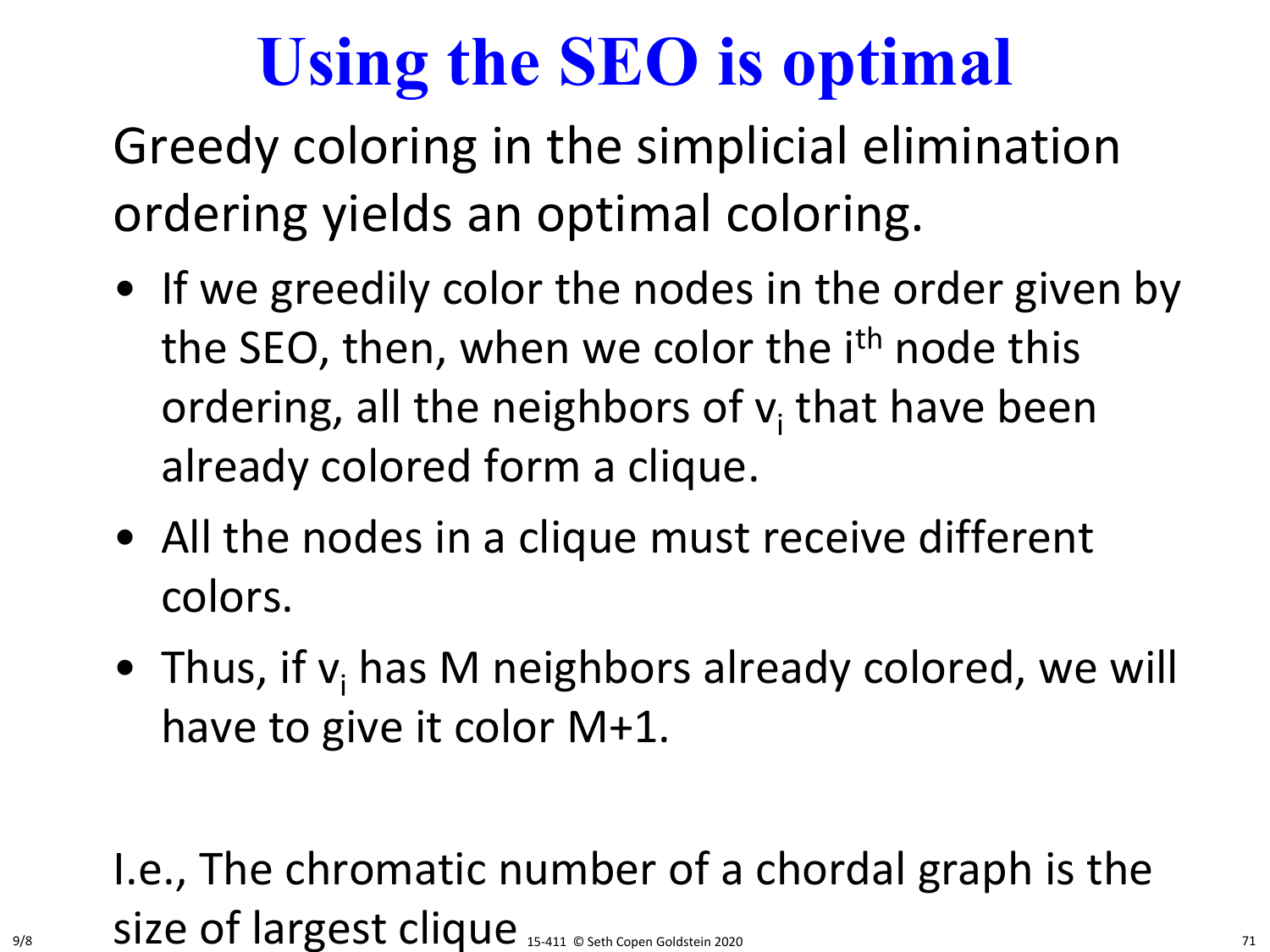### **Best Effort Coalescing**

**input**: list L of copy instructions,  $G = (V, E)$ , K **output**: G', the coalesced graph G  $G' = G$ **for all**  $x = y \in L$  **do let**  $S_x$  be the set of colors in  $N(x)$ **let**  $S_v$  be the set of colors in  $N(y)$ if  $\exists$  c, c < K, c  $\notin$  S<sub>x</sub>∪ S<sub>v</sub> then let xy, xy ∉ V be a new node **in** add xy to G' with color c make xy adjacent to every v,  $v \in N(x) \cup N(y)$ replace occurrences of x or y in L by xy remove x from G' remove y from G'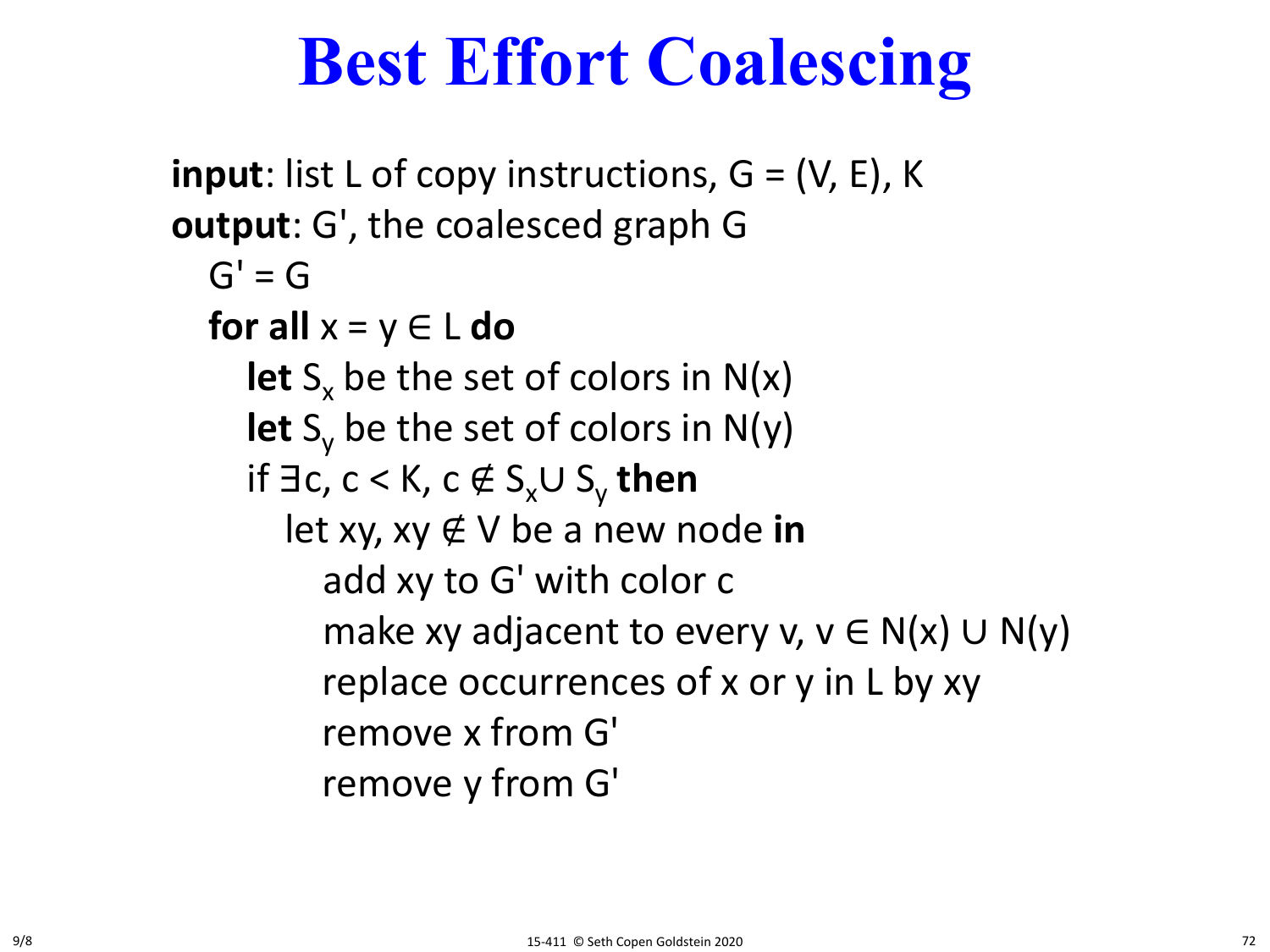#### **Can we Coalesce?**

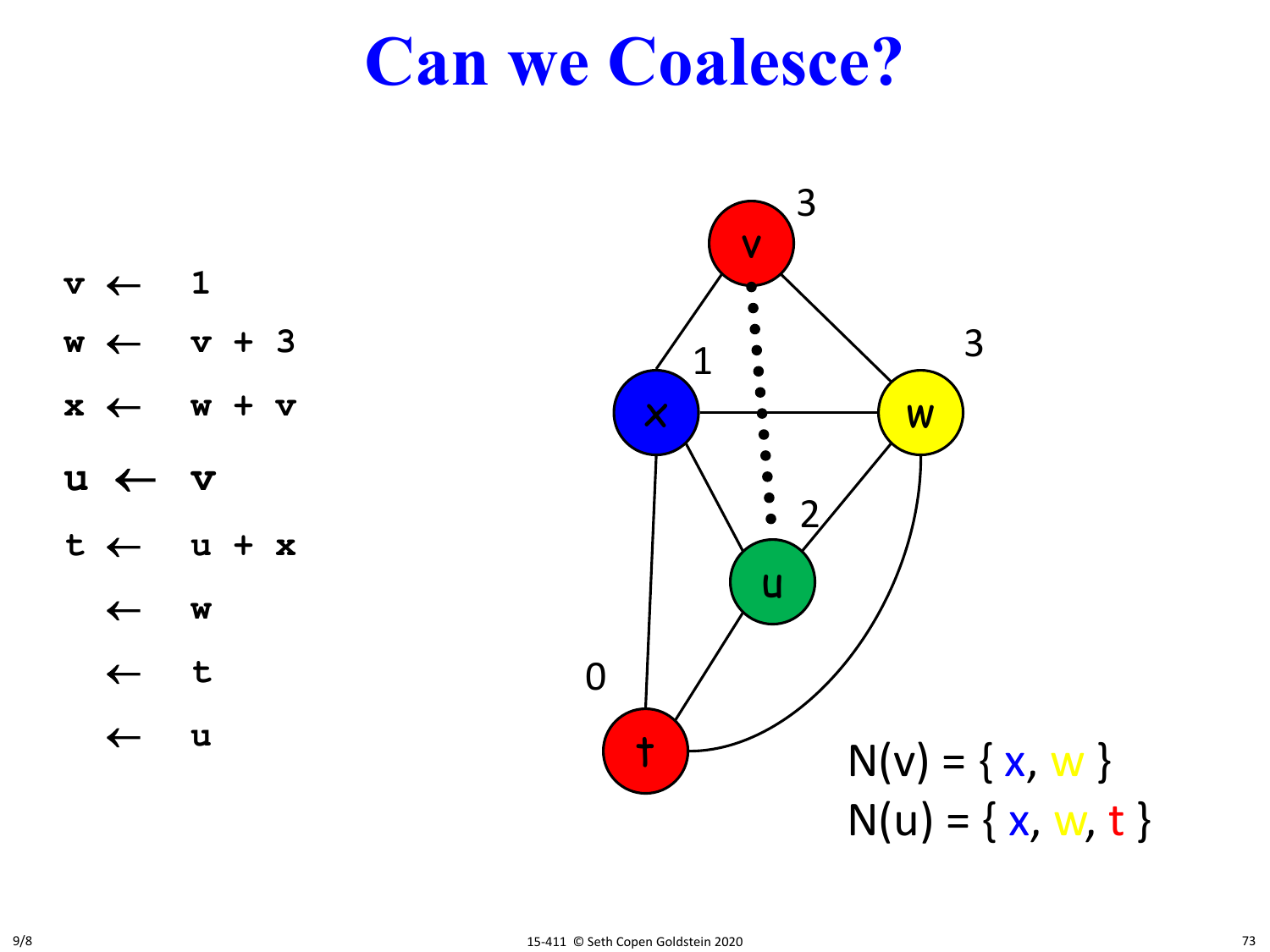#### **Can we Coalesce?**

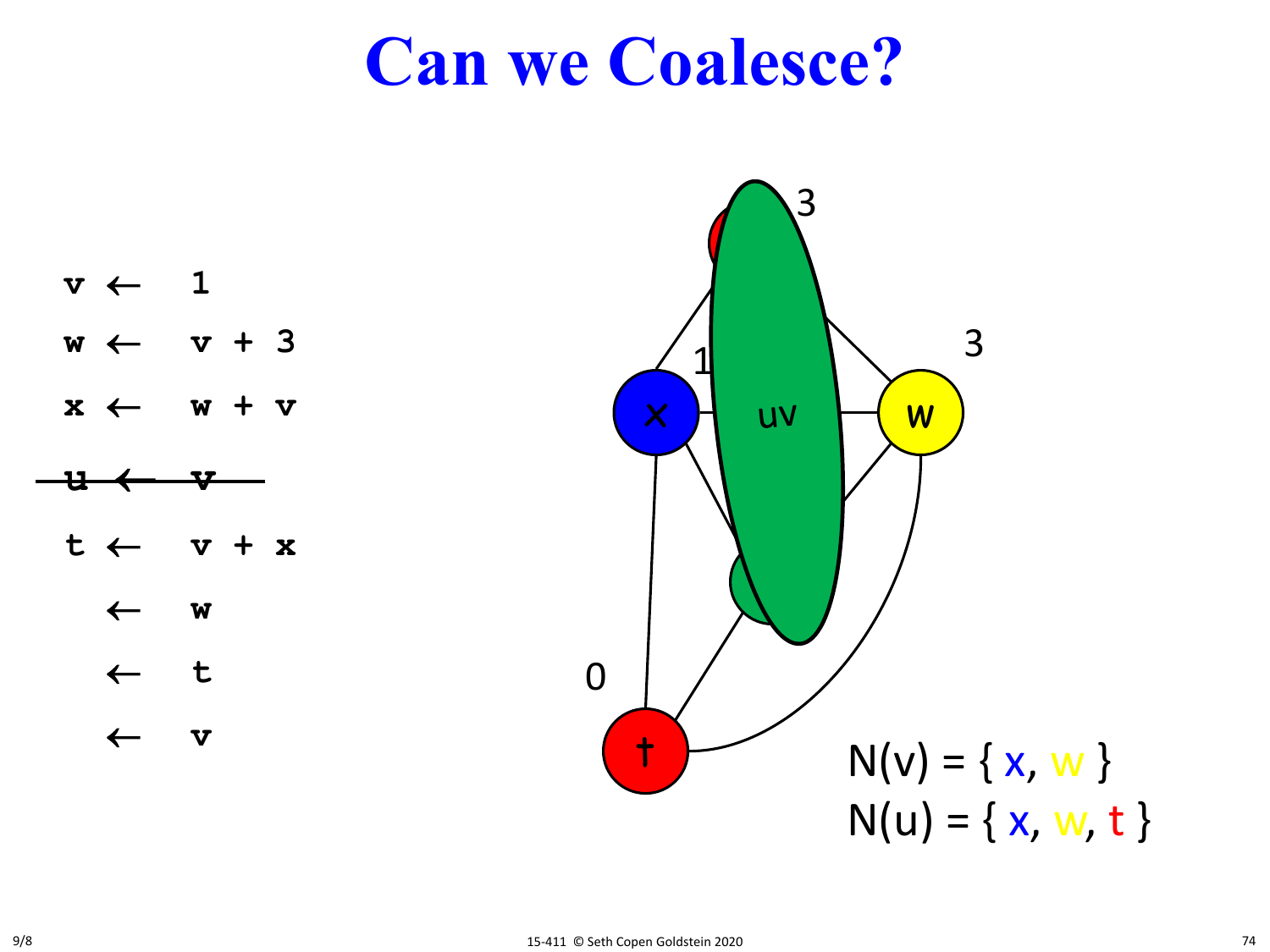# **Decoupling Coloring and Spilling**

- In iterated register coloring we iterate for both coalescing and spilling.
- With chordal register coloring we can use a decoupled approach.
	- find maximum clique, C, in IG
	- Spill until |C| <= K
	- Use MCS to find the SEO
	- Color graph greedily
	- Perform BestEffortCoalescing